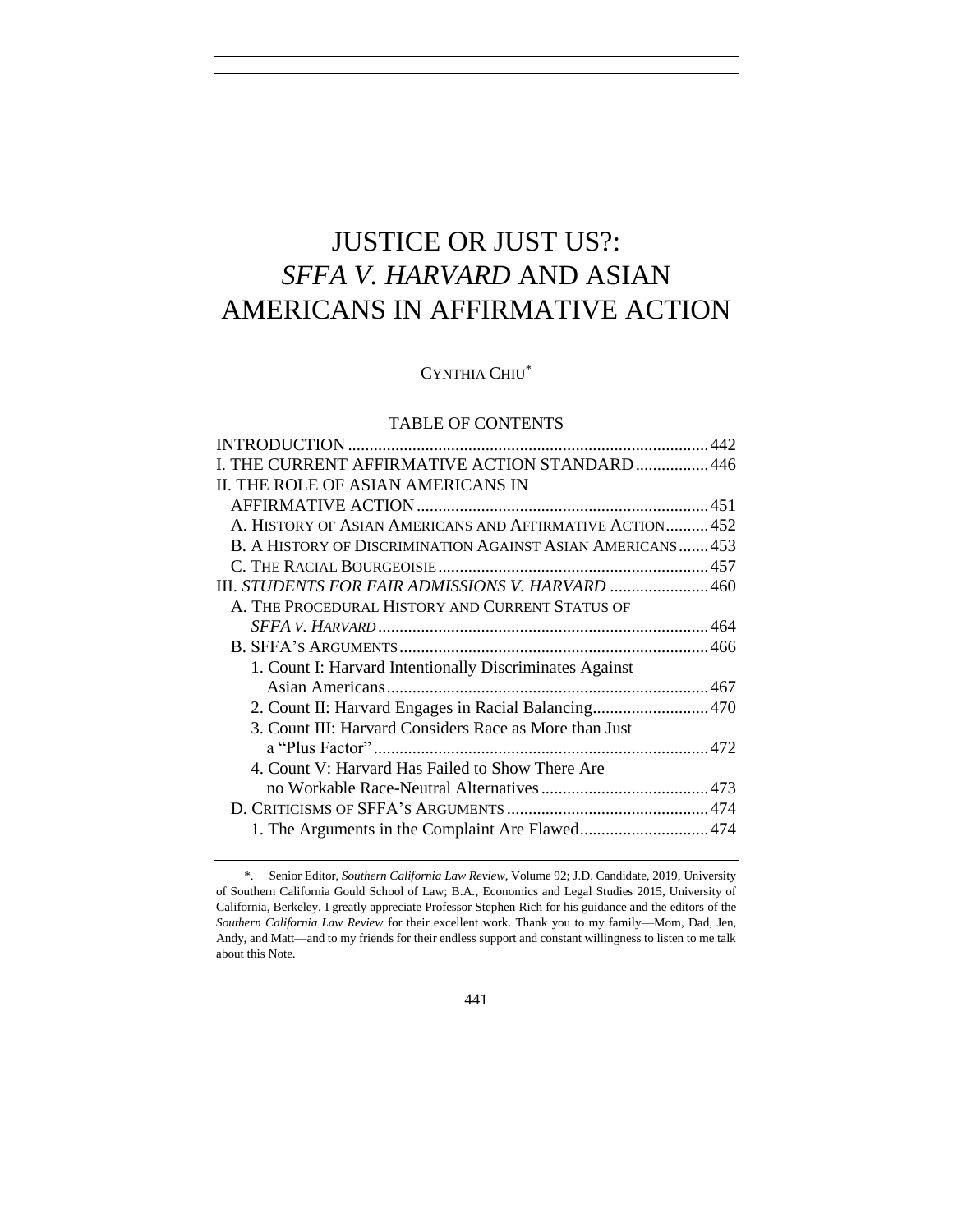442 *SOUTHERN CALIFORNIA LAW REVIEW* [Vol. 92:441

| IV. ASIAN AMERICANS AND AFFIRMATIVE ACTION |  |
|--------------------------------------------|--|
|                                            |  |
|                                            |  |
|                                            |  |
|                                            |  |

#### INTRODUCTION

<span id="page-1-0"></span>Here is what I sometimes suspect my face signifies to other Americans: an invisible person, barely distinguishable from a mass of faces that resemble it. A conspicuous person standing apart from the crowd and yet devoid of any individuality. An icon of so much that the culture pretends to honor but that it in fact patronizes and exploits. Not just people "who are good at math" and play the violin, but a mass of stifled, repressed, abused, conformist quasi-robots who simply do not matter, socially or culturally.<sup>1</sup>

I can recall excitedly filling out my college applications in the fall of 2010. I can recall writing my application essay about my experience at a private, all-girls Catholic high school. I can recall being told to volunteer more and to join speech and debate. I can recall being told that playing four years of varsity tennis would make me appear more well-rounded. I can recall being told to not check the "Asian" box when the application asked for my ethnicity. At eighteen years old, this sounds like being told it is better to be anything besides exactly who you are. I can recall feeling that it was not enough to be the daughter of a first-generation immigrant from China and the granddaughter of Japanese American citizens interned during World War II.<sup>2</sup> The appropriate box for me was apparently "Other."<sup>3</sup>

<sup>1.</sup> Wesley Yang, *Paper Tigers: What Happens to All the Asian-American Overachievers When the Test-Taking Ends?*, N.Y. MAG. (May 8, 2011), http://nymag.com/news/features/asian-americans-2011-5 (expressing the author's perspective on the Asian American experience). This puts into context the complexity of the role that Asian Americans play not only in the affirmative action discussion, but also in American society as a whole. When the stereotype that attaches to Asian Americans is that they are all the same, what value can be placed on an individual Asian American's conception of self?

<sup>2.</sup> Some of the experiences my maternal grandparents faced in the Japanese American internment camps are also discussed in an article published by USC Gould School of Law. *See 75 Years Later: The Impact of Executive Order 9066*, USC GOULD SCHOOL OF LAW (Feb. 16, 2017), https://gould.usc.edu /about/news/?id=4352.

<sup>3.</sup> This is not to diminish the experience of those applicants who have to check "Other" because the ethnicity or culture they identify with is not listed, which is a separate but serious issue as well. This is to highlight the feeling of being told that your chances of admission would be greater if the university does not know you are Asian American, indicating Asian Americans get deducted points in comparison to even white applicants. It is not a comforting notion when many applicants of Asian-American descent have first or last names that reveal their identity regardless of what ethnicity they mark on their application.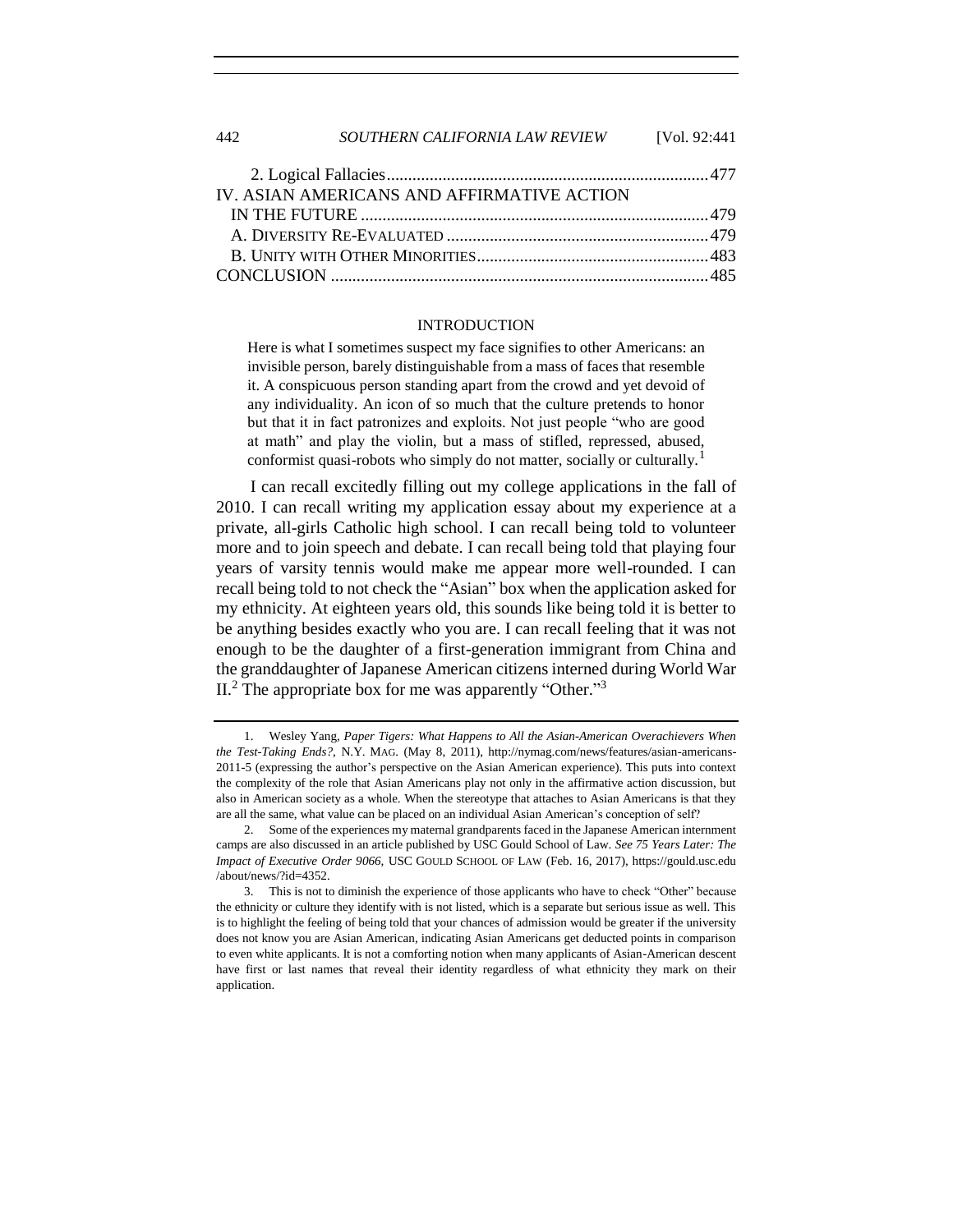This revelation about my own experience was necessary to understand the frustration felt by the Asian American community regarding college

<span id="page-2-0"></span>admissions. While this frustration may be well-founded, the Asian American community is not unified on what the appropriate reaction to it should be. On one hand, the model minority myth<sup>4</sup> perpetuates a stereotype that portrays Asian Americans as successful. But on the other hand, Asian Americans feel wide-spread discrimination that goes unrecognized due to an image of them as achievers of the "American Dream." This places Asian Americans in a precarious middle ground as a "racial bourgeoisie" <sup>5</sup>—stuck between being viewed as "superior" but feeling inferior. Asian Americans should be cautioned, though, that serving in this racial middle ground runs the risk of "reinforc[ing] white supremacy if the middle deludes itself into thinking it can be just like white if it tries hard enough." <sup>6</sup> Asian Americans have long been left out of the white-black affirmative action debate, and this opportunity to speak out should not be tarnished by being used as a tool to further white images at elite universities.

<span id="page-2-1"></span>This Note examines the arguments made in *Students for Fair Admissions v. Harvard College*, which allege that Harvard's consideration of race is a violation of Title VI of the Civil Rights Act of 1964 because it is not narrowly tailored to a compelling interest of diversity.<sup>7</sup> The complaint filed by Students for Fair Admissions ("SFFA") 8 came off the back of Justice

8. SFFA is a "newly-formed, nonprofit, membership organization whose members include highly qualified students recently denied admission to [Harvard and the University of North Carolina at Chapel

<span id="page-2-2"></span>The description of my experience applying to colleges is not to insinuate that I should have been accepted to a specific university based upon my qualifications. The qualifications I describe are those of a typical applicant, whereas the suggestion of checking the "Other" box is a less universal experience. It is part of what helps me to understand the frustrations felt by many in the Asian-American community who are pushing back against Harvard's admissions policies.

<sup>4.</sup> *See infra* not[e 57](#page-12-1) and accompanying text.

<sup>5.</sup> The concept of a "racial bourgeoisie" was coined by Mari Matsuda. MARI J. MATSUDA, *We Will not be Used: Are Asian Americans the Racial Bourgeoisie?*, *in* WHERE IS YOUR BODY? AND OTHER ESSAYS ON RACE, GENDER, AND THE LAW 149, 149–50 (1996). It refers to an idea that Asian Americans fall into a racial middle ground that acts as a buffer between whites and African Americans, with Asian Americans stuck being too privileged to be minorities and too foreign to be honorary whites. *Id.*

<sup>6.</sup> MATSUDA, *supra* not[e 5,](#page-2-0) at 150.

<sup>7.</sup> Complaint at 100–01, Students for Fair Admissions, Inc. v. President and Fellows of Harvard College, No. 14-cv-14176 (D. Mass. Nov. 17, 2014), 2014 WL 6241935. This Note is limited in scope and does not discuss whether the Supreme Court is likely to hear this case or any likely outcome. This Note is limited to critiquing the arguments set out in Students for Fair Admissions' ("SFFA's") complaint that were argued during the trial, which concluded in November 2018, trying to create background on why the Asian American community may be divided on this issue, and making a suggestion for the future of affirmative action as the discussion begins to include Asian Americans. *See* Chloe Foussianes, *A Timeline of the Harvard Affirmative Action Lawsuit*, TOWN & COUNTRY (Nov. 2, 2018), https://www.townandcountrymag.com/society/money-and-power/a24561452/harvard-lawsuitaffirmative-action-timeline.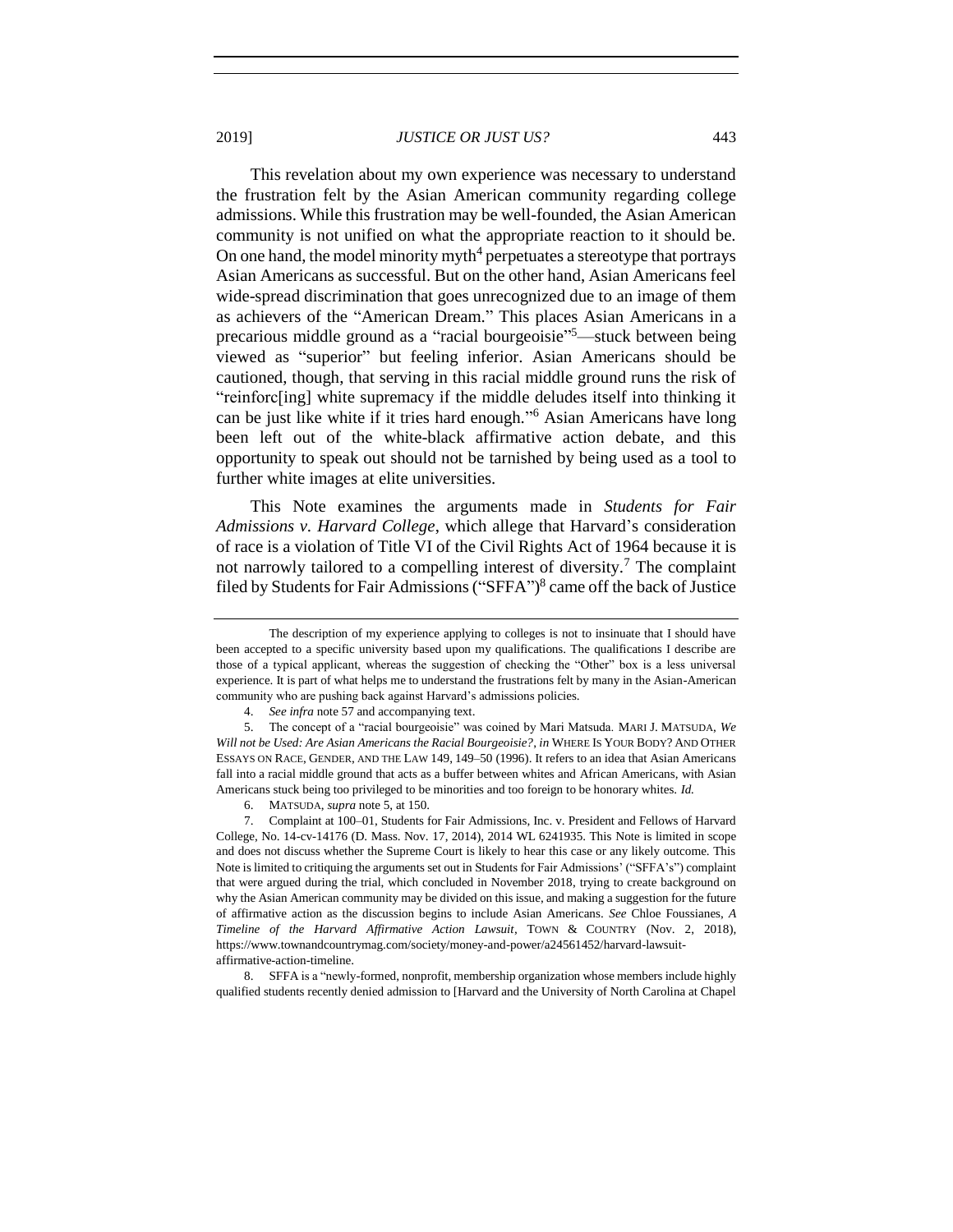Alito's comments in his dissent in *Fisher v. University of Texas at Austin* (*Fisher II*), which proposed the possibility that Asian Americans may face discrimination in admissions.<sup>9</sup> While this was an important inclusion of Asian Americans in the discussion, Justice Alito's comments in *Fisher II*  perpetuated the logical fallacy that Asian Americans<sup>10</sup> are losing admission spots to African Americans and Hispanic Americans due to affirmative action, and may have encouraged the initiation of SFFA's action against Harvard College. However, while the frustration experienced by many in the Asian American community over what feels like racial ceilings on Asian American admissions at elite universities is valid, these ceilings are the result of negative action aimed against Asian Americans, not the result of affirmative action. Prohibiting universities from considering race as part of a holistic admissions process will not eliminate the negative action felt by Asian Americans.

SFFA's use of Asian Americans to target affirmative action is a parallel to the double movement that occurred in the nineteenth century. While there was a movement toward inclusion based on increased egalitarianism among white males to reduce barriers based on wealth and property ownership, there

applicants.").

other universities, including *Fisher v. University of Texas at Austin*. Brittany N. Ellis, *The Harvard* 

Hill], highly qualified students who plan to apply to both schools, and parents." *Project on Fair Representation Announces Lawsuits Challenging Admissions Policies at Harvard Univ. and Univ. of North Carolina-Chapel Hill*, STUDENTS FOR FAIR ADMISSIONS, https://studentsforfairadmissions.org /project-on-fair-representation-announces-lawsuits-challenging-admissions-policies-at-harvard-univand-univ-of-north-carolina-chapel-hill (last visited Jan. 21, 2019). The president of Students for Fair Admissions is Edward Blum, who is also the president of the Project on Fair Representation, which was founded in 2005 "to support litigation that challenges racial and ethnic classifications and preferences." *About Us*, PROJECT ON FAIR REPRESENTATION, https://www.projectonfairrepresentation.org/about (last visited Jan. 21, 2019). The Project on Fair Representation has been involved in admissions lawsuits with

*Admissions Lawsuit, Explained*, HARV. CRIMSON (Nov. 7, 2016), http://www.thecrimson.com/article /2016/11/7/harvard-admissions-lawsuit-explainer. 9. Fisher v. Univ. of Tex. at Austin, 136 S. Ct. 2198, 2227 n.4 (2016) (*Fisher II*) (Alito, J., dissenting) ("The majority's assertion that UT's race-based policy does not discriminate against Asian-American students . . . defies the laws of mathematics. UT's program is clearly designed to increase the number of African-American and Hispanic students by giving them an admissions boost vis-à-vis other

<sup>10.</sup> I acknowledge that the term "Asian American" encompasses many different cultures and experiences, adding to some of the problems of Asian Americans being viewed as a monolithic group. However, the use of terms such as "Asian Americans," "African Americans," and "Hispanic Americans" is not intended to describe the experience of all individuals within such "groups," but as a way to discuss the larger-scale issues surrounding affirmative action within the context of *SFFA v. Harvard*. The terms "Asian Americans," "African Americans," and "Hispanic Americans" were chosen based on how college admissions categorize ethnicity. *See Admissions Statistics*, HARVARD C., https://college.harvard.edu /admissions/admissions-statistics. The discussion of stereotypes in this Note is used solely to acknowledge their negative impact and not to recognize them as truth, and while stereotypes in any context may be harmful, it may be necessary to discuss them in order to understand our own internal biases.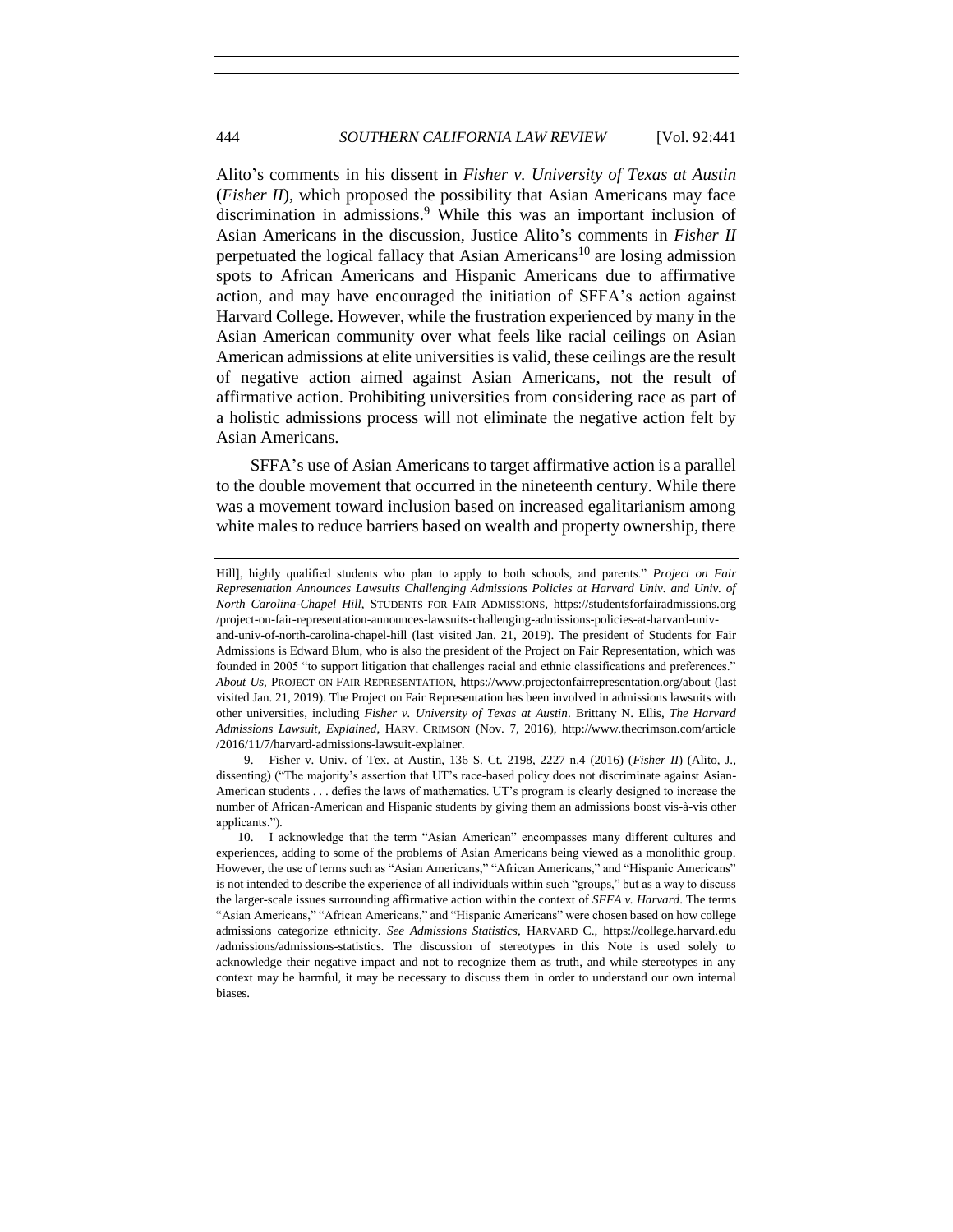was also a movement toward exclusion of African Americans, women, Native Americans, and non-white immigrants.<sup>11</sup> SFFA and the organization's creator, Edward Blum, move to include Asian Americans as part of the group deemed worthy enough to "earn" spots at elite universities only to maintain the dominance needed to continue to exclude other groups. The status that is ascribed to different groups comes with a series of stereotypes and associations that the larger, dominant group naturalizes to determine whether the group is eligible for certain benefits, like admission to elite universities.<sup>12</sup> Asian Americans should be wary about their sudden inclusion in this larger group, when they had for so long been denied eligibility for status as citizens and still continue to be given the stereotype of "perpetual foreigner."<sup>13</sup> Similar to the poor white males of the nineteenth century, the inclusion of Asian Americans could simply be used to maintain the dominance of wealthy white<sup>14</sup> males and to perpetuate a "white image" in elite universities.

Part I of this Note examines the current standard of affirmative action: that the only acceptable justification for race-conscious admissions policies is one of educational diversity. Part II discusses the role of Asian Americans in the affirmative action discussion, with an understanding that Asian Americans have been subject to unrecognized historical discrimination and treated as a "racial bourgeoisie"<sup>15</sup> due to perpetuation of the model minority myth. Part III describes the background and status of *SFFA v. Harvard*, analyzes the complaint's arguments, including those made at trial, and

<sup>11.</sup> *See* ROGERS M. SMITH, CIVIC IDEALS: CONFLICTING VISIONS OF CITIZENSHIP IN U.S. HISTORY 212–17 (1999). In order to maintain dominance and power, wealthy white males recognized they would need to expand the civic identity to include poor white males. *Id.* By creating a dissonance between poor whites and minority groups, wealthy white males were able to maintain their power in the political system. *Id.*

<sup>12.</sup> *See id*. at 197–242 (describing American ascriptivism). Smith offers a theory that the American political system developed with influence from an ascriptive tradition based on racist, sexist, and nativist assumptions that only allowed certain individuals to take part in the American civic identity. *Id.*

SFFA's complaint may be a reaction to the egalitarian civic reforms over the last few decades, showing that democratic principles have failed to create a shared sense of "peoplehood" and instead left people desiring for a return to some "superior culture" of the past. For Asian Americans to become included in those SFFA deem worthy enough to have earned their spots at Harvard, it comes at the cost of perpetuating stereotypes such as the model-minority myth, which are ultimately harmful to the Asian American community. SFFA may be willing to include Asian Americans in higher education, but does this inclusion also apply where it does not benefit the white community?

<sup>13.</sup> *See infra* notes [73,](#page-15-0) [76](#page-16-1)[–77](#page-17-0) and accompanying text.

<sup>14.</sup> Throughout this Note, the terms "minority" and "white" were chosen to label groups in the admissions process as opposed to terms like "preferred" and "non-preferred" applicants or any other potential distinction. This is not to say that the admissions experience of all white applicants or all minority applicants is the same.

<sup>15.</sup> *See* MATSUDA, *supra* not[e 5,](#page-2-0) at 149–50.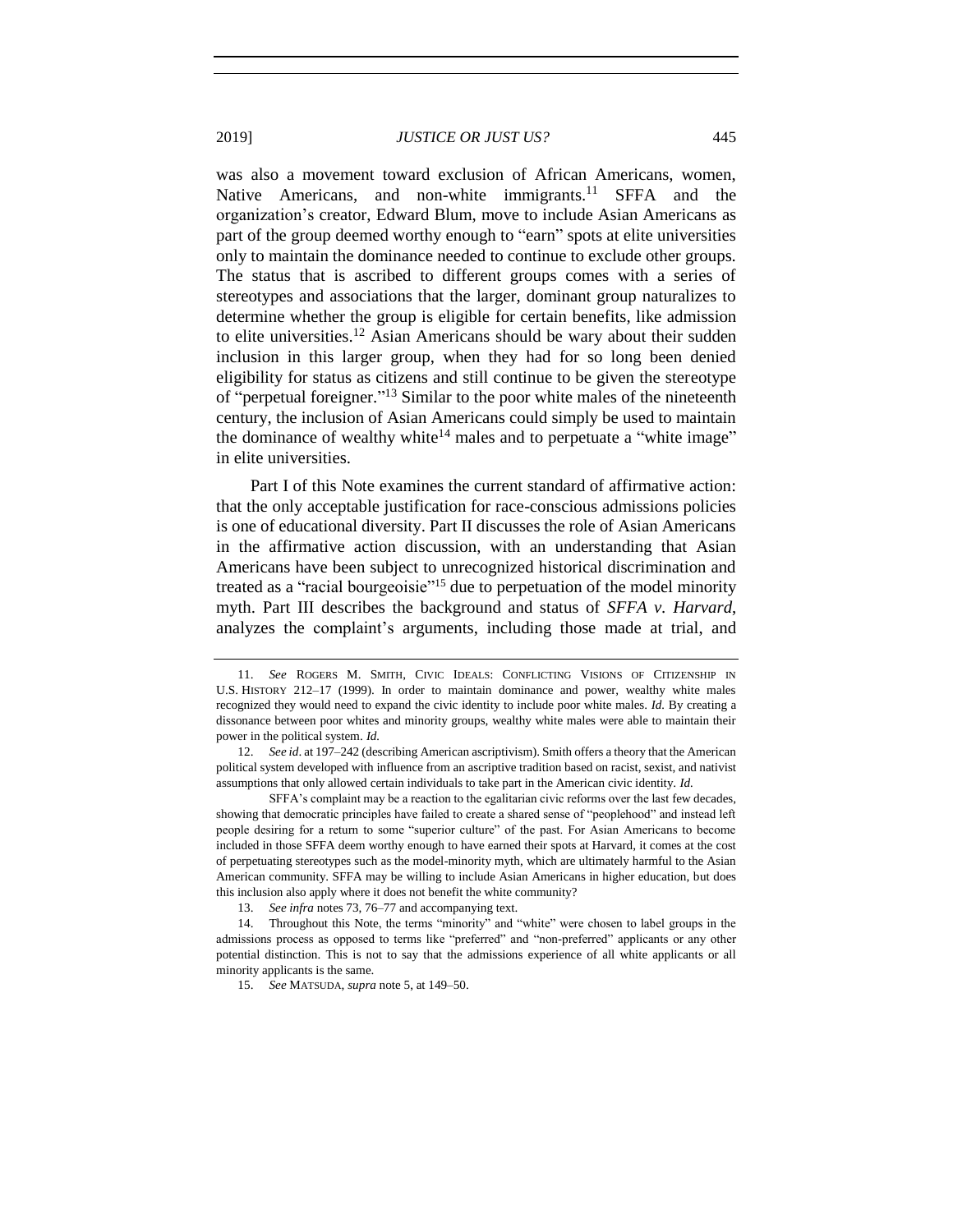criticizes the bases for the complaint. Part IV suggests that the future role of Asian Americans in the affirmative action discussion is one of increased political activeness and unity and argues for a change in the way elite universities value Asian American diversity when assessing applicants in a holistic process.

## I. THE CURRENT AFFIRMATIVE ACTION STANDARD

<span id="page-5-0"></span>All racial classifications are subject to strict scrutiny, even where the classification is non-invidious as it is for affirmative action. This requires the means to be "narrowly tailored" to a "compelling government interest."<sup>16</sup> For affirmative action, *Regents of the University of California v. Bakke* established that diversity, through its educational benefits, is a compelling state interest under strict scrutiny analysis.<sup>17</sup> Diversity was originally conceived as simply racial diversity; however, Justice Powell's majority opinion in *Bakke* advocates for a diversity that goes beyond race to include diversity of ideas, opinions, and backgrounds in order to improve the educational experience.<sup>18</sup> The Court explicitly bans the use of a quota system where race is used as a dispositive factor in admissions, but it permits race to be used as one of many factors in the diversity consideration.<sup>19</sup> There is a

<sup>16.</sup> Adarand Constructors, Inc. v. Pena, 515 U.S. 200, 227 (1995). Strict scrutiny is the most stringent form of judicial review courts use in determining the constitutionality of laws. To pass strict scrutiny, the law must be "narrowly tailored" to achieve a "compelling state interest." *Id.* Racial classifications are subject to strict scrutiny, and even where there is non-invidious motive, such as the case for affirmative action, strict scrutiny still applies. *See* Korematsu v. United States, 323 U.S. 214, 216–24 (1944) (representing the first official use of strict scrutiny for racial classifications, though the Court's finding that the law was narrowly tailored to a compelling state interest of national security has been criticized for being based on unfounded data provided by the state and was expressly overruled in *Trump v. Hawaii*, 138 S. Ct. 2392, 2423 (2018)); *Adarand*, 515 U.S. at 227.

<sup>17.</sup> Regents of Univ. of Cal. v. Bakke, 438 U.S. 265, 311–14 (1978). Justice Douglas's dissenting opinion in *Defunis v. Odegaard*, 416 U.S. 312, 321–44 (1974), in which he argued that courts should give deference to educators in admissions policies, set the stage for Justice Powell's opinion in *Bakke*. *See Bakke*, 438 U.S. at 311–14. The extent to which diversity would be able to apply as a compelling government interest to other areas outside of public education is uncertain. Grutter v. Bollinger, 539 U.S. 306, 329 (2003) ("We have long recognized that, given the important purpose of public education and the expansive freedoms of speech and thought associated with the university environment, universities occupy a special niche in our constitutional tradition.").

<sup>18.</sup> *Bakke*, 438 U.S. at 323.

A farm boy from Idaho can bring something to Harvard College that a Bostonian cannot offer. Similarly, a black student can usually bring something that a white person cannot offer. The quality of the educational experience of all the students in Harvard College depends in part on these differences in the background and outlook that students bring with them.

*Id.*

<sup>19.</sup> *Id.* at 310, 315–17. A quota system using proportional representation to remedy a historical deficit was considered unconstitutional because racial balancing is unequal on its face. Acting as a counter-effect to societal discrimination is a valid reason, but it is not narrowly tailored enough to justify the unfairness to an "innocent" applicant. *Id.* at 308–09.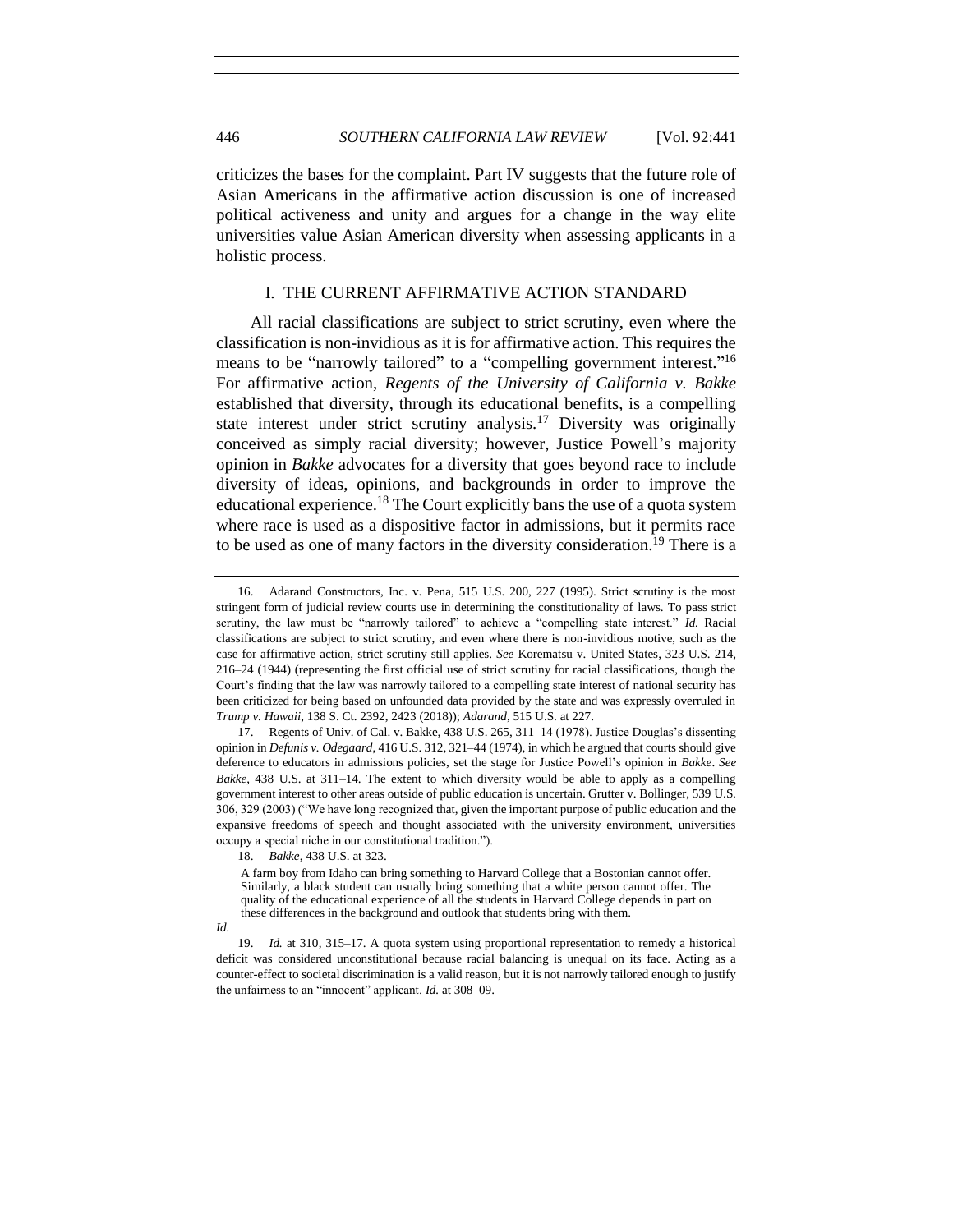clear rejection of race being used as a permissible factor in admissions as a means to remedy past discrimination; instead, the Court focuses on the instrumental justification, which states that race can provide educational benefits by accepting candidates with diverse experiences. Justice Powell specifically cites to Harvard's admissions policy, which uses race as one of many "plus factors," in a holistic consideration of an applicant, as a permissible example of a policy that would allow an institution to maintain freedom in its academic goals.<sup>20</sup>

<span id="page-6-0"></span>Justice Powell's opinion in *Bakke* created the blueprint for the Court in *Grutter v. Bollinger* to firmly establish that diversity is the only justification for race-conscious admissions policies that would satisfy strict scrutiny.<sup>21</sup> The Court continued to recognize that there were educational benefits<sup>22</sup> from diversity that could satisfy a compelling government interest.<sup>23</sup> *Grutter* determined that admissions policies seeking to obtain a "critical mass" of diverse students were not a violation of the prohibitions against racial balancing and proportional representation.<sup>24</sup> Critical mass does not refer to a specific quota or percentage, but refers to "meaningful numbers" sufficient to "encourage[] underrepresented minority students to participate in the classroom and not feel isolated."<sup>25</sup> The Court gives institutions of higher education deference in deciding whether they need diversity to pursue their educational mission.<sup>26</sup> Once the university determines diversity to be one of

<sup>20.</sup> *Id.* at 316–18. "As the Harvard plan described by Justice Powell recognized, there is of course 'some relationship between numbers and achieving the benefits to be derived from a diverse student body, and between numbers and providing a reasonable environment for those students admitted.'" *Grutter*, 539 U.S. at 336 (citing *Bakke*, 438 U.S. at 323).

<sup>21.</sup> *Grutter*, 539 U.S. at 325. ("[W]e endorse Justice Powell's view that student body diversity is a compelling state interest that can justify the use of race in university admissions.").

<sup>22.</sup> *Id.* at 328. Educational benefits of diversity include cross-racial understanding helping to break down racial stereotypes, livelier classroom discussion, better preparation for a diverse workforce and marketplace, and the creation of a military officer corps better suited to properly provide national security. *Id.* at 330–33. In *Grutter*, much of the support for the University of Michigan Law School's compelling interest claim was "bolstered by its *amici*, who point to the educational benefits that flow from student body diversity." *Id.* at 330.

The Court cites to *Plyler v. Doe*, 457 U.S. 202, 221 (1982) and *Brown v. Board of Education*, 347 U.S. 483, 493 (1954) in acknowledging the Court's emphasis on education as fundamental in "sustaining our political and cultural heritage" as well as the "foundation of good citizenship." *Grutter*, 539 U.S. at 331. However, the Court fails to address the anti-subordination values of *Plyler* and *Brown* and simply focuses on the instrumental values of allowing an educational institution to create a policy that promotes a goal of diversity.

<sup>23.</sup> *Grutter*, 539 U.S. at 330–33.

<sup>24.</sup> *Id.* at 340.

<sup>25.</sup> *Id.* at 318.

<sup>26.</sup> *Id.* at 328.

The Law School's educational judgment that such diversity is essential to its educational mission is one to which we defer. . . . Our scrutiny of the interest asserted by the Law School is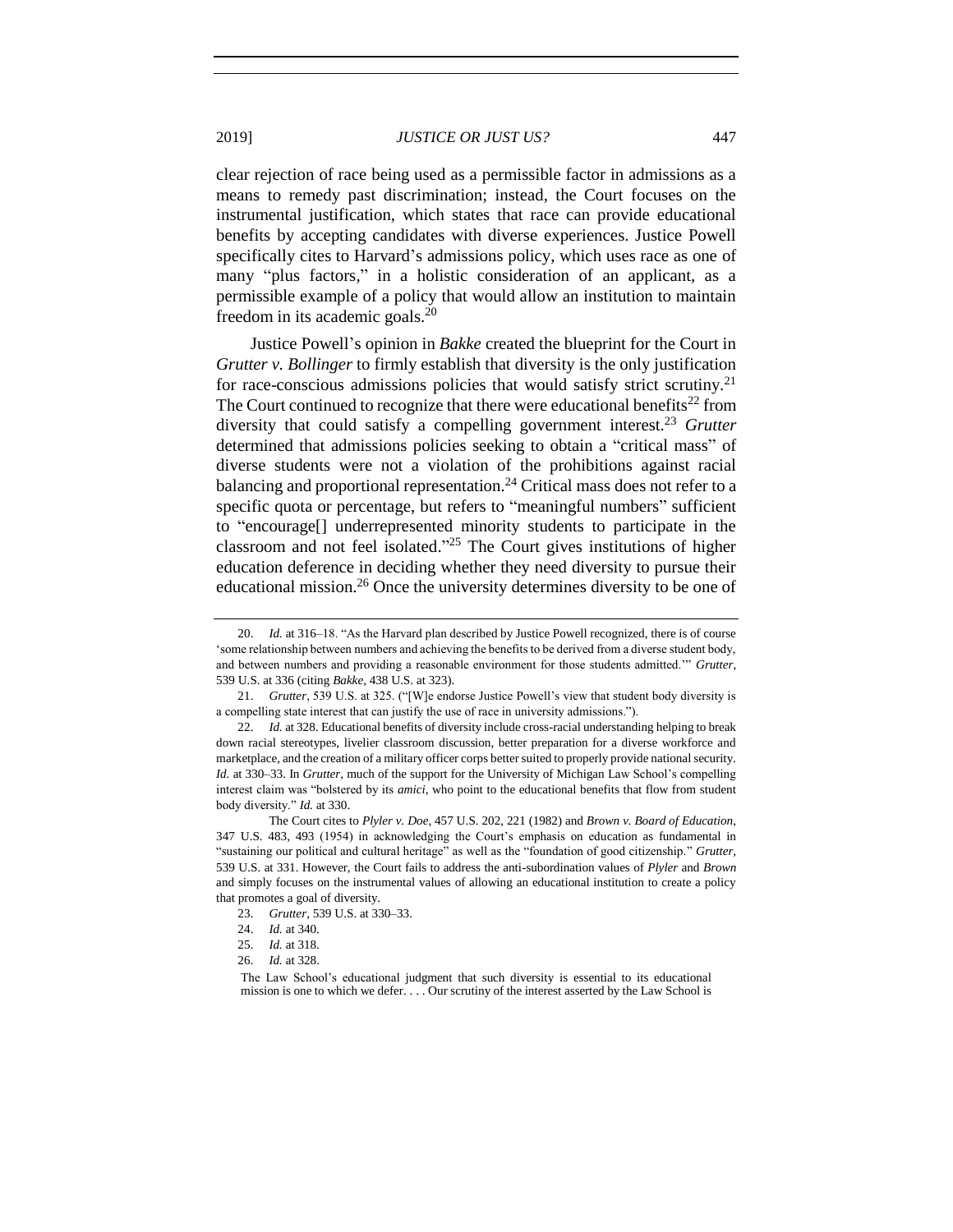its educational goals, a race-conscious admissions policy is permissible only if race is used as merely a "plus factor" in the context of a holistic process that involves individualized consideration.<sup>27</sup> Individualized consideration allows a university to balance academic selectivity with the need for diversity, without sacrificing academic excellence in attempts to achieve race-neutral alternatives.<sup>28</sup> *Grutter* established that "narrow tailoring ... require[s] serious, good faith consideration of workable race-neutral alternatives that will achieve the diversity the university seeks."<sup>29</sup> However, what this good-faith consideration would require and whether the threshold of critical mass for a university would be given deference were not addressed until *Fisher v. University of Texas* (*Fisher I*). 30

<span id="page-7-0"></span>*Fisher I* established that universities must show that the means used to achieve their diversity interest are narrowly tailored, as the court will not simply defer to the university on this issue.<sup>31</sup> To satisfy the narrowly tailored requirement, a university must show its admissions policy is necessary to

*Id.*

28. *Id.* at 339 ("Narrow tailoring does not require exhaustion of every conceivable race-neutral alternative. Nor does it require a university to choose between maintaining a reputation for excellence or fulfilling a commitment to provide educational opportunities to members of all racial groups.").

29. *Id*. The Supreme Court reasoned that the district court's criticism of the law school for failing to consider race-neutral alternatives such as "using a lottery system" or de-emphasizing the importance of GPA and LSAT scores for all applicants was unfounded because "these alternatives would require a dramatic sacrifice of diversity, the academic quality of all admitted students, or both." *Id.* at 339–40.

30. Fisher v. Univ. of Tex. at Austin, 570 U.S. 297 (2013) (*Fisher I*); Fisher v. University of Tex. at Austin, 136 S. Ct. 2198 (2016) (*Fisher II*). In *Fisher I*, after being denied admission to the University of Texas at Austin, Abigail Fisher challenged the university's admissions policy. *Fisher I*, 570 U.S. at 306–07. She did not qualify for the university's Top Ten Percent Plan, which guaranteed admission to the top 10 percent of every in-state, high school graduating class. *Id.* at 304–05. For the remaining spots, the university's admissions policy considered several factors, with race being one of them. *Id. Fisher I* centered around Abigail Fisher's challenge of University of Texas's use of race-conscious admissions as a violation of the Equal Protection Clause of the Fourteenth Amendment. *Id.* The Supreme Court in *Fisher I* held that the appellate court erred by not properly applying the strict scrutiny standard because narrow tailoring requires a showing that no race-neutral alternative was available and remanded the matter. *Id.* at 311–15. *Fisher II* then determined the constitutionality of the admissions policy based on the findings from the university on what race-neutral alternatives were plausible. *Fisher II*, 136 S. Ct. at 2198.

31. *Fisher I*, 570 U.S. at 312 ("Although '[n]arrow tailoring does not require exhaustion of every *conceivable* race-neutral alternative,' strict scrutiny does require a court to examine with care, and not defer to, a university's 'serious, good faith consideration of workable race-neutral alternatives.'" (citing *Grutter*, 539 U.S. at 339–40)).

no less strict for taking into account complex educational judgments in an area that lies primarily within the expertise of the university. Our holding today is in keeping with our tradition of giving a degree of deference to a university's academic decisions, within constitutionally prescribed limits.

This deference only applies to the question of whether the specific institution finds diversity to be part of its own interest, not whether diversity itself is a compelling interest. This deference also does not apply to whether the means chosen to obtain the diversity are narrowly tailored.

<sup>27.</sup> *Id.* at 337–38.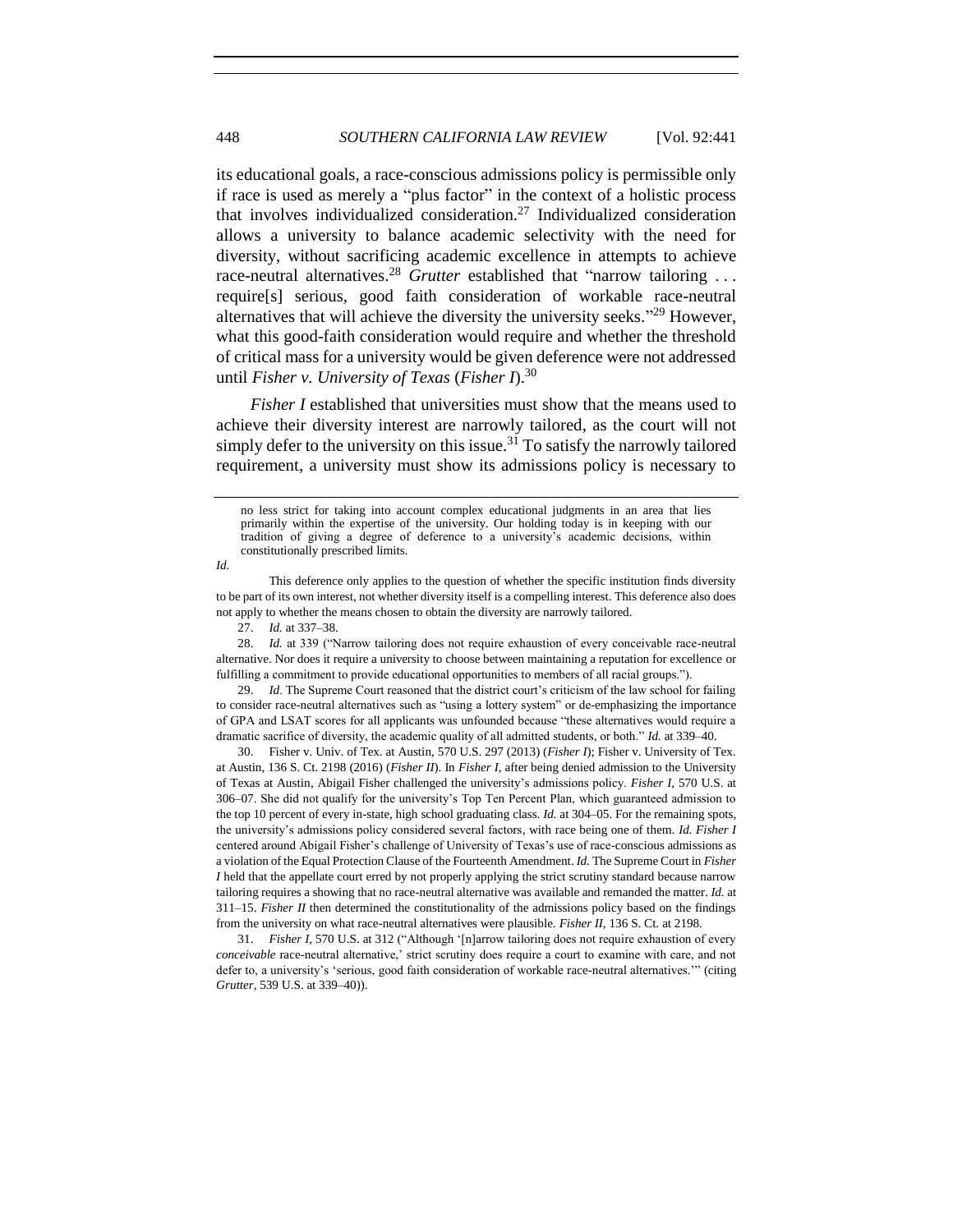achieve the educational benefits of diversity and that no race-neutral alternative is workable.<sup>32</sup> The Court in *Fisher I* ordered the University of Texas at Austin to show that they had exhausted race-neutral alternatives and reviewed the findings in *Fisher II*. <sup>33</sup> In *Fisher II*, the Court determined that the University of Texas at Austin had to show that a critical mass had not already been achieved through its race-neutral Top Ten Percent Plan.<sup>34</sup> However, the University of Texas's goals did not need to be a precise number because a critical mass of diversity is qualitative, not quantitative.<sup>35</sup> The Court ultimately gave deference to the university's good-faith efforts to achieve diversity and accepted the argument that the university had not achieved critical mass. <sup>36</sup> Although *Fisher I* seemed to be arguing that the Court would require proof that there were no workable race-neutral alternatives, the Court in *Fisher II* seemed to give deference to the university on whether the race-neutral alternatives were good enough, or "workable," to achieve its diversity goals.<sup>37</sup> This leaves the state of affirmative action in a similar place to where it was in *Grutter*.

Grutter's conception of diversity is the current model<sup>38</sup> under which

34. *Fisher II*, 136 S. Ct. at 2211–12 ("[A] university bears a heavy burden in showing that it had not obtained the educational benefits of diversity before it turned to a race-conscious plan."). As discussed in *supra* note [30,](#page-7-0) the University of Texas's Top Ten Percent Plan (the "Plan") guaranteed admission to the top 10 percent of every in-state, high school graduating class. *Id.* at 2205–06. The Plan was introduced by the University of Texas at Austin as a way to improve *intra-*racial diversity by increasing the amount of diversity within racial groups. *Id.* The Plan hoped to achieve this by accepting the top 10 percent from every Texas high school given the understanding that the racial and socioeconomic makeup of each school district may not already be diverse. *Id.* 

35. *See Grutter*, 539 U.S. at 318–20 ("[T]here is no number, percentage, or range of numbers or percentages that constitute critical mass. . . . [C]ritical mass means numbers such that underrepresented minority students do not feel isolated or like spokespersons for their race." (citations omitted)).

This is problematic because the "university's goals cannot be elusory or amorphous—they must be sufficiently measurable to permit judicial scrutiny of the policies adopted to reach them," while the conception of "critical mass" requires there be no quantitative measure in order to prevent it from appearing like a quota. *Fisher II*, 136 S. Ct. at 2211. This creates an issue for how to determine when "critical mass" for the purpose of achieving a diversity goal has been achieved.

36. *Fisher II*, 136 S. Ct. at 2212 ("Though a college must continually reassess its need for raceconscious review, here that assessment appears to have been done with care, and a reasonable determination was made that the University had not yet attained its goals.").

37. *Compare Fisher I*, 570 U.S. at 312–15, *with Fisher II*, 136 S. Ct. at 2210–12.

38. The conception of diversity established in *Grutter* has shifted slightly because *Fisher II* introduced the incorporation of intra-racial diversity, noting that "critical mass" may require something

<sup>32.</sup> *Id.* ("The reviewing court must ultimately be satisfied that no workable race-neutral alternatives would produce the educational benefits of diversity.").

<sup>33.</sup> *Fisher I*, 570 U.S. at 314–15 ("[A] university must make a showing that its plan is narrowly tailored to achieve the only interest that this Court has approved in this context: the benefits of a student body diversity . . . . and the case is remanded for further proceedings consistent with this opinion."); *Fisher II*, 136 S. Ct. at 2208 ("*Fisher I* set forth these controlling principles, while taking no position on the constitutionality of the admissions program at issue in this case.").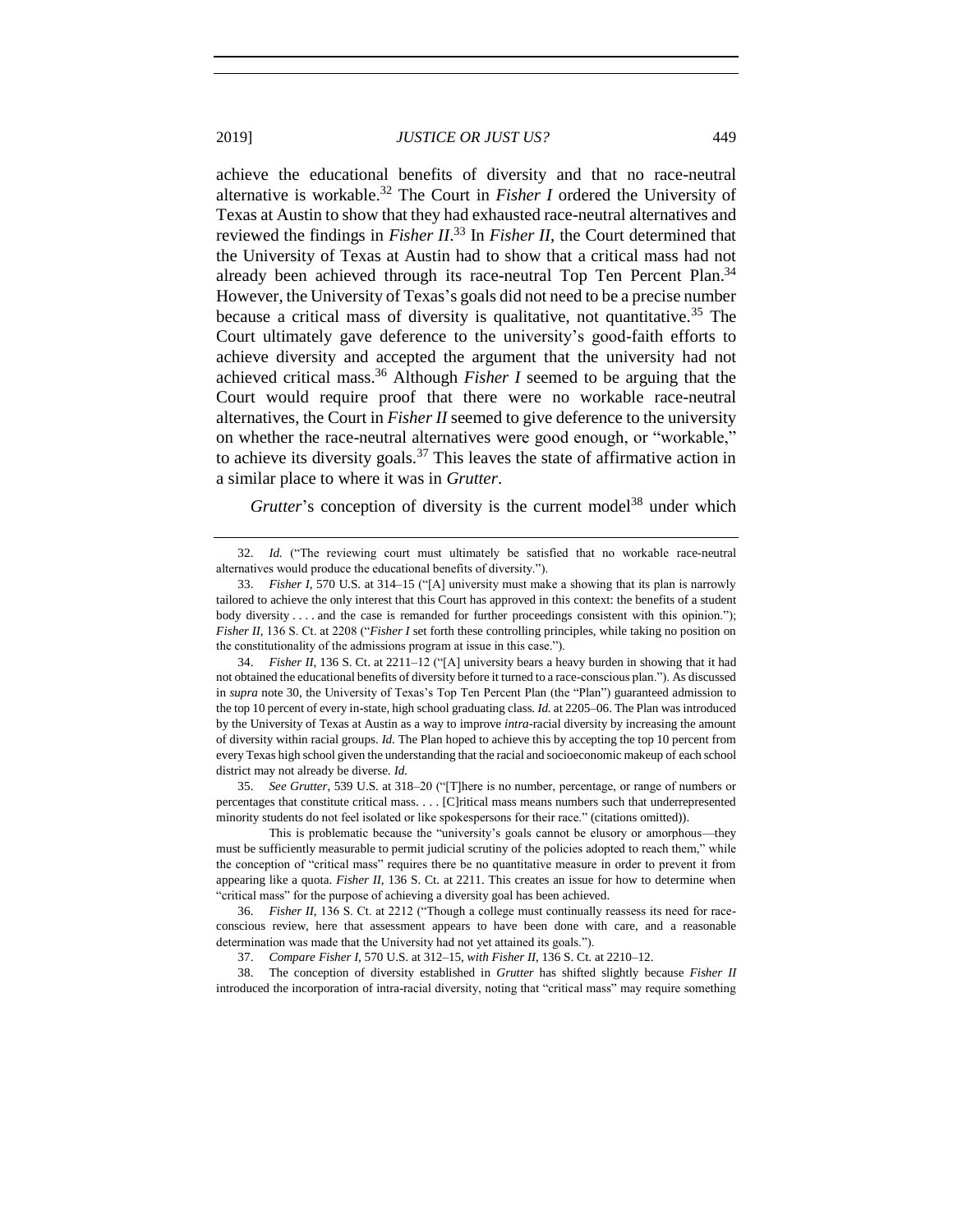<span id="page-9-0"></span>affirmative action is able to fulfill the function of a compelling interest,  $39$  but this has several limitations. *Grutter* specifically connects the value of diversity to education, <sup>40</sup> while also inflating the idea of critical mass as something that can be both a quantitatively meaningful number and a means of addressing diversity's qualitative benefits. $41$  It pursues diversity for its instrumental value and rejects any remedial justification, leading to the conception of diversity as one of integration rather than an effort to provide equal opportunity.<sup>42</sup> It does not distinguish "exploitative" from "egalitarian" objectives, which creates an equal opportunity problem—one that will continue to exist so long as there are hindrances unique to minorities that prevent any given admission "spot" from being fungible.<sup>43</sup>

41. Rich, *supra* note [40,](#page-9-0) at 1031–33 ("A more robust verification requirement, however, would have risked undermining the value of academic freedom that has provided the foundation for the Court's diversity rationale."); *see also Grutter*, 539 U.S. at 318–20.

42. *See* Rich, *supra* note [40,](#page-9-0) at 1031–46. The goal of diversity may go beyond just a "critical mass" of racially and ethnically diverse individuals toward a goal of creating equal opportunity through the understanding of historical discrimination. If the true goal is to break down racial stereotypes, simply achieving "critical mass" of racial numbers in an attempt to integrate may not be enough. It may require going beyond the racial make-up of an applicant pool toward including diverse faculty, learning methods, and mentorship in order to truly achieve the educational benefits of diversity. *Id.* The concept of "critical mass" is unstable because the goals of diversity beyond integration may require a decrease in the quantity associated with critical mass. However, it is also argued that *Grutter's* formulation of diversity may do more than just promote integration because it embodies anti-subordination values that look to the future in attempting to ensure there is no creation of a second-class status. *Id.* 

43. *Id.* at 1035–37 ("The current doctrine's failure to distinguish between exploitative and egalitarian uses of diversity . . . is a direct consequence of this shift; the doctrine now focuses on whether a university's pursuit of diversity advances the university's educational mission, not on whether a university's enrollments reflect an effort to provide equal opportunity."). The exploitative use of diversity is to simultaneously profit from the educational benefits diversity can provide to a university and buy into the instrumental justification that diversity is only a compelling interest based on what it can contribute to the mission of a university. *See id.* at 1031–37. The egalitarian use of diversity is to pursue the belief that people deserve equal opportunities. *Id.* The current doctrine of diversity does not distinguish between these two objectives and places a larger focus on the instrumental value of how a university's mission can be served by diversity. *Id.* at 1035–37. This creates an equal opportunity problem because unless diversity is viewed with an understanding of the unique challenges minorities face in education, minorities will not have a fair shot at the admitted student spots. Without equal opportunity to admission at elite universities, each admission spot becomes non-fungible and broken down into spots reserved for whites, African Americans, Asians, etc.

besides just a critical mass of each race, specifically, experiences within each race may be considered as well. *See Fisher II*, 136 S. Ct. at 2110–11. However, the test for diversity has remained the same as it was in *Grutter*, with specific emphasis on the Court's continued efforts to give deference to the university's good faith. *Id.* at 2211–14.

<sup>39.</sup> *Grutter*, 539 U.S. at 325.

<sup>40.</sup> *Id.* at 330–32; Stephen M. Rich, *What Diversity Contributes To Equal Opportunity*, 89 S. CAL. L. REV. 1011, 1034–36 (2016) ("[I]t begs the question why the Court insisted on drawing such close connections between education and the value of diversity, and does not establish that diversity generally is sufficiently important to sustain the use of racial preferences when the success of a university's educational mission is not at stake.").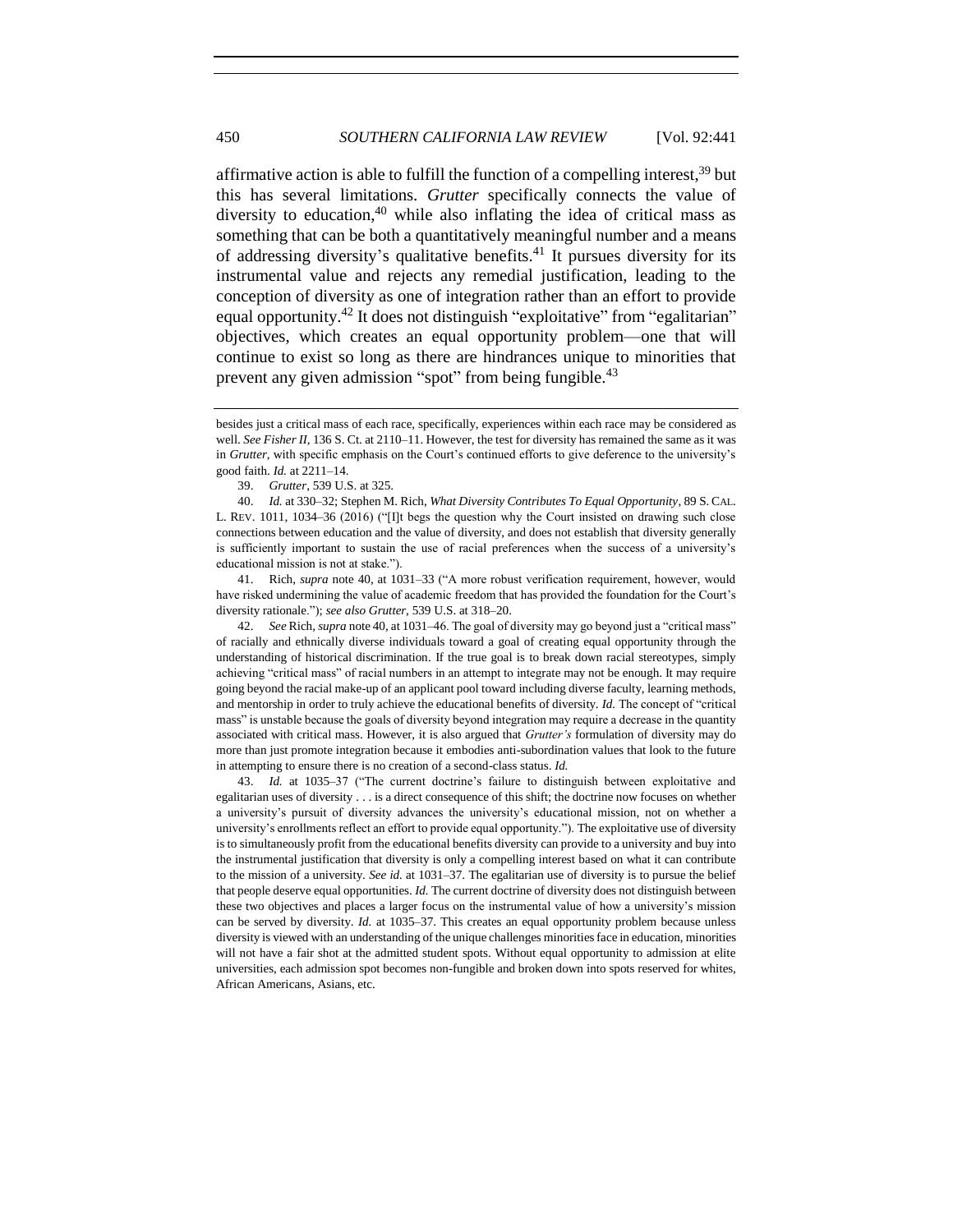#### <span id="page-10-0"></span>II. THE ROLE OF ASIAN AMERICANS IN AFFIRMATIVE ACTION

Asian Americans have a complicated history with affirmative action that has developed into a divided stance on the topic within the Asian American community.<sup>44</sup> Adding to this complexity is the difficulty in establishing whether the objective of affirmative action is to seek equality in *outcomes* for a racial group or equality in *opportunity* for individual applicants.<sup>45</sup> For Asian Americans, the way in which the purpose of affirmative action is conceived greatly impacts what "side" of the debate feels fair.<sup>46</sup> There is confusion among the Asian American community about what affirmative action actually entails, leading some to misplace blame for what may be "hidden quotas to keep down Asian admissions" on affirmative action policies.<sup>47</sup> The misunderstanding of affirmative action within the

The recognition of a group's history of discrimination should by no means be used to invalidate or undermine the patterns of oppression that plague other groups. Specifically, it should not be used to claim that Asian Americans have suffered equal oppression as other groups, particularly African Americans, when it is widely understood that Asian Americans do not face the same systematic racism and obstacles faced by African Americans.

The ideal would be for affirmative action to be a discussion that includes minority voices to determine what diversity should look like in an admissions process, rather than an all-or-nothing debate. Giving voice to Asian Americans, who have largely been left out of the white–black discussion until recently, is necessary in order to create any solution that would further the goals affirmative action is based upon.

47. MATSUDA, *supra* not[e 5,](#page-2-0) at 153–54.

When university administrators have hidden quotas to keep down Asian admissions, this is because Asians are seen as destroying the predominantly white character of the university. Under this mentality, we cannot let in all those Asian over-achievers and maintain affirmative action for other minority groups. We cannot do both because that will mean either that our universities lose their predominantly white character or that we have to fund more and better universities. To either of those prospects, I say, why not? and I condemn the voices from my own community that are translating legitimate anger at ceilings on Asian admissions into unthinking opposition to affirmative-action floors needed to fight racism.

*Id.*

<sup>44.</sup> *See* Lauren Camera, *A Community Divided: Asian-Americans Are Divided Over an Affirmative Action Case that Argues Harvard Discriminates Against Them*, U.S. NEWS & WORLD REP. (Oct. 12, 2018, 6:00 AM), https://www.usnews.com/news/the-report/articles/2018-10-12/affirmative-action-casedrives-wedge-in-asian-american-community.

<sup>45.</sup> If the objective is equal outcomes, this may lead to a solely integration-based conception of affirmative action where comparably "equal outcomes" rely on proportionate representation. If this is the case, there may be "equal outcomes" for a racial group, such that the group is represented by a "meaningful number" of individuals, but this fails to take into consideration histories of discrimination and the impact this historical oppression may have on the ability for individuals within groups to achieve "success." If the objective is equal opportunity, then similarly situated minority groups should receive the same treatment. In order to understand what would create equal opportunities, an anti-subordination principle that takes into account remedial justifications for affirmative action may be necessary. However, this anti-subordination principle may fail to bring about true equal opportunity if the historical discrimination of some groups is not acknowledged or is undervalued. *See* Reva B. Siegel, *Equality Talk: Antisubordination and Anticlassification Values in Constitutional Struggles Over* Brown, 117 HARV. L. REV. 1470, 1472–73, 1532–33 (2004).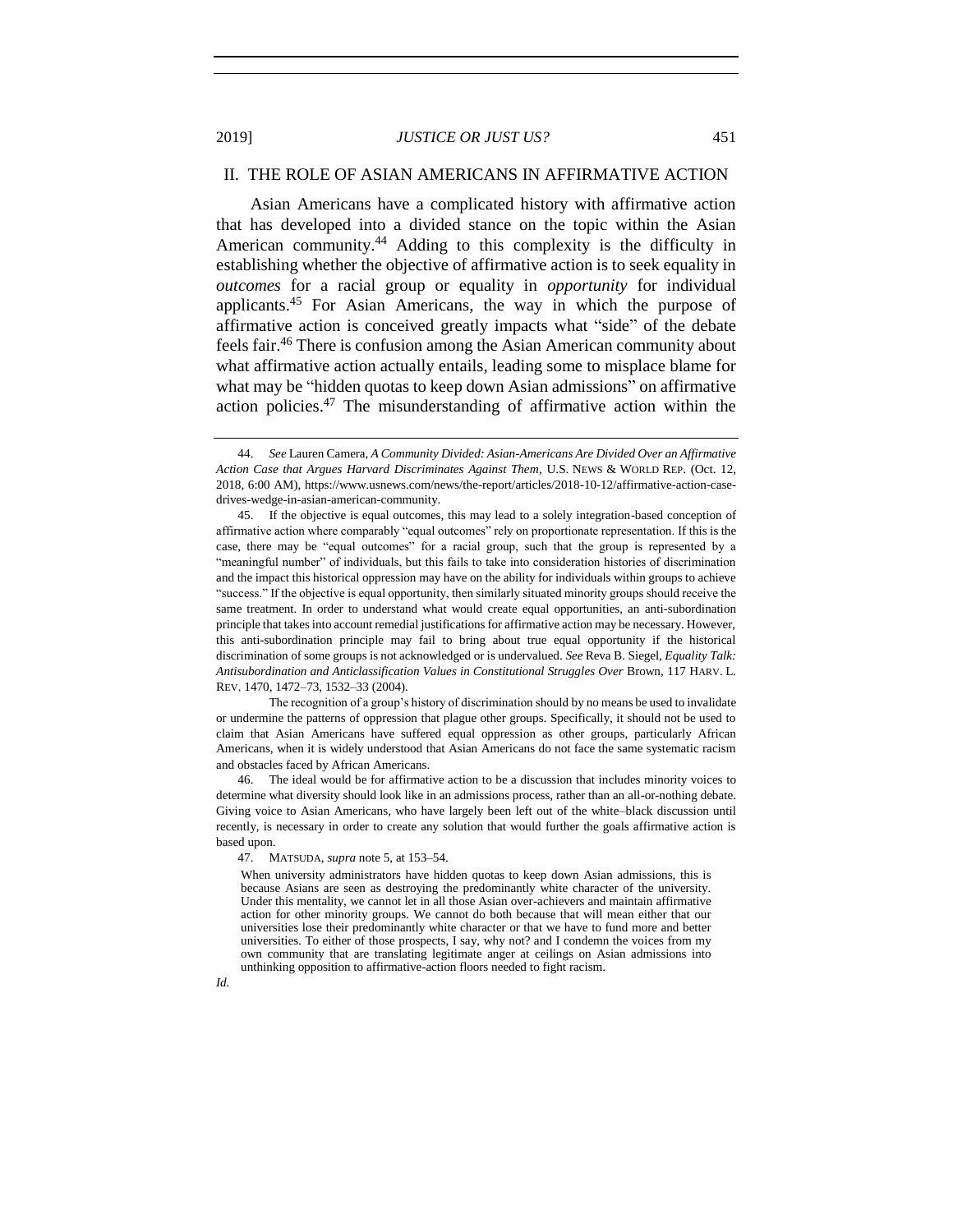Asian American community may stem from several legitimate concerns, involving a combination of an unrecognized history of discrimination in the United States, the role of Asian Americans as a "racial bourgeoisie,"<sup>48</sup> the perpetuation of the model minority myth, negative action policies, and the stereotype of Asian Americans as a "reticent minority."<sup>49</sup>

#### <span id="page-11-1"></span><span id="page-11-0"></span>A. HISTORY OF ASIAN AMERICANS AND AFFIRMATIVE ACTION

Affirmative action was first enacted in a federal program under President Lyndon B. Johnson's Executive Order 11246 as an "affirmative step" in remedying a history of excluding minority workers, including Asian Americans, from employment in contracting firms that accepted federal funding.<sup>50</sup> In the educational context, affirmative action programs led to significant increases in enrollment for African Americans, Hispanic Americans, and Asian Americans.<sup>51</sup> However, following the decision in *Bakke*, the growth in enrollment for African Americans and Hispanic Americans stopped and retreats from affirmative action programs swept the country.<sup>52</sup>

The flexible, "holistic" review idealized by the Harvard Plan<sup>53</sup> led to admissions programs that considered race without using strict quotas; some Asian Americans believed that this created an admissions ceiling, as Asian American admissions rates reached a constant plateau.<sup>54</sup>

In the most recent affirmative action decision in *Fisher II*, a significant number of amicus briefs were filed in support of the University of Texas at Austin's admissions policy and diversity goals, including some by several

*Id.* at 4–5 (footnotes omitted).

50. Shaun R. Harper, Lori D. Patton & Ontario S. Wooden, *Access and Equity for African American Students in Higher Education: A Critical Race Historical Analysis of Policy Efforts*, 80 J. HIGHER EDUC. 389, 397 (2009).

<sup>48.</sup> *Id.* at 149–50.

<sup>49.</sup> *See* Pat K. Chew, *Asian Americans: The "Reticent" Minority and Their Paradoxes*, 36 WM. & MARY L. REV. 1, 4 (1994).

Asian Americans are a "reticent" minority group. Compared to the other major ethnic groups in this country, for instance, Asian Americans are less politically organized and vocal. Their reticence, combined with other cultural factors, has made it difficult for all Americans—whites, Asian Americans and other minority groups—to understand who Asian Americans are.

<sup>51.</sup> DANA TAKAGI, THE RETREAT FROM RACE: ASIAN-AMERICAN ADMISSIONS AND RACIAL POLITICS 21–22 (1992). From 1976 to 1982, enrollment increased nationwide by 1.3% for African Americans, 5% for whites, 32% for Hispanic Americans, and 62% for Asian Americans. *Id.* at 21.

<sup>52.</sup> *Id.* at 77–78.

<sup>53.</sup> For detailed discussion of the Harvard Plan, see *supra* note [20](#page-6-0) and accompanying text.

<sup>54.</sup> *Id.* at 51. Asian Americans began challenging admissions policies at elite universities nationwide, including Brown, Harvard, Princeton, Stanford, and UC Berkeley, but have yet to see any concrete judicial success. *Id.* at 23–51.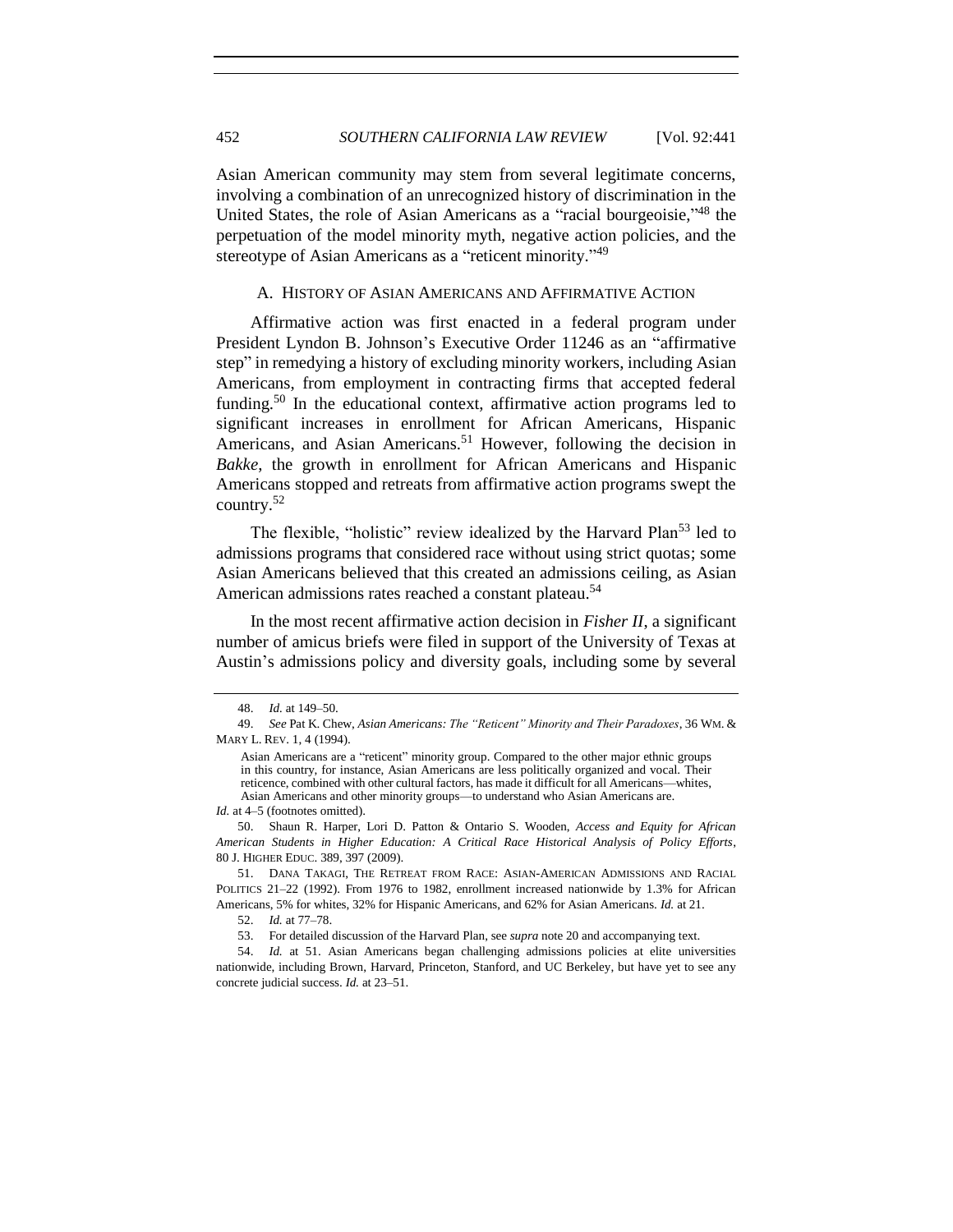Asian American organizations.<sup>55</sup> However, the Asian American Legal Foundation and the Asian American Coalition for Education (claiming to represent 117 Asian American organizations) filed an amicus brief in support of Abigail Fisher, indicating an increasing divide within the Asian American community on the issue of affirmative action.<sup>56</sup>

#### <span id="page-12-0"></span>B. A HISTORY OF DISCRIMINATION AGAINST ASIAN AMERICANS

There is a tendency for the historical discrimination against Asian Americans to go unrecognized due to a perpetuation of the model minority myth. The model minority myth paints Asian Americans as successful, particularly in an educational context, and as immigrants who have achieved the American dream. This conception of Asian Americans is problematic because it creates racial dissonance between Asian Americans and other minorities by implying that the barriers to success do not stem from systematic and structural oppression of some groups, but rather from individuals within a minority group failing to progress. The model minority myth is dangerous because it is used to underscore institutional racism while simultaneously de-emphasizing Asian American success.<sup>57</sup> In addition, Asian Americans are not a monolithic group, and many ethnicities within the

<span id="page-12-1"></span><sup>55.</sup> *E.g.*, Brief for Asian Am. Legal Def. & Educ. Fund et al. as Amici Curiae Supporting Respondents, *Fisher II*, 136 S. Ct. 2198 (2016) (No. 14-981); Brief for Asian Ams. Advancing Justice et al. as Amici Curiae Supporting Respondents, *Fisher II*, 136 S. Ct. 2198 (2016) (No. 14-981); Brief for 39 Undergraduate and Graduate Student Orgs. within the Univ. of Cal. as Amici Curiae Supporting Respondents, *Fisher II*, 136 S. Ct. 2198 (2016) (No. 14-981).

<sup>56.</sup> Brief for the Asian Am. Legal Found. & the Asian Am. Coal. for Educ. et al. as Amici Curiae Supporting Petitioner at 23–28, *Fisher II*, 136 S. Ct. 2198 (2016) (No. 14–981) (discussing studies and anecdotal evidence to support the claim that Asian Americans are frequently discriminated against in the application of the SAT test score standard though none of these reported included references or data to University of Texas at Austin).

<sup>57.</sup> The model minority myth underscores institutional racism because it pins Asian Americans as successful *in comparison* to other minorities. It perpetuates an assumption that all minorities face the same experiences and barriers to success when it is clear that they do not. While some Asian Americans may have found success in America, it is in no way due to some inherent "Asian quality" that makes them more likely to succeed. To compare Asian Americans against other minorities is to discount the very real, lingering effects of slavery, Jim Crow laws, and mass incarceration that do not create obstacles for Asian Americans the same way they do for African Americans. Asian American successes are de-emphasized when those successes are attributed to simply being Asian and not from the individual's hard work and sacrifice. When the stereotype is that Asian Americans cannot fail because of something inherent in "being Asian," their successes appear less impressive. When one hears that the valedictorian of a high school is Asian American, and the response is "of course" as opposed to hearing that the valedictorian is white, then that Asian American valedictorian is harmed by some perception of the model minority myth. For further discussion of the model minority myth, see Kat Chow, *'Model Minority' Myth Again Used as a Racial Wedge Between Asians and Blacks*, NPR: CODE SWITCH (April 19, 2017, 8:32 AM), https://www.npr.org/sections/codeswitch/2017/04/19/524571669/model-minority-myth-again-used-asa-racial-wedge-between-asians-and-blacks.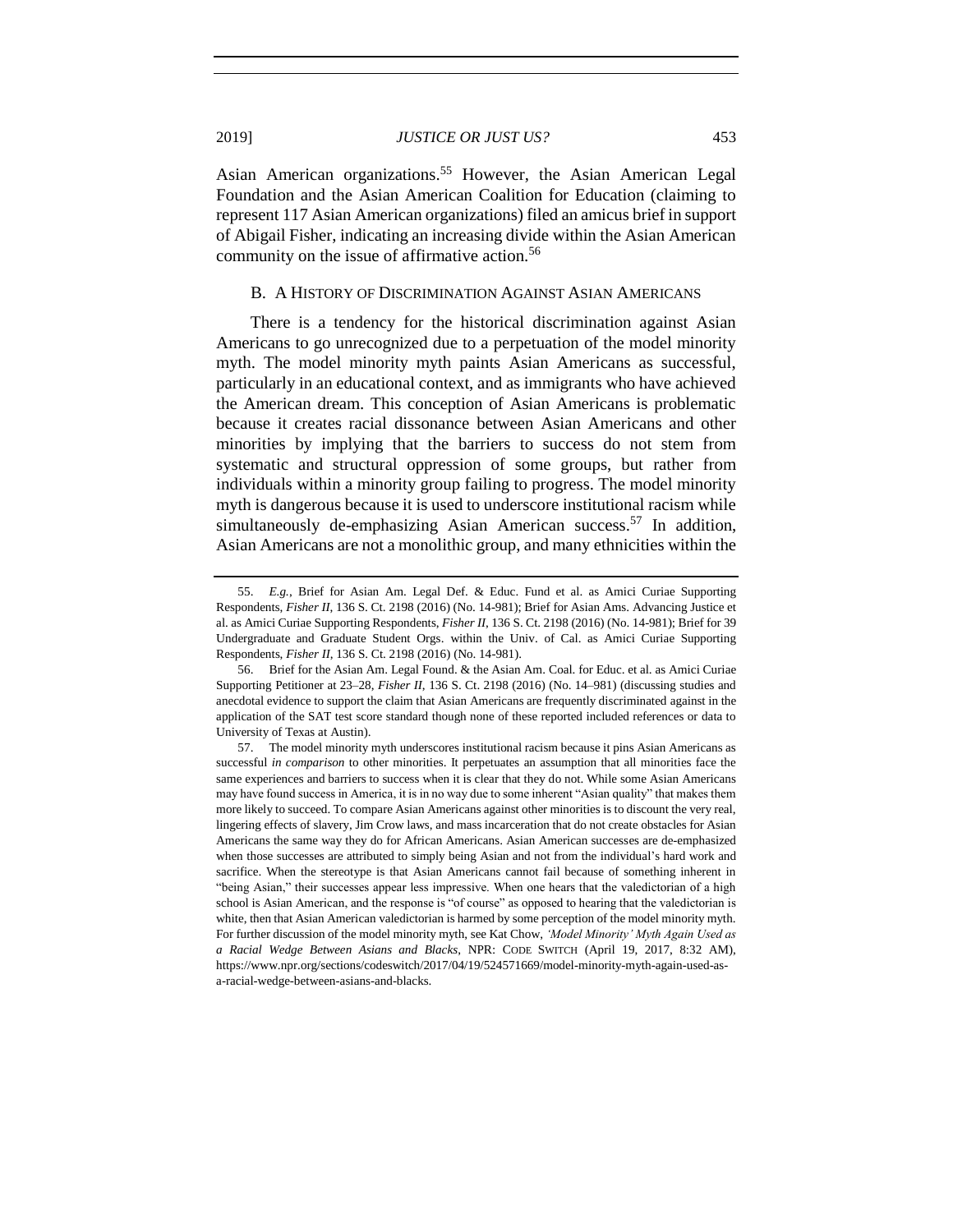Asian American community have different experiences and suffer inequality in income and corporate hierarchies in different ways.

<span id="page-13-0"></span>For much of the nineteenth century, Asian Americans were subject to exclusionary immigration laws.<sup>58</sup> Naturalization rights were not granted to people of Asian ancestry until the mid-twentieth century<sup>59</sup>—1943 for Chinese, 1946 for Asian Indians and Filipinos, and 1952 for all other Asians.<sup>60</sup> Even for those born in the United States, the Fourteenth Amendment did not allow citizenship for Asian Americans until 1898,<sup>61</sup> and this was challenged as recently as  $1942<sup>62</sup>$  Though not to the same extent as African Americans, Asian Americans were affected by segregation laws and anti-miscegenation laws as well.<sup>63</sup> In addition, the Alien Land Laws forbade Asians from owning land by prohibiting "aliens ineligible for citizenship" from owning property.<sup>64</sup> Asian Americans were also subjected to targeted discrimination by all levels of government, from San Francisco's laundry licensing authority which allowed white laundries to stay open while closing

<sup>58.</sup> Asian Americans were the first group of immigrants to be explicitly excluded from the United States, with the passage of the Chinese Exclusion Act of 1882. Yuning Wu, *Chinese Exclusion Act*, ENCYCLOPEDIA BRITANNICA (Nov. 13. 2013), https://www.britannica.com/topic/Chinese-Exclusion-Act. Then, Japanese immigration was specifically restricted in the Gentleman's Agreement in 1907, and the 1924 Immigration Act barred immigrants from several other Asian countries. UNIV. OF DEL., COMPARISON OF ASIAN POPULATIONS DURING THE EXCLUSION YEARS & SUMMARY OF KEY LAWS REGARDING THE IMMIGRATION AND CITIZENSHIP OF ASIANS IN THE UNITED STATES (2006), http://www1.udel.edu/readhistory/resources/2005\_2006/summer\_06/hsu.pdf [hereinafter SUMMARY OF KEY LAWS].

<sup>59.</sup> *See generally* United States v. Thind, 261 U.S. 204 (1923) (holding Asian Indians were not eligible to apply for U.S. citizenship); Ozawa v. United States, 260 U.S. 178 (1922) (holding Japanese were not eligible to apply for U.S. citizenship).

<sup>60.</sup> SUMMARY OF KEY LAWS, *supra* not[e 58.](#page-13-0)

<sup>61.</sup> United States v. Wong Kim Ark, 169 U.S. 649, 705 (1898).

<sup>62.</sup> Regan v. King, 49 F. Supp. 222 (N.D. Cal. 1942) (plaintiff argued for *United States v. Wong Kim Ark* to be overruled and the removal of all individuals of Japanese ancestry born in the United States from voter rolls).

<sup>63.</sup> The Supreme Court did not strike down anti-miscegenation laws, which applied to Asian Americans, as unconstitutional until *Loving v. Virginia*, 388 U.S. 1, 12 (1967). The "separate but equal" doctrine's application to Asian Americans was sanctioned by the Supreme Court in *Gong Lum v. Rice*, 275 U.S. 78, 87 (1927) (allowing Mississippi to prevent a Chinese student from enrolling at an all-white school).

<sup>64.</sup> Brian Niiya, *The Last Alien Land Law*, DENSHO BLOG (Feb. 7, 2018), https://densho.org/lastalien-land-law. The large-scale economic disenfranchisement of Asian Americans was fueled by an increased threat of Asian competition in farming. Amy K. Buck, Alien Land Laws: The Curtailing of Japanese Agricultural Pursuits in Oregon 1–4 (1999) (unpublished M.A. thesis, Portland State University), https://pdxscholar.library.pdx.edu/open\_access\_etds/3988. These Alien Land Laws exacerbated the negative effects of the Japanese internment because many of the Japanese Americans were unable to own their land, so their land was taken from them by the time they returned from the internment camps. *Id.*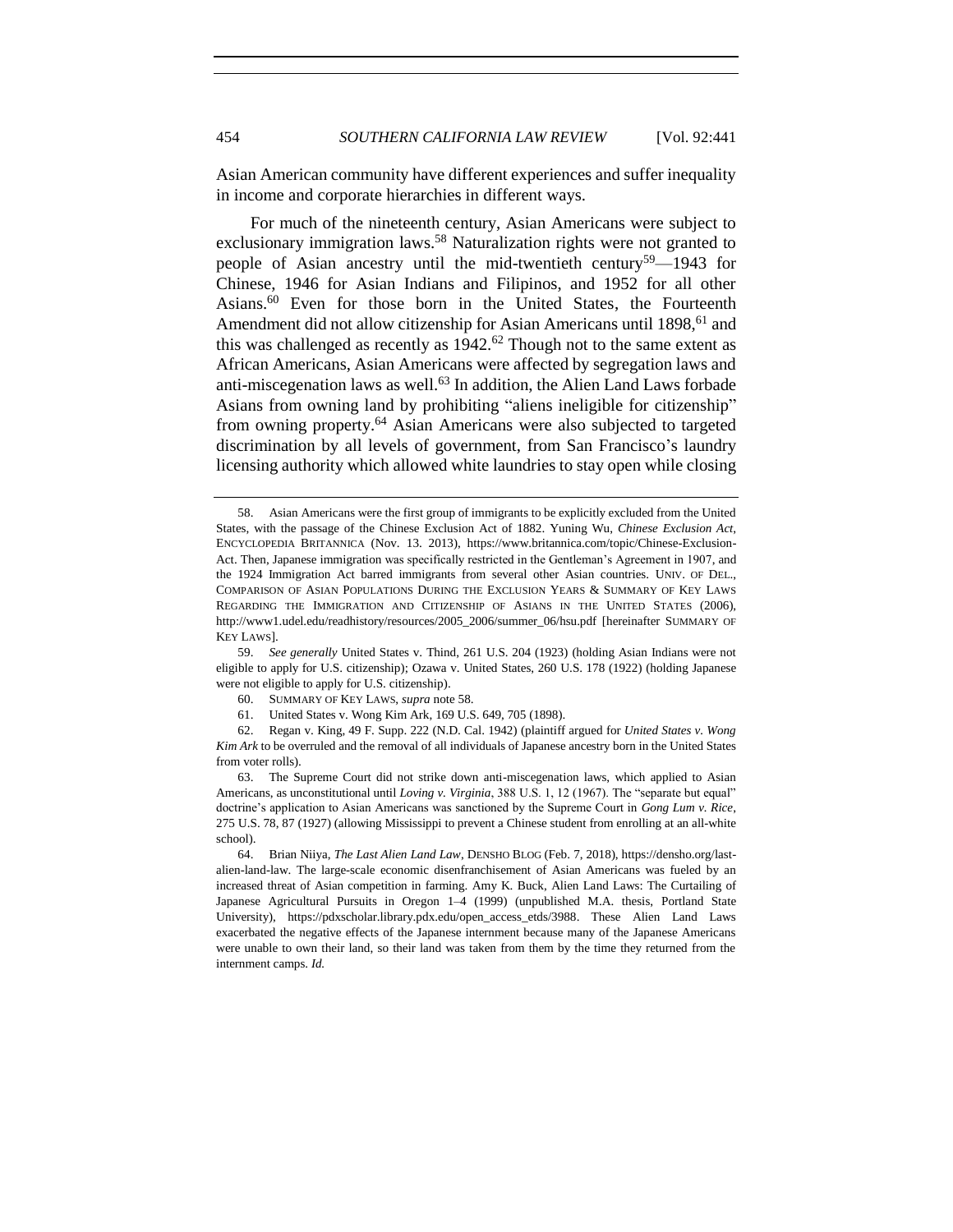<span id="page-14-1"></span>Chinese laundries<sup>65</sup> to the federal government-sanctioned internment of more than 120,000 people of Japanese descent during World War II.<sup>66</sup>

Even though the Supreme Court has, in some instances, struck down laws racially prejudicial against Asian Americans, societal prejudice remains a constant issue. In 1982, two white men in Detroit murdered Vincent Chin, a Chinese-American man, because they thought he was Japanese and were upset over American automakers losing business to the Japanese auto industry.<sup>67</sup> In 1992, the killer of Japanese student Yoshihiro Hattori was

67. For this hate crime, the two men received three years of probation and a fine of \$3,780 each, which sparked a movement toward political awareness and advocacy for the Asian American community. Lynette Clemetson, *A Slaying in 1982 Maintains Its Grip on Asian-Americans*, N.Y. TIMES (June 18, 2002), https://nyti.ms/2lqriDq.

<span id="page-14-0"></span><sup>65.</sup> Yick Wo v. Hopkins, 118 U.S. 356, 373–74 (1886) (facially race-neutral law applied in racially prejudicial manner violated Fourteenth Amendment). The San Francisco ordinance made it illegal to operate a laundry in a wooden building without a permit, but the Board of Supervisors had discretion in determining to whom to grant permit. *Id.* at 357–59. Of the 320 laundries at the time, about 95% of them were operated in wooden buildings, and approximately two-thirds of those laundries were owned by Chinese people. *See id.* at 358–59. The Board of Supervisors denied all two hundred applications that were submitted by Chinese owners. *Id.* at 359. At the same time, virtually all of the non-Chinese applicants were granted a permit with the exception of one applicant. *Id.*

<sup>66.</sup> The Supreme Court upheld Executive Order 9066 in *Korematsu v. United States*, 323 U.S. 214, 223–24 (1944), which authorized the internment of more than 120,000 people of Japanese descent, twothirds of which were U.S. citizens. Executive Order 9066 was signed by President Franklin D. Roosevelt on February 19, 1942. *Id.* at 226–27. Japanese Americans were given between 48 hours to one week to pack one bag and report to an assembly center. *Exploration: Japanese-American Internment*, DIGITAL HISTORY, http://www.digitalhistory.uh.edu/active\_learning/explorations/japanese\_internment /internment\_menu.cfm (last visited Jan. 3, 2019). From there, they were sent to internment camps that were "surrounded by barbed wire and armed guards." *Id.* The Japanese Americans were detained in these camps for three to four years and given a mere \$25 upon their release. Ron Grossman, *Flashback: When Japanese-Americans Were Sent to Internment Camps*, CHI. TRIB. (Feb. 9, 2017), https://www.chicagotribune.com/news/opinion/commentary/ct-japanese-internment-camps-war-trumproosevelt-flashback-perspec-0212-jm-20170208-story.html. There were zero reported incidents of traitorous activity by Japanese Americans during this time, despite the government using this to support their "military necessity" justification. Bill Ong Hing, *Lessons to Remember from Japanese Internment*, HUFFINGTON POST (Apr. 22, 2012), https://www.huffingtonpost.com/bill-ong-hing/lessons-toremember-from-\_b\_1285303.html. The compelling government interest of "military necessity" was later found to be based on unsubstantiated facts after a group of young Asian American attorneys filed a writ of coram nobis. *Dale Minami: A Chance of a Lifetime*, FRED T. KOREMATSU INST. (Jan. 6, 2009), http://www.korematsuinstitute.org/news/dale-minami-a-chance-of-a-lifetime. Over forty years later, reparations of \$20,000 and a formal apology were awarded to survivors, though most of those who had been interned were deceased by this time. *Id.* The Japanese internment is important because it reveals a lot about the nature and dangers of anti-Asian prejudice creating a stereotype of Asians as a "perpetual foreigner." It begs the question of whether the mass imprisonment of U.S. citizens would have been executed against other groups who are not stigmatized by the concept of "foreignness." ROGER DANIELS, CONCENTRATION CAMPS: NORTH AMERICA—JAPANESE IN THE UNITED STATES AND CANADA DURING WORLD WAR II, at xvi (Robert E. Krieger Publ'g Co. 1981) (1971) ("[T]he legal atrocity which was committed against the Japanese Americans was the logical outgrowth of over three centuries of American experience, an experience which taught Americans to regard the United States as a white man's country.").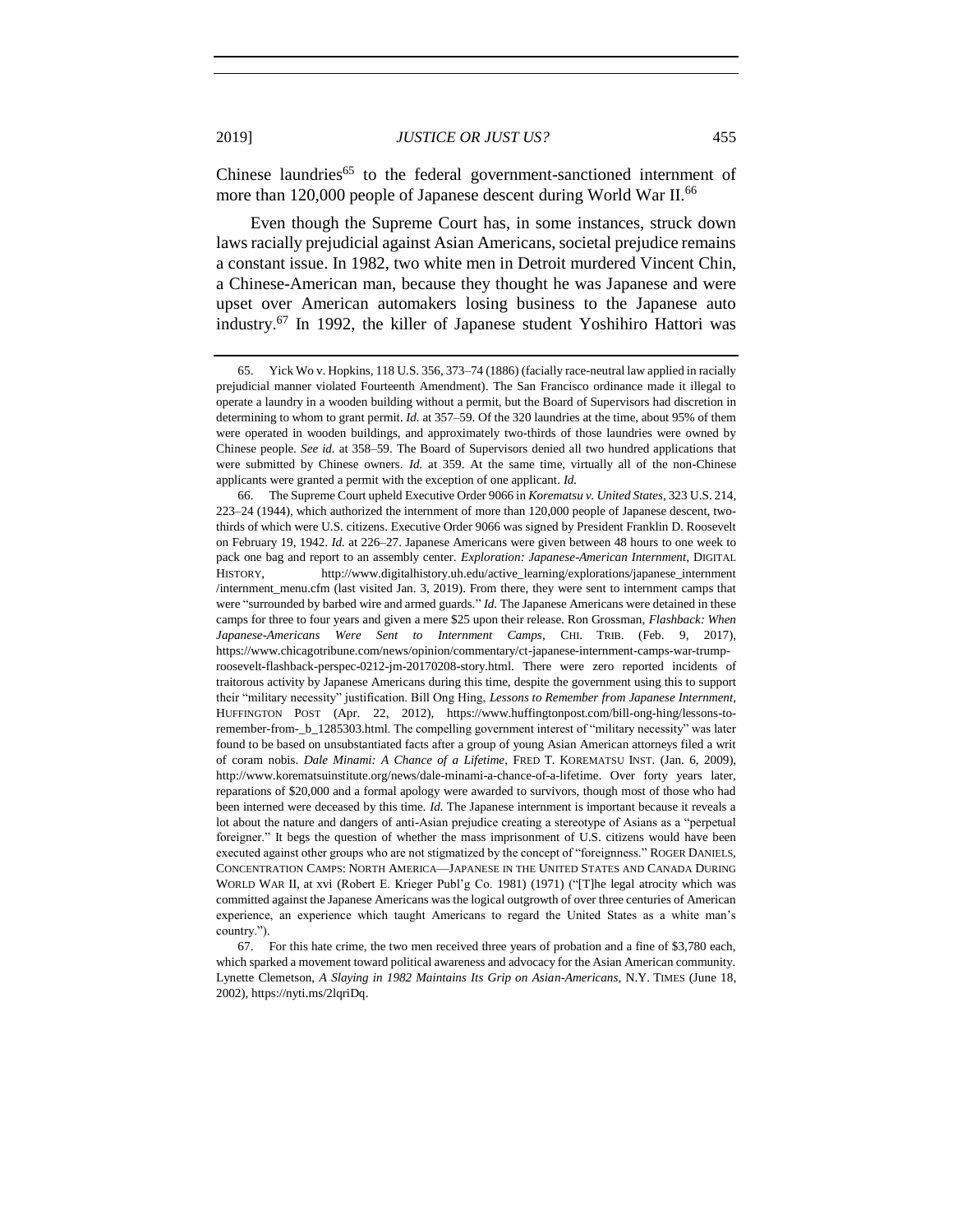<span id="page-15-2"></span><span id="page-15-1"></span>acquitted on the basis of "reasonable" self-defense arguments,<sup>68</sup> but the validity of the self-defense claims were based on the jury's racial prejudice in determining what a reasonable threat was. <sup>69</sup> In some cities, such as Boston and Philadelphia, as recently as the 1990s, Asian Americans suffered the highest per capita hate crime rate of all racial minorities.<sup>70</sup> Today, Asian Americans continue to be the target of discrimination and hate crimes.<sup>71</sup> Racist actions and violence against Asian Americans have seen a disturbing increase recently.<sup>72</sup> These hate crimes tend to be perpetuated by stereotypes of Asian "foreignness"<sup>73</sup> and create fear within the Asian American

70. *See* U.S COMM'N ON CIVIL RIGHTS, CIVIL RIGHTS ISSUES FACING ASIAN AMERICANS IN THE 1990S 46 (1992).

73. Asian Americans are perceived as "perpetual foreigners." This stems from Asian Americans arriving in America as immigrants, much like other ethnic groups. However—unlike European immigrants and, to some extent, Hispanic American immigrants—Asian Americans' facial characteristics cannot provide them any possibility of being "white-passing." In addition, Asian culture is often seen as exotic and not assimilable to American culture.

My mother's family has lived in the United States for three generations; her own parents barely spoke Japanese and had never been to Japan. Yet I continue to get asked "why is your English so good?" or "where are you *really* from?" as though I am not equally as American as a fourth-generation immigrant from a European country. How often are those questions asked of a white person or even an African American person?

I recognize that many of these issues are not unique to Asian Americans. For example, Middle Eastern Americans and, to some extent, Hispanic Americans also do not have the benefit of being "whitepassing" or being viewed as part of American culture.

The caveat of being "foreign" means Asian Americans are accepted into American society so

<span id="page-15-0"></span><sup>68.</sup> *Acquittal in Doorstep Killing of Japanese Student*, N.Y. TIMES (May 24, 1993), https://nyti.ms/2GK2ZuK. Hattori was attempting to attend a party with a fellow student, but they knocked on the wrong door. Hattori v, Peairs, 662 So. 2d 509, 511–13 (La. 1995). The owner of that property shot Hattori, but claimed it was in self-defense because he was reasonable to view Hattori as a threat. *Id.*

<sup>69.</sup> *See* Chew, *supra* not[e 49,](#page-11-1) at 59 n.263 ("What if Hattori was black? One wonders if American society is more likely to attend to black/white confrontations than to confrontations between other groups."). Had Hattori been white, would the jury be more likely to find this story unreasonable? *Id.* at 59. Does it make the fear the owner felt more reasonable because Hattori was Japanese? If Hattori was black, would the jury be more likely to be receptive to claims that it was the owner's racism that made him fear Hattori and not a reasonable fear? We cannot be fooled into thinking that "reasonableness" is an objective standard when it is clearly influenced by what that jury views as reasonable, all of which is permeable to racism and negative stereotypes. *Id.*

<sup>71.</sup> This is not to say that Asian Americans face the largest number or most violent hate crimes. It is attempting to bring attention to current manifestations of prejudice against Asian Americans that often go unreported or unacknowledged. Jenny J. Chen, *First-Ever Tracker of Hate Crimes Against Asian-Americans Launched*, NPR (Feb. 17, 2017), https://www.npr.org/sections/codeswitch/2017/02/17 /515824196/first-ever-tracker-of-hate-crimes-against-asian-americans-launched.

<sup>72.</sup> Chen, *supra* not[e 71;](#page-15-1) *Anti-Asian Hate Crimes in Los Angeles Surge After Trump Deems China an Enemy*, ASIAN AM. ADVANCING JUST. (Jan. 30, 2017), https://advancingjustice-aajc.org/news/antiasian-hate-crimes-los-angeles-surge-after-trump-deems-china-enemy; Kamal S. Kalsi, *Xenophobia Towards Asian Americans and Pacific Islanders Persists Under Trump Administration*, HUFFINGTON POST (June 2, 2017), https://www.huffingtonpost.com/entry/xenophobia-towards-asian-americans-andpacific-islanders-persists-under-the-trump-administration\_us\_592f1075e4b09ec37c313e66.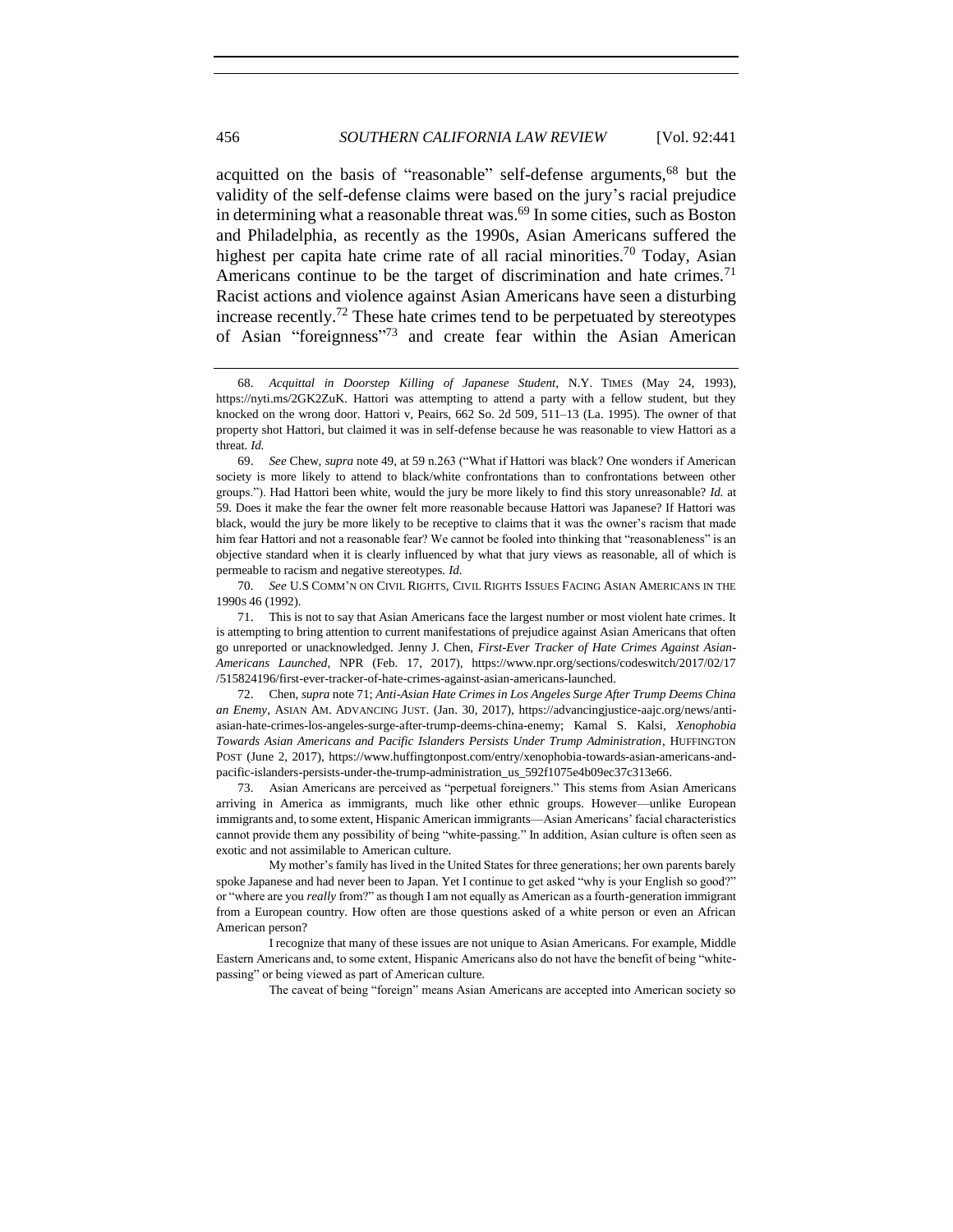<span id="page-16-0"></span>community that stretches beyond the immediate victims.

#### C. THE RACIAL BOURGEOISIE

University of Hawaii Law Professor Mari Matsuda writes of Asian Americans being a "racial bourgeoisie":

If white, as it has been historically, is the top of the racial hierarchy in America, and black, historically, is the bottom, will yellow assume the place of the racial middle? The role of the racial middle is a critical one. It can reinforce white supremacy if the middle deludes itself into thinking it can be just like white if it tries hard enough. Conversely, the middle can dismantle white supremacy if it refuses to be the middle, if it refuses to buy into racial hierarchy, and if it refuses to abandon communities of black and brown people, choosing instead to forge alliances with them.<sup>74</sup>

<span id="page-16-2"></span>As a racial bourgeoisie, Asian Americans could take on a significant role in the affirmative action discussion. The danger of a racial bourgeoisie is that it places Asian Americans as "middlem[e]n," too different to be white but not different enough to be "true minorities."<sup>75</sup> "Racial triangulation" of Asian Americans describes the view in American society that places Asians in a middle ground between whites and African Americans on a level of superiority but on the opposite end of the spectrum from both groups in a level of "foreignness." <sup>76</sup> This conception of Asian Americans as "perpetual

<span id="page-16-1"></span>long as they don't pose a threat. The minute the country of their ancestors does something "against America," they are no longer American, they are Japanese or Chinese, or in the current climate, Muslim.

74. MATSUDA, *supra* not[e 5,](#page-2-0) at 150. Asian Americans act as a "racial bourgeoisie" because they are never going to be "white enough" to be white, but other people of color view them as too privileged to truly be considered minorities. This means that Asian Americans are neither accepted by whites nor people of color. *See* Emily S. Zia, Note, *What Side Are We On? A Call to Arms to the Asian American Community*, 23 ASIAN AM. L.J. 169, 169–75 (discussing her experience as an Asian American trying to participate in a "die-in" as part of a "Boalt With Ferguson" protest at UC Berkeley School of Law) ("All of these events made me feel like the other students of color did not view Asian Americans as allies, let alone people of color. . . . [W]hy did my fellow students of color view us as closer to White than to Black?"). Although her point about being viewed as closer to white than African American is valid, it is important to make clear that it is not Asian Americans' place to intrude on an experience that does not affect them the same way it does African Americans. The goal is not to tell African Americans how to lead a Ferguson protest, but there should be room to include those who are willing to be active listeners. The danger of being in a racial middle ground is that Asian Americans are often excluded from the discussion, but it also means Asian Americans have a powerful position to effect change.

75. FRANK H. WU, YELLOW:RACE IN AMERICAN BEYOND BLACK AND WHITE 58 (2002) ("DePaul University law professor Sumi Cho has explained that Asian Americans are turned into 'racial mascots' giving right-wing causes a novel messenger, camouflaging arguments that would look unconscionably self-interested if made by whites about themselves."); William C. Kidder, *Negative Action Versus Affirmative Action: Asian Pacific Americans Are Still Caught in the Crossfire*, 11 MICH. J. RACE & L. 605, 621 (2006); Chew, *supra* not[e 49,](#page-11-1) at 66.

76. *See generally* Claire Jean Kim, *The Racial Triangulation of Asian Americans*, 27 POL. &SOC'Y 105 (1999) (explaining racial triangulation). Racial triangulation is the concept of having "foreignness"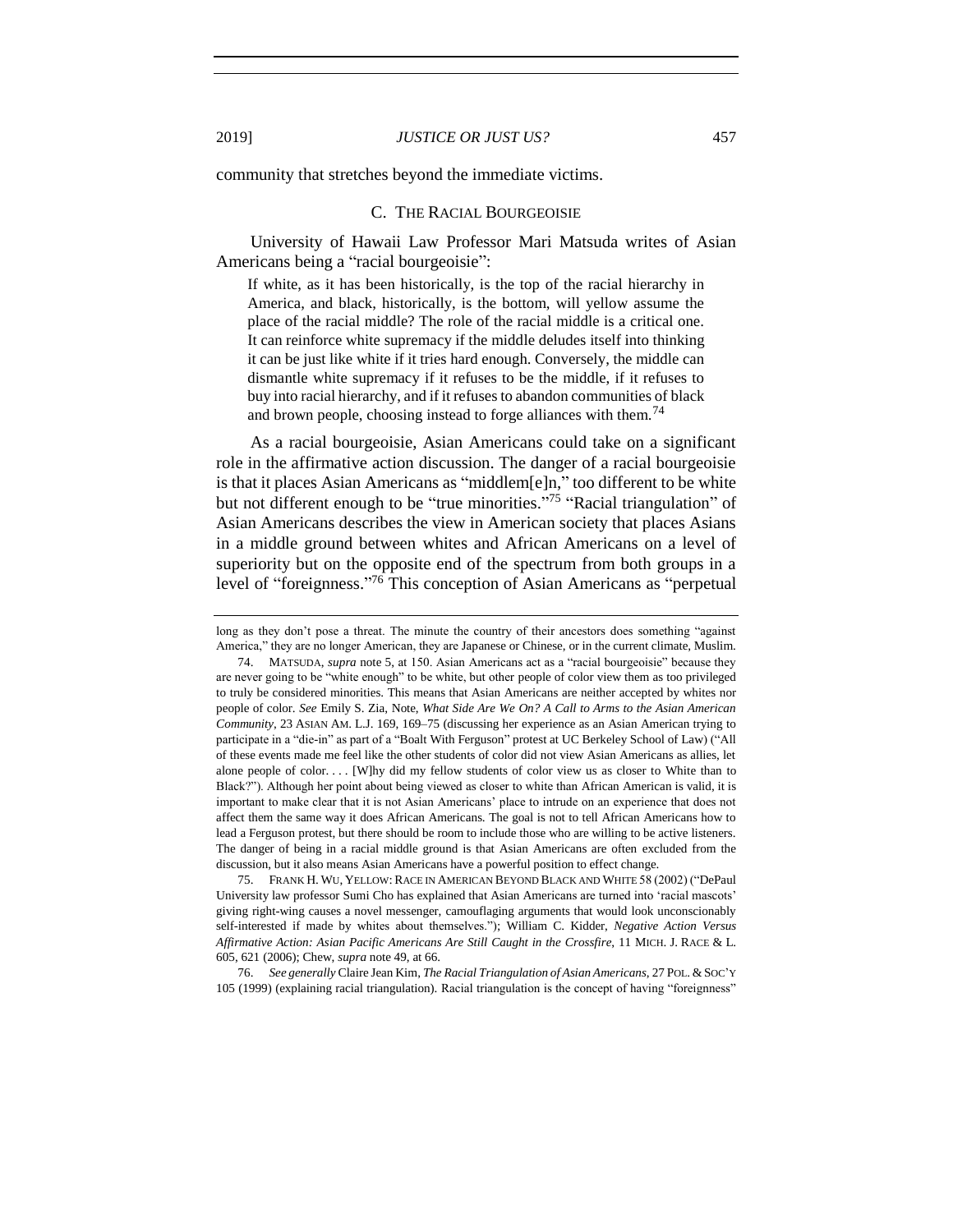<span id="page-17-0"></span>foreigners"<sup>77</sup> means that it is easy to discount them, which allows people to place blame on Asian Americans for acts attributable to actual foreigners.<sup>78</sup>

Part of what enables Asian Americans to be a racial bourgeoisie is the perpetuation of the model minority myth.<sup>79</sup> This conception of Asian Americans as a "model minority" not only unfairly criticizes other minorities, but it also is based on false premises that lead to the diminution of those Asian American individuals who achieve success in the face of great adversity.<sup>80</sup> The dangers of the model minority myth and the conception of

*Id.*

Race matters to a young woman's sense of self when she states her hometown, and then is pressed, "No, where are you *really* from?", regardless of how many generations her family has been in the country. Race matters to a young person addressed by a stranger in a foreign language, which he does not understand because only English was spoken at home. Race matters because of the slights, the snickers, the silent judgments that reinforce that most crippling of thoughts: "I do not belong here."

*Schutte*, 572 U.S. at 381.

78. This was seen during World War II, where Italian and German Americans were not conflated with their ancestor country to the same extent as Japanese Americans, who were placed in internment camps. Asian Americans are easy targets for this type of discrimination because they are seen as different and inherently un-American. It brings into question whether this is something that Muslim Americans and Middle Eastern Americans face in twenty-first century America.

79. It is intentional that the term is "model minority" and not "model American." *See* Chew, *supra*  not[e 49,](#page-11-1) at 32–35.

80. Gabriel J. Chin et al., *Beyond Self-Interest: Asian Pacific Americans Toward a Community of Justice, a Policy Analysis of Affirmative Action*, 4 UCLA ASIAN PAC. AM. L.J. 129, 149 (1996) ("[Asian Americans] generally have more individuals contributing to household income than the national average . . . ."). Asian Americans also tend to live in geographic areas that tend to have higher costs of living and above-average incomes for all residents, indicating that Asian Americans are no more successful than any other race. *Id.* Immigration laws historically favored highly-educated Asian professionals, which greatly influenced the Asian immigrant demographics, which could affect the

<span id="page-17-1"></span>and "superiority" on x-y axes. *Id.* at 107–08. Whites and African Americans are on opposite ends of the "superiority" y-axis spectrum but at the lowest end of the x-axis "foreignness," while Asian Americans are on the peak of "foreignness" and lie in the middle on the "superiority" axis. *Id.* This creates a triangle that place Asian Americans in a racial bourgeoisie between whites and African Americans that no amount of success (attributable to the model minority myth) can overcome due to the conception of foreignness. *Id.* The use of this racial triangulation may be used to benefit conservative groups looking to preserve a "white image" and create a pitting of racial minorities against each other in order to maintain political dominance. *Id.* at 122–23.

This payoff is so rich that conservatives have actually manufactured conflicts between Blacks and Asian Americans in order to achieve it. . . . [In the 1980s, conservative affirmative action opponents] shifted public debate from the real issue at hand—whether or not several leading universities imposed racial quotas on Asian American students to preserve the whiteness of their student bodies—to the false issue of whether affirmative action programs designed to benefit Blacks and Latinos unfairly discriminated against Asian Americans.

<sup>77.</sup> The concept of Asian Americans as perpetual foreigners has occurred throughout history and continues to exist in American culture. Plessy v. Ferguson, 163 U.S. 537, 561 (1896) (Harlan, J., dissenting) ("There is a race so different from our own that we do not permit those belonging to it to become citizens of the United States. Persons belonging to it are, with few exceptions, absolutely excluded from our country. I allude to the Chinese race."); Schutte v. Coal. to Defend Affirmative Action, 572 U.S. 291, 381 (2014) (Sotomayor, J., dissenting).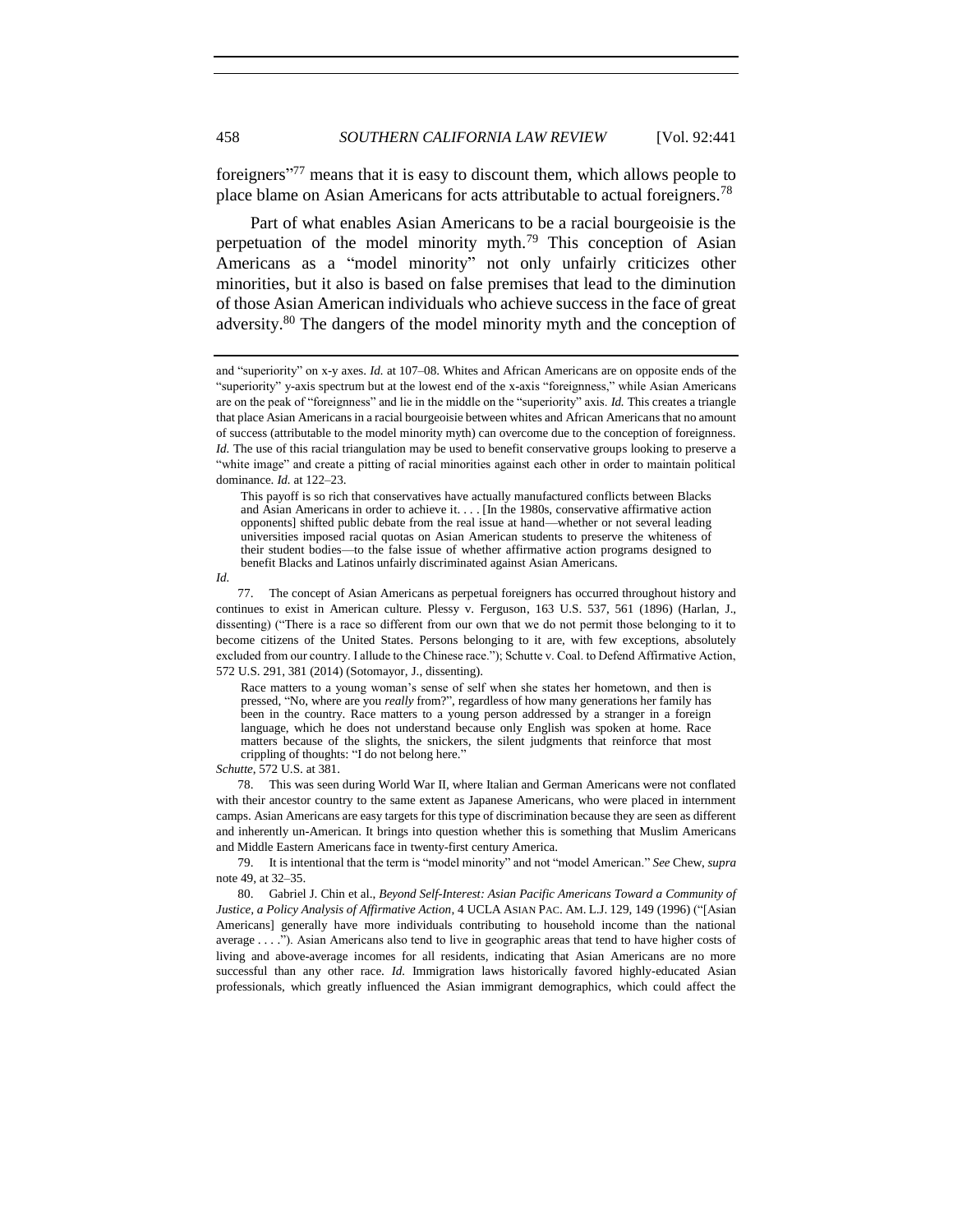<span id="page-18-0"></span>Asian Americans as too different to be a true minority are that they create the assumption that Asian Americans cannot face discrimination. However, not only do Asian Americans continue to face racial violence,  $81$  but they also face negative action in admissions policies. While Asian Americans have benefited and continue to benefit from affirmative action,  $82$  the creation of ceilings on Asian Americans, particularly in university admissions policies, is a separate, unrelated issue that works to keep Asian Americans in a racial bourgeoisie.<sup>83</sup> No amount of success that is perceived to be enjoyed by Asian Americans through the stereotype of the model minority myth should be used to defend any use of negative action, and while Asian Americans may not merit affirmative action preferences, they should be subject to the same "neutral action" associated with white applicants. A misunderstanding of the distinction between negative action and affirmative action has led many in the Asian American community to use statistics that indicate Asian Americans require higher test scores to get into the same colleges as applicants of other races in order to oppose affirmative action.<sup>84</sup> While there may be legitimate concern over intentional caps against Asian Americans, it should not allow the Asian American community to be confused by the goals and outcomes of affirmative action. It should be the goal of the Asian American community to prevent our own personal experiences from being manipulated into promoting outcomes that ultimately seek to maintain a

average income levels and perceived socioeconomic mobility of Asian Americans. *Id.* at 150.

83. Kimberly West-Faulcon, *Obscuring Asian Penalty with Illusions of Black Bonus*, 64 UCLA L. REV. DISC. 590, 629 n.153 (2017).

My point is that accusing Harvard of racial balancing is a promising means of convincing the federal court to strike down the institution's racial affirmative action policy but, if Harvard admissions officials have an either conscious or unconscious enrollment limit they are inclined to impose on Asian American enrollment to preserve Harvard's predominantly white character, eliminating racial affirmative action will neither expose or rectify that type of anti-Asian bias in admissions.

*Id.*; Jerry Kang, *Negative Action Against Asian Americans: The Internal Instability of Dworkin's Defense of Affirmative Action*, 31 HARV. C.R.-C.L. L. REV. 1, 14–18 (discussing that negative action rather than affirmative action is the main source of any limits in admissions for Asian Americans).

84. Jaweed Kaleem, *Asian Americans Are Divided After the Trump Administration's Move on Affirmative Action*, L.A. TIMES (Aug. 3, 2017), http://www.latimes.com/nation/la-na-asian-americansaffirmative-action-20170803-story.html ("Affirmative action opponents often cite a 2009 study that found Asian Americans had to score 140 points higher on SAT exams in order to be on equal footing with whites in private university admissions—a difference they sometimes call the 'Asian tax.'") ("But the test score phenomenon exists regardless of whether the university considers race in its admission. So there is something else happening.") (quoting Asian Americans Advancing Justice Attorney Nicole Gon Ochi).

<sup>81.</sup> *See supra* notes [67](#page-14-0)[–68.](#page-15-2)

<sup>82.</sup> *See* Chin et al., *supra* not[e 80,](#page-17-1) at 154 (discussing how Asian Americans are "under-parity" in numerous fields and would not have their current representation in those areas without the aid of affirmative action policies).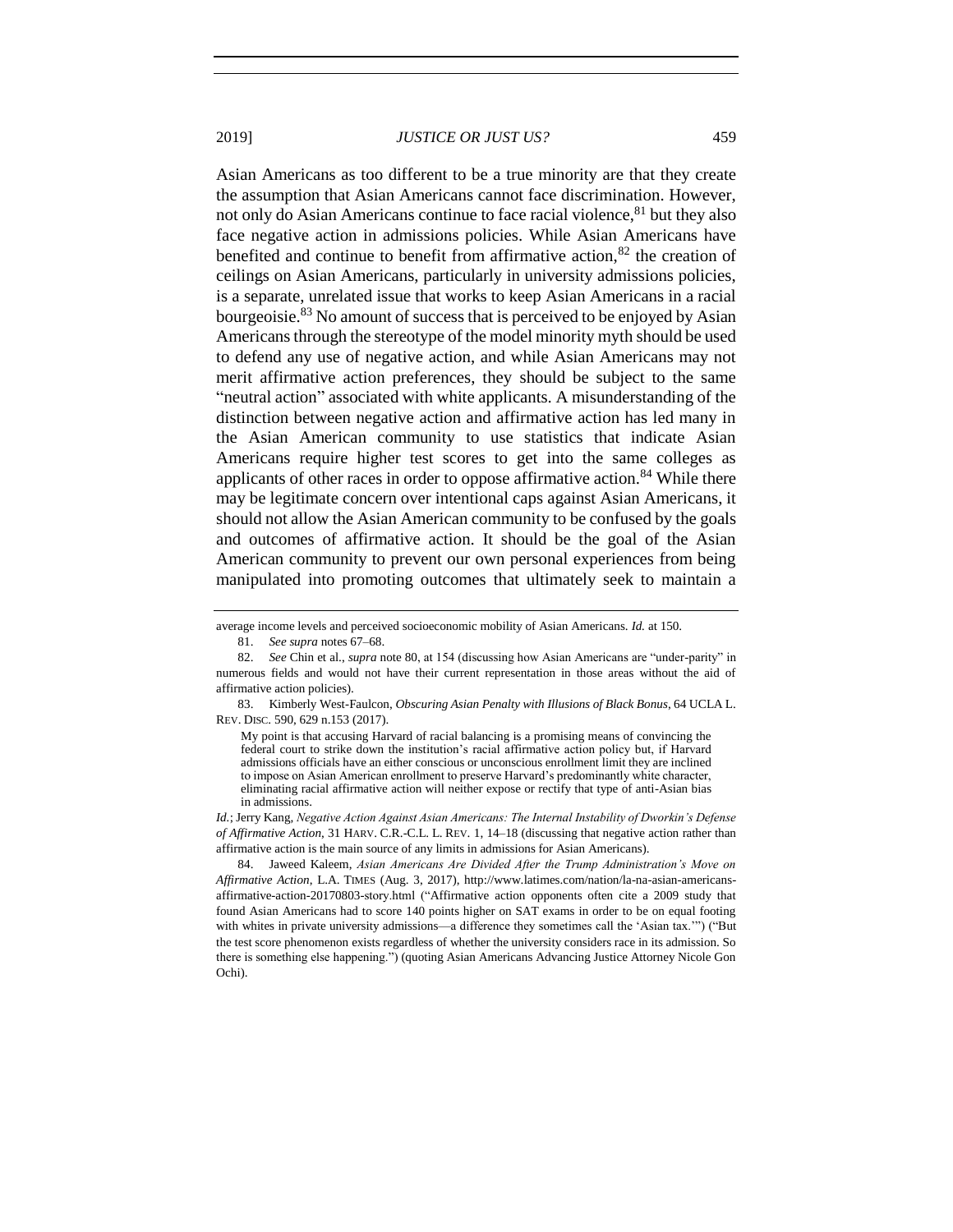<span id="page-19-0"></span>"white image."<sup>85</sup>

#### III. *STUDENTS FOR FAIR ADMISSIONS V. HARVARD*

In the 1920s, people asked: will Harvard still be Harvard with so many Jews? Today we ask: will Harvard still be Harvard with so many Asians? Yale's student population is 58 percent white and 18 percent Asian. Would it be such a calamity if those numbers were reversed?<sup>86</sup>

SFFA filed an action against Harvard College, alleging the use of racially discriminatory policies in violation of Title VI of the Civil Rights Act of 1964.<sup>87</sup> To successfully challenge Harvard College's admission policy under Title VI, SFFA must establish discriminatory intent, mirroring the constitutional standard, rather than the disparate impact standard.<sup>88</sup> Although the plaintiff originally argued six counts for relief, the suit ultimately relies on four main reasons that Harvard's admission policy is racially discriminatory: (1) uses racial "quotas," (2) "engage[s] in racial balancing,"  $(3)$  "fail[s] to use race merely as a 'plus factor'" in its undergraduate admissions process, and (4) fails to use race-neutral

*Id.* (quoting Professor Kim Forde-Mazrui, University of Virginia School of Law).

87. Complaint, *supra* not[e 7,](#page-2-1) at 1. The action is being brought under Title VI of the Civil Rights Act of 1964 because Harvard College is a private university and would not be subject to constitutional challenges under the Equal Protection Clause. However, because Harvard College accepts federal funding, it is subject to the statutory obligations under Title VI. *Education and Title VI*, U.S. DEP'T OF EDUC., https://www2.ed.gov/about/offices/list/ocr/docs/hq43e4.html (last updated Sept. 25, 2018); *see also* Complaint, *supra* not[e 7,](#page-2-1) at 94.

88. Alexander v. Sandoval, 532 U.S. 275 (2001) (deciding that Title VI regulations did not include a private right of action based on evidence of disparate impact).

<sup>85.</sup> *Id.* 

This is primarily about conservative leaders protecting the privilege of access to society's resources and opportunities for certain white constituents . . . . Such leaders' purported concern for discrimination against Asian Americans is politically opportunistic. . . . I don't see many of them concerned about discrimination against Asian Americans in other contexts . . . such as the "bamboo ceiling" in corporate America, where such discrimination does not harm white interests.

<sup>86.</sup> Carolyn Chen, Opinion, *Asians: Too Smart for Their Own Good?*, N.Y. TIMES (Dec. 19, 2012), https://nyti.ms/2jKMeQF ("For middle-class and affluent whites, overachieving Asian-Americans pose thorny questions about privilege and power, merit and opportunity. Some white parents have reportedly shied away from selective public schools that have become 'too Asian,' fearing that their children will be outmatched."). For the Harvard class of 2022, the numbers are approximately 23% Asian and 47% white. *Harvard Admitted Students Profile*, HARV. C.: ADMISSIONS & FIN. AID, https://college.harvard.edu /admissions/admissions-statistics (last visited Jan. 21, 2019).

It seems the Court will likely allow a private right of action under Title VI. *See generally* Lau v. Nichols, 414 U.S. 563 (involving the Court allowing a private right of action under Title VI to non-English speaking Chinese students seeking relief against the San Francisco School District, but the existence of a private right of action was never disputed in this case); Regents of Univ. of Cal. v. Bakke, 438 U.S. 265 (1978) (involving four justices assuming, without deciding, that a private right of action was available under Title VI, one justice denying a private right of action could be implied, and the remaining four justices concluding that the private action was available).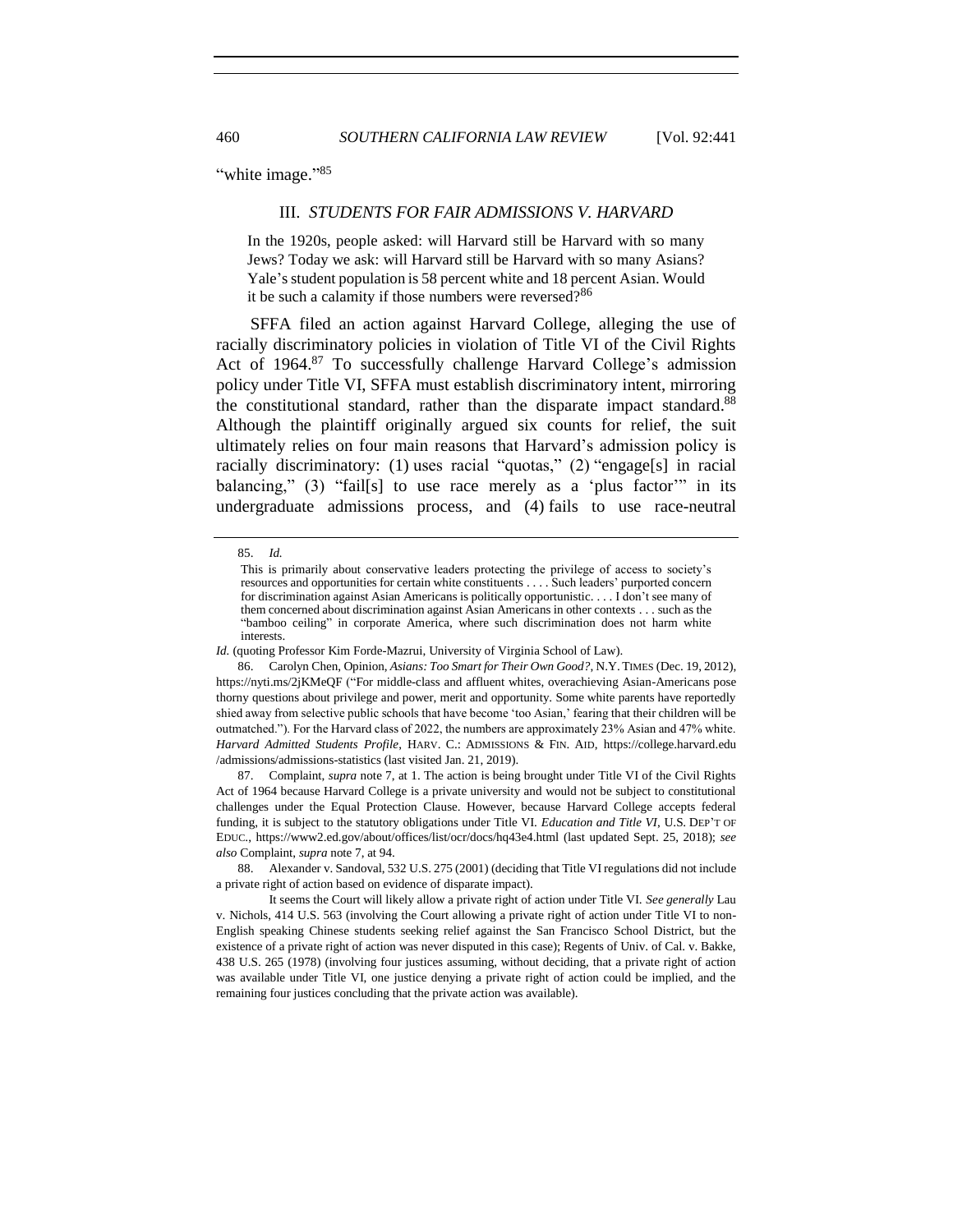alternatives sufficient to achieve Harvard's diversity goals.<sup>89</sup> SFFA asserts that it has "at least one member . . . who applied for and was denied admission to Harvard's 2014 entering class."<sup>90</sup> This unnamed applicant is described as being Asian American, having parents who are first-generation immigrants from China; graduating with a ranking of one out of 460 students in a high school that *U.S. News and World Report* places in the top 5 percent in the United States; obtaining a perfect score of 36 on the ACT; and being named an AP Scholar with Distinction, a National Scholar, and a National Merit Scholarship Finalist.<sup>91</sup> In addition to the applicant's academic achievements, this applicant was

captain of the varsity tennis team, volunteered at a community tennis camp, volunteered for the high school's student peer tutoring program, was a volunteer fundraiser for National Public Radio, and traveled to China as part of a program organized by the United States Consulate General and Chinese American Students Education and Exchange to assist students in learning English writing and presentation skills. $92$ 

The Harvard admissions process involves application evaluations by a first reader, a docket chair, and a final review by the full forty-person

<sup>89.</sup> Complaint, *supra* not[e 7,](#page-2-1) at 3–5, 100–01.

<sup>90.</sup> *Id.* at 8. When the complaint was filed, the unnamed applicant was the only Standing Member (other than his father). Students for Fair Admissions, Inc. v. President & Fellows of Harvard Coll., No. 14-cv-14176, 2018 U.S. Dist. LEXIS 167901, at \*37 (D. Mass. Sept. 28, 2018). SFFA has since added additional members to the suit, including several that it identified as "Standing Members," several of whom were Asian American applicants rejected from Harvard. *Id.* These members filed affidavits and testified in court stating they would be able and ready to transfer if Harvard ceases using race-conscious admissions. *Id.* at \*39–41. Harvard alleged that the Standing Members ability to challenge has become moot because they are now ineligible to transfer or no serious intention to. However, based on the testimony of two Standing Members still eligible for transfer, the court found there was enough to support SFFA's associational standing. *Id.* at \*41.

<sup>91.</sup> Complaint, *supra* not[e 7,](#page-2-1) at 8. It is of note that the plaintiff is unnamed, and the suit is being brought on behalf of an organization that is claiming to represent the interests of its members, including the unnamed plaintiff. Whether the Supreme Court will determine SFFA has standing to bring the suit is uncertain since equal protection is generally to provide individual relief and all other affirmative action cases have been brought by named individuals rather than a curated "litigation vehicle." Defendant's Motion for Summary Judgment at 1, Students for Fair Admissions, Inc. v. President and Fellows of Harvard College, No. 14-cv-14176, 2018 U.S. Dist. LEXIS 167901 (D. Mass. Sept. 28, 2018), ECF No. 417. According to *Adarand Constructors, Inc. v. Pena*, 515 U.S. 200, 224 (1995), the right to equal opportunity is a personal right, so what matters is the treatment of the individual plaintiff not the average Asian American plaintiff. However, the district court denied Harvard's motion for summary judgment based on lack of standing. *See SFFA*, No. 14-cv-14176, 2018 U.S. Dist. LEXIS 167901, at \*41. There is skepticism that using one unnamed Asian American plaintiff shows Asian Americans are being manipulated in an effort to eliminate affirmative action on behalf of a non-Asian American membership. While this may have merit, it is also important that the concerns voiced by Asian Americans not be dismissed by supporters of affirmative action simply because they are being wielded by a group like SFFA.

<sup>92.</sup> Complaint, *supra* not[e 7,](#page-2-1) at 8.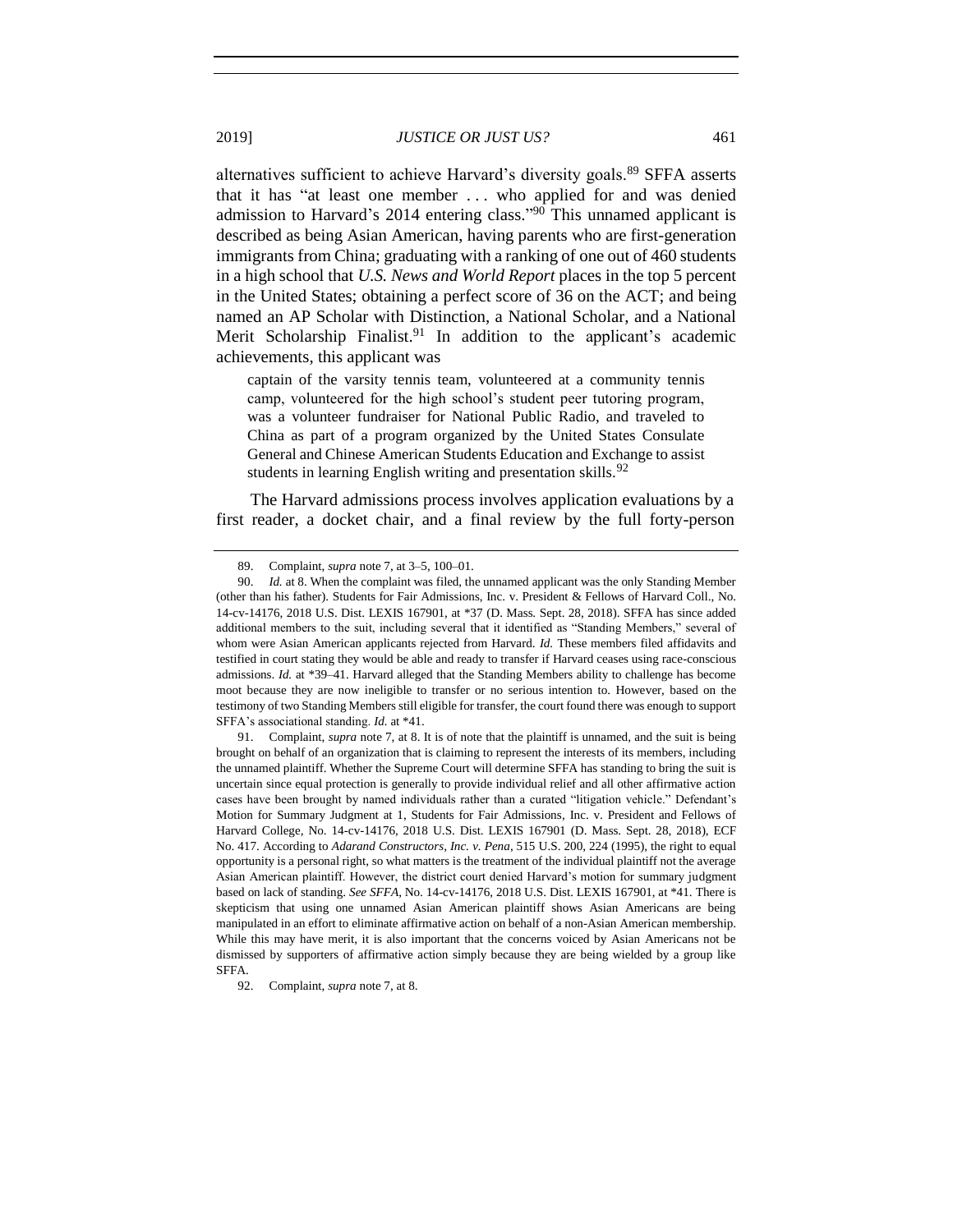admissions committee.<sup>93</sup> When first readers review an application, they give numerical scores in the following categories: overall, academic, extracurricular, athletic, personal, teacher recommendations, school support recommendation, staff interview ratings, and alumni interview ratings.<sup>94</sup> The personal rating is based on the admissions officer's "assessment of the applicant's 'humor, sensitivity, grit, leadership, integrity, helpfulness, courage, kindness and many other qualities.'"<sup>95</sup> The overall rating represents the officer's view of the application as a whole, but instead of being determined "by a formula [or] . . . adding up the other ratings," the first readers simply take "all the factors into account," including race.<sup>96</sup> Once the full committee meets and makes its decisions, the dean and director confirm the final target of admitted students and consult a "one-pager" with race, gender, geographic region, and other statistics about the potential new class to determine whether some applicant need to "lopped" from the admitted  $list.<sup>97</sup>$ 

In 2013, Harvard's Office of Institutional Research ("OIR") produced an internal report showing that the admission rate for Asian Americans was highest where the criteria for admission was solely based on academics and progressively decreased the more variables that were added.<sup>98</sup> In OIR's second report, it found that the only category in which non-legacy, nonathlete white applicants performed significantly better than their similarly situated Asian American applicants was the personal rating, but the report failed to explain why.<sup>99</sup> This second report also found that non-legacy, nonathlete white applicants were admitted at higher rates than non-legacy, non-

95. *Id.* at \*20. The assessment of an applicant's personal rating is subject to racial bias if unconscious stereotypes are able to affect an officer's view of whether a candidate possesses these traits.

96. *Id.* at \*20–21. By not having a specific formula, there is a possibility that some categories may be given more weight than others. While it may be useful to allow a university to have discretion to view every candidate holistically, there may be reason for skepticism if there is a large disparity between the overall ratings given to Asian Americans and what the summed total of their other ratings would have been. If Asian Americans were to score higher than white applicants in the other categories, including extracurricular, personal, and interview ratings, but still receive lower overall ratings, it may be an indication that Asian Americans' race negatively affects how they are viewed overall.

97. *Id.* at \*22–23.

98. *Id.* at \*28–31. Is the reason for Asian American admission decreasing with the consideration of non-academic variables truly due to Asian Americans only being good at academics or is it because their other traits and activities are undervalued in comparison to other racial groups?

99. *Id.* at \*30. If the only difference accounting for the higher admittance rates of non-legacy, nonathlete white applicants is the personal rating, it begs the question of whether white applicants receive a biased preference over Asian American applicants based on amorphous personal traits that may be subject to cultural differences.

<sup>93.</sup> *SFFA*, No. 14-cv-14176, 2018 U.S. Dist. LEXIS 167901, at \*16–23 (describing the undisputed facts regarding the Harvard admissions process).

<sup>94.</sup> *Id.* at \*18–21.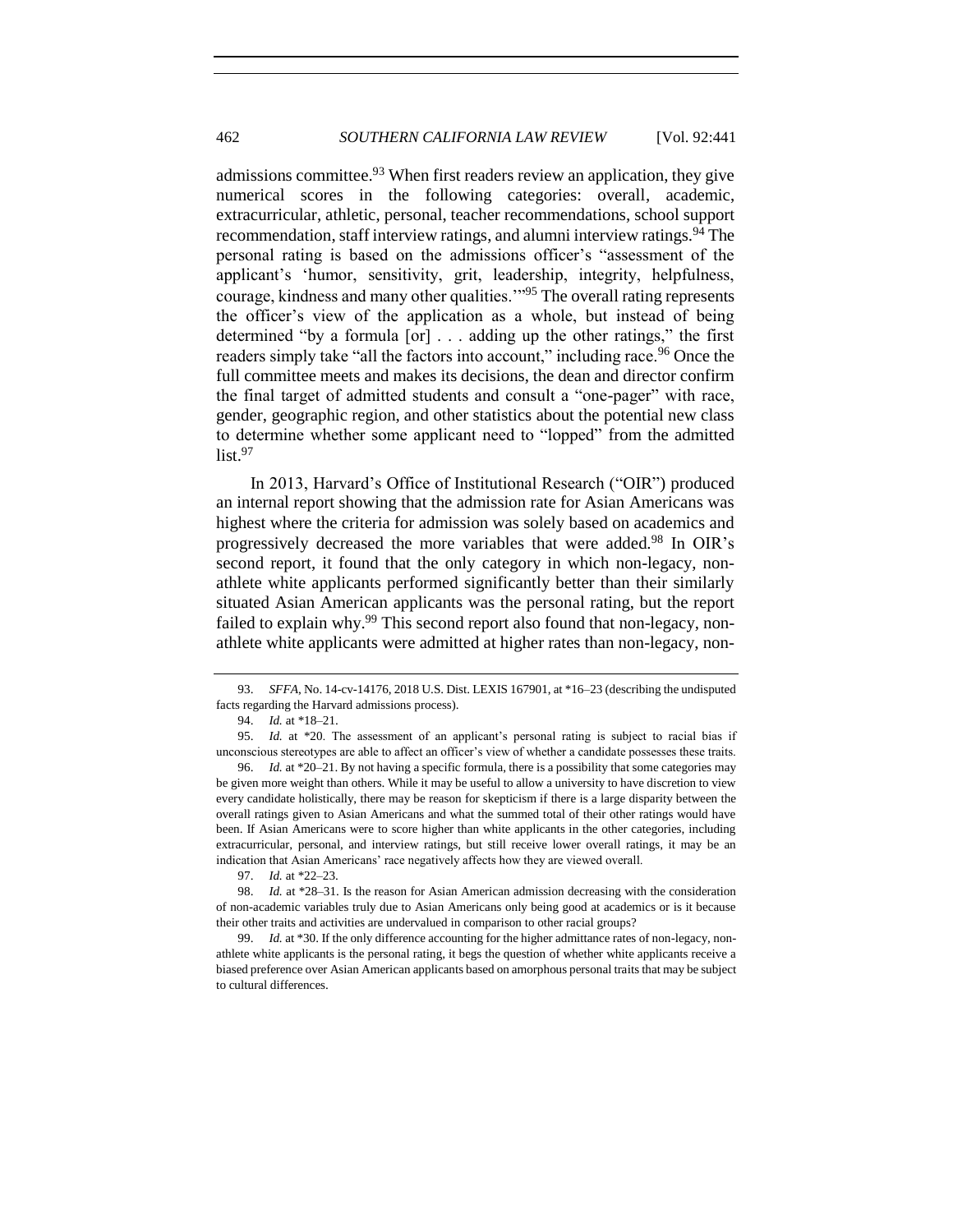athlete Asia American applicants with the same academic scores and further concluded that Asian Americans were the only racial group with a negative association between being admitted and their race.<sup>100</sup> In 2015, Harvard established a Committee to Study the Importance of Student Body Diversity, which concluded in its report that student body diversity creates positive impacts and "is fundamental to the effective education of the men and women of Harvard College."<sup>101</sup> In 2017, Harvard established the Smith Committee, which was dedicated to study whether race-neutral alternatives were workable for achieving the benefits concluded in the 2015 committee.<sup>102</sup> The Smith Committee concluded that there were no workable race-neutral alternatives that would allow Harvard to achieve the benefits of educational diversity without sacrificing other important educational objectives.<sup>103</sup>

<span id="page-22-1"></span><span id="page-22-0"></span>An important step in understanding this case requires a closer look into SFFA and its goals. The President of SFFA, Edward Blum, has been instrumental in challenging affirmative action and voting rights laws in more than two dozen lawsuits.<sup>104</sup> He orchestrated *Fisher I* and  $II^{105}$  as well as Shelby County v. Holder,<sup>106</sup> which successfully contested the Voting Rights Act of 1965. Blum challenges "racial policies he thinks are unfair" under the names of his several organizations, including SFFA, which have been criticized as being nothing more than Blum's own "alter ego." <sup>107</sup> Blum's work from 2010 to 2015 received \$2.9 million from several non-profits and

Blum's challenge of the Voting Rights Act of 1965 was rooted in his experience in losing a race for Congress in Houston as a Republican. Hartocollis, *supra* note [104.](#page-22-0) He was bothered by the district's "tortured shape, designed to make it easier for a minority candidate to win the seat." *Id.*

<sup>100.</sup> *Id.* at \*30–31.

<sup>101.</sup> *Id.* at \*26.

<sup>102.</sup> *Id.* at \*26–27.

<sup>103.</sup> *Id.* at \*27–28.

<sup>104.</sup> Anemona Hartocollis, *He Took on the Voting Rights Act and Won. Now He's Taking on Harvard*, N.Y. TIMES (Nov. 19, 2017), https://nyti.ms/2jFMkOb.

<sup>105.</sup> *Id.* Blum chose the University of Texas at Austin, his own alma mater, as the subject of the challenge. *Id.* Abigail Fisher was the daughter of Blum's friend. *Id.*

<sup>106.</sup> *Id.* The Voting Rights Act of 1965 was a response to the deep-rooted history of discrimination in voting. Shelby County v. Holder, 570 U.S. 529, 529–30 (2013). The Act required certain "eligible" districts with a history of voting discrimination to gain official authorization before they could enact any changes to their election laws. *Id.* at 537–39. To gain authorization, these districts had to prove that the new changes did not have the purpose nor the effect of negatively impacting any individual's right to vote based on their race. *Id.* The Supreme Court determined that this Section of the Act was unconstitutional because it imposes current burdens that are no longer responsive to the current conditions of the voting districts. *Id.* at 555–57.

Affirmative action sits in a uniquely similar position to the Voting Rights Act of 1965 in that it may be vulnerable to accusations of unconstitutionality based on a court's determination that the historical discrimination that created the need for such protections are no longer a concern.

<sup>107.</sup> Hartocollis, *supra* not[e 104.](#page-22-0)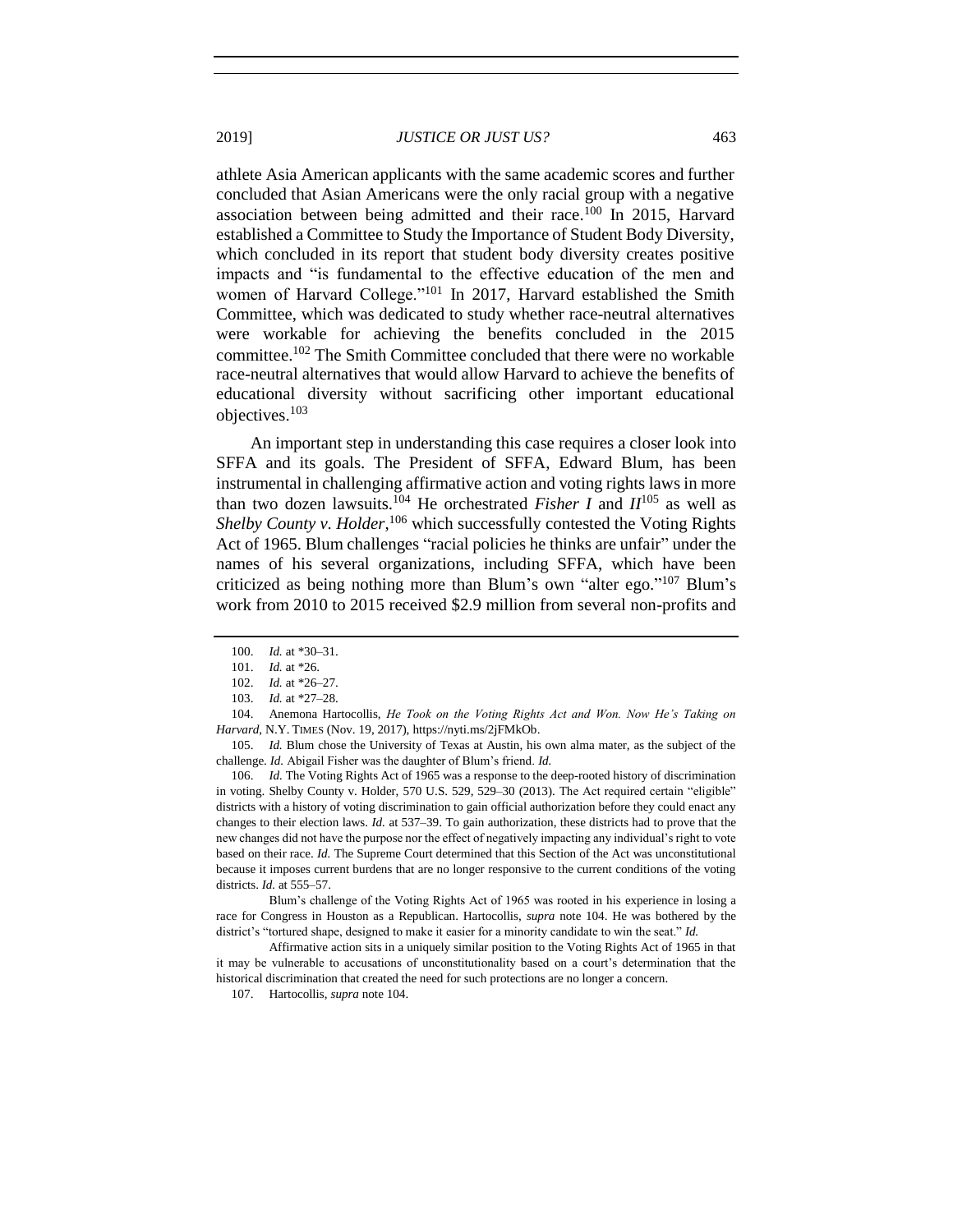the DonorsTrust, "which distributes money from conservative and libertarian contributors," leading many to consider Blum a "tool of rich conservatives trying to extinguish efforts to help historically oppressed minorities overcome the long shadow of racism."<sup>108</sup> Given the background of Blum, it seems likely that the overall goal of SFFA and Blum seems to be to eliminate race-conscious admissions policies altogether, not just negative action against Asian Americans.

## <span id="page-23-0"></span>A. THE PROCEDURAL HISTORY AND CURRENT STATUS OF *SFFA V. HARVARD*

Since the complaint was filed in November 2014, future applicants and current students at Harvard petitioned to intervene as defendants but were denied and subsequently given amicus status.<sup>109</sup> The presiding judge, Judge Allison D. Burroughs, determined that each side would have a ten to twelve month discovery process, beginning in May 2015 but denied SFFA's explicit request for access to Harvard admissions data.<sup>110</sup> The case was temporarily stayed in anticipation of the Supreme Court's ruling on *Fisher II*.<sup>111</sup> However, in September 2016, Judge Burroughs ordered that Harvard provide six cycles of admissions data as well as any information relating to any internal or external investigations into allegations of discrimination against Asian Americans in the undergraduate admissions process.<sup>112</sup>

Both sides have filed several motions to seal that have been granted by the Judge Burroughs, thus limiting the amount of evidence that is available to the public at this time.<sup>113</sup> Harvard filed a motion to dismiss for lack of subject matter jurisdiction in September 2016 that was denied in June 2017.<sup>114</sup> However, in June 2017, Judge Burroughs did grant Harvard's motion for partial judgment on the pleadings of Count IV and VI, which respectively claimed violations based on Harvard's failure to use race to merely fill the "last few spots" in an incoming class and "any use of race as

<sup>108.</sup> *Id.* 

<sup>109.</sup> Ellis, *supra* not[e 8.](#page-2-2)

<sup>110.</sup> *Id.*

<sup>111.</sup> *Id.* It is of note that Justice Kennedy was the swing vote in *Fisher II*, but he has since been replaced by Justice Brett Kavanaugh. Chas Danner, *Brett Kavanaugh Sworn in as 114th Supreme Court Justice*, INTELLIGENCER (Oct. 7, 2018), http://nymag.com/intelligencer/2018/10/brett-kavanaugh-swornin-as-114th-supreme-court-justice.html.

<sup>112.</sup> Ellis, *supra* not[e 8.](#page-2-2)

<sup>113.</sup> *See generally* Docket, Students for Fair Admissions, Inc. v. President and Fellows of Harvard College, No. 1:14-cv-14176 (D. Mass.).

<sup>114.</sup> Students for Fair Admissions, Inc. v. President & Fellows of Harvard Coll., 261 F. Supp. 3d 99, 102 (D. Mass. 2017).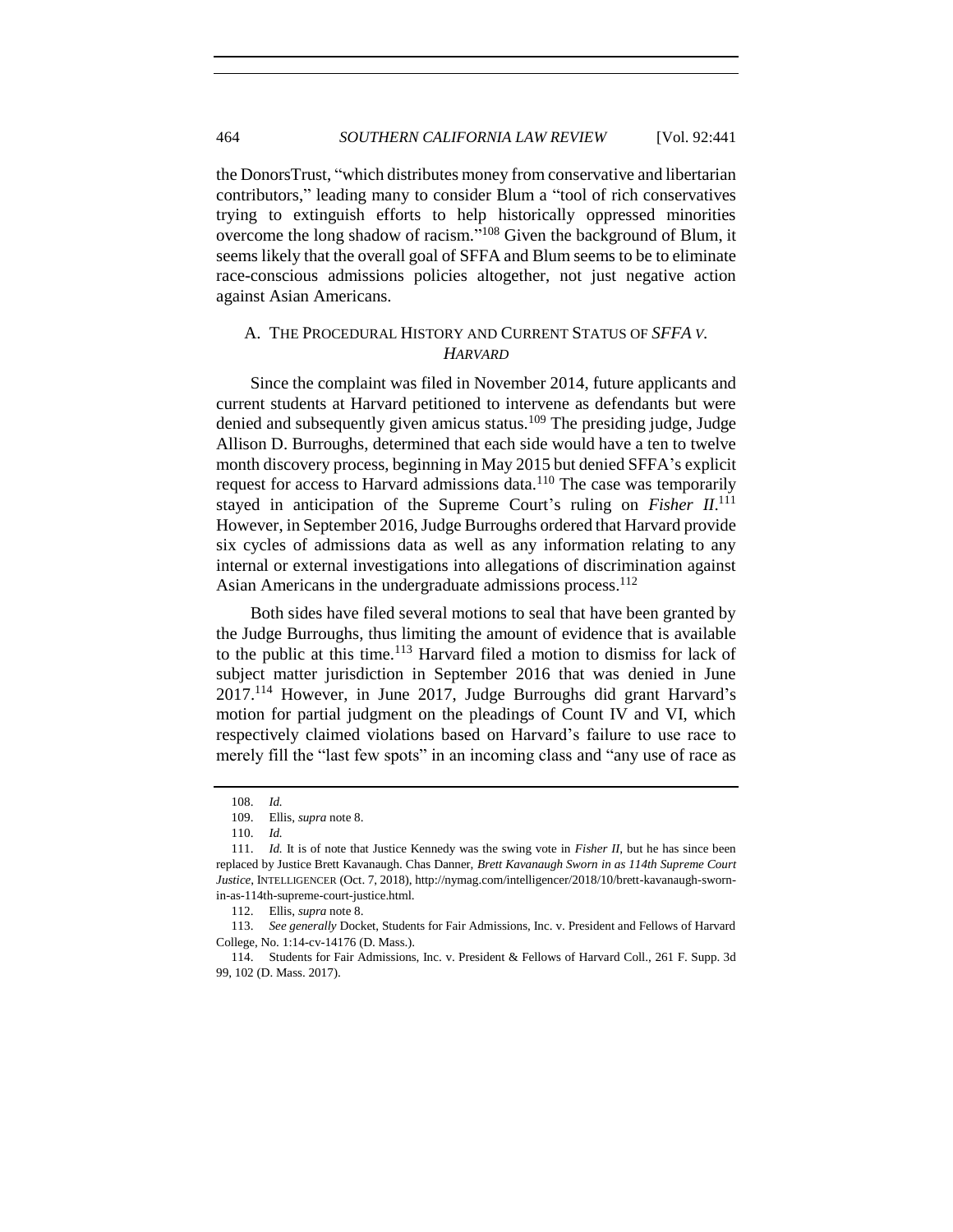a factor in admissions." 115

In September 2017, the Department of Justice ("DOJ") formally notified Harvard that it was under investigation for its use of race in its admissions policies.<sup>116</sup> The DOJ's Civil Rights Division sent a letter to Harvard on November 17, 2017, stating that Harvard was "not complying with its Title VI access requirements," and if Harvard failed to provide the requested documents by December 1, 2018, the agency might file a lawsuit against the university. $117$  Harvard challenged the agency's authority to investigate and was willing to "provide the Justice Department with documents produced for the federal court case, 'with redactions for relevance, privacy, and privilege/work product protection."<sup>118</sup> The core of the investigation was related to the same issues argued in the *SFFA v. Harvard* complaint. In 2015, the Obama administration dismissed the request to investigate without evaluating the merits due to the parallel lawsuit; however, in 2017, the Trump administration pursued the investigation, creating skepticism about the party divide and political motivations plaguing affirmative action policies.<sup>119</sup> In August 2018, the DOJ offered SFFA a public show of support through its statement of interest in court.<sup>120</sup> The DOJ did not make any conclusions of illegality, but it did urge the court to deny Harvard's request for summary judgment.<sup>121</sup> From October

<sup>115.</sup> Students for Fair Admissions, Inc. v. President & Fellows of Harvard Coll., No. 1:14-cv-14176, 2017 U.S. Dist. LEXIS 84656, at \*2–3 (D. Mass. June 2, 2017); *see also* Complaint, *supra* note [7,](#page-2-1) at 109–11, 114–19; Ellis, *supra* not[e 8.](#page-2-2)

<sup>116.</sup> Laura Jarrett, *Justice Department. Investigating Harvard Over Affirmative Action Policies*, CNN (Nov. 21, 2017), http://cnn.it/2hGzjj7.

<sup>117.</sup> Merrit Kennedy, *Justice Department Threatens to Sue Harvard in Admissions Probe*, NPR (Nov. 21, 2017), https://n.pr/2mNx1UY.

<sup>118.</sup> *Id.* 

<sup>119.</sup> Kirk Carapezza, *DOJ Looks Into Whether Harvard Discriminates Against Asian-Americans*, NPR (Aug. 3, 2017), https://www.npr.org/541430130 ("Civil rights groups and legal experts are skeptical. 'It seems entirely consistent with President Trump's campaign rhetoric,' says Tomiko Brown-Nagin, a constitutional law professor at Harvard. Brown-Nagin points out that the Trump administration's decision to target affirmative action policies comes as racial tensions are rising on many campuses.").

<sup>120.</sup> David Shortell, *Justice Department Sides With Asian-Americans Suing Harvard Over Admissions Policy*, CNN (Aug. 30, 2018), https://cnn.it/2POYxf9 ("The record evidence demonstrates that Harvard's race-based admissions process significantly disadvantages Asian-American applicants compared to applicants of other racial groups—including both white applicants and applicants from other racial minority groups . . . ." (quoting United States' Statement of Interest in Opposition to Defendant's Motion for Summary Judgment, Students for Fair Admissions, Inc. v. President and Fellows of Harvard College, No. 1:14-cv-14176 (D. Mass. Sept. 28, 2018), ECF No. 497)).

<sup>121.</sup> *Id.* It is uncertain what impact the DOJ's involvement will have on the outcome of *SFFA v. Harvard* or affirmative action in general, though if a federal judge finds Harvard has violated Title VI, the court could order the university to change its admissions policies. Melissa Korn & Nicole Hong, *Harvard Faces DOJ Probe Over Affirmative-Action Policies*, WALL ST. J. (Nov. 21, 2017, 3:12 PM), https://www.wsj.com/articles/harvard-faces-doj-probe-over-affirmative-action-policies-1511260380.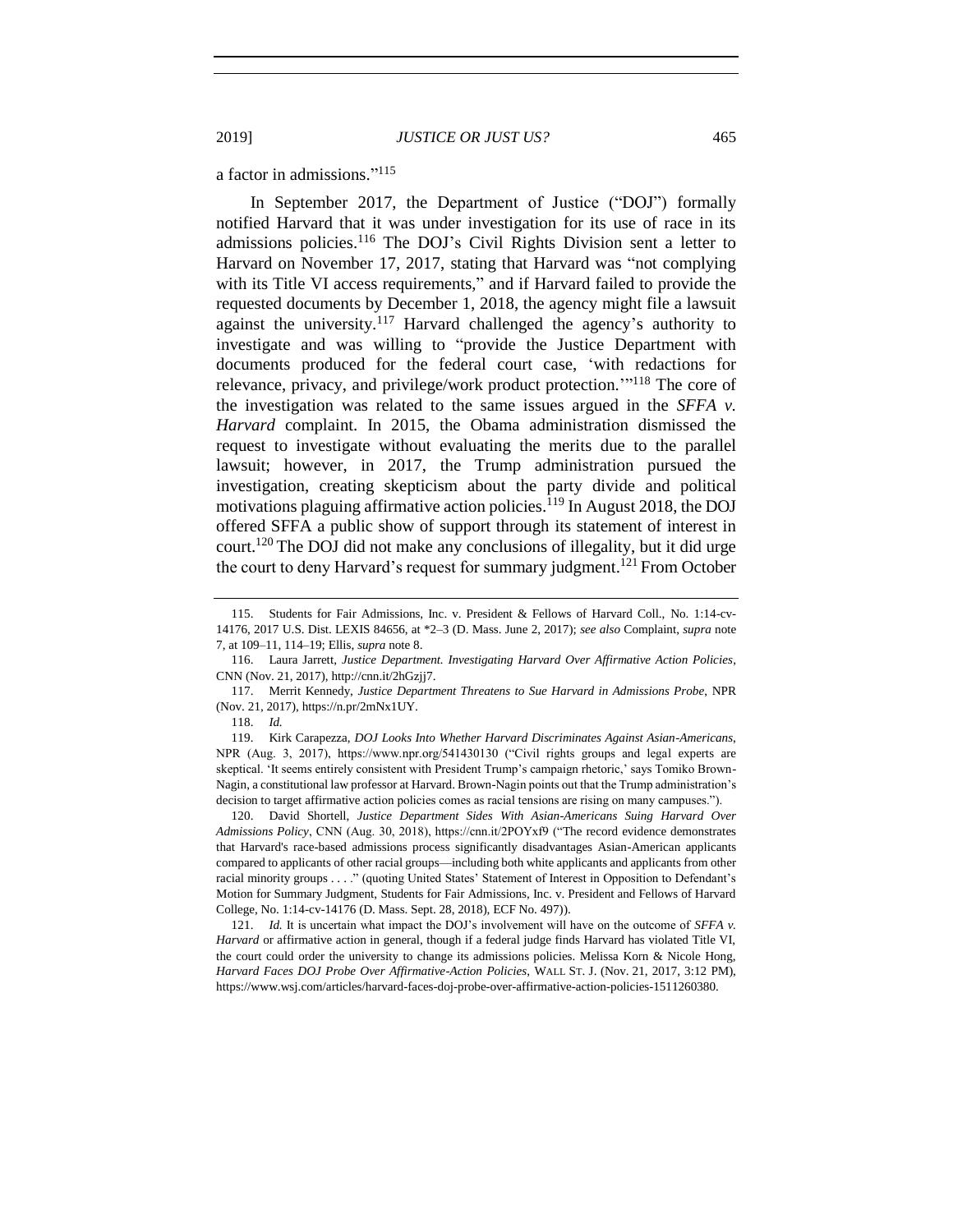<span id="page-25-1"></span>to November 2018, Judge Burroughs heard oral arguments on the four remaining Counts, namely I, II, III, and V, from both SFFA and Harvard.<sup>122</sup> During the trial, there was a large reliance on student anecdotes and expert testimony, with SFFA using Peter S. Arcidiacono, an economics professor from Duke University, $123$  and Richard D. Kahlenberg, a senior fellow at the Century Foundation,<sup>124</sup> and Harvard primarily relying on David E. Card, an economics professor from UC Berkeley.<sup>125</sup> In closing arguments, SFFA highlighted the expert testimony to demonstrate a "statistically significant Asian penalty," while Harvard countered that SFFA had failed to prove any bias against Asian Americans but was instead a tool to take down "decadesold efforts toward racial diversity that enhances the educational experience."<sup>126</sup> Although Judge Burroughs's "decision doesn't have a definitive timeline," she is expected to release it in early 2019, and the decision is likely to be "appealed by the losing side." <sup>127</sup> While a ruling at the district court in favor of SFFA would likely not eliminate the possibility of race-conscious admissions altogether, it could force Harvard, and other elite universities, to create policies that limit the consideration of race. It is quite possible the case could reach the Supreme Court of the United States, where the environment is drastically different from what it was when *Fisher II* was decided in 2016 given Justice Kennedy's swing vote has been replaced by Justice Kavanaugh and the presidential administration's view of affirmative action has shifted.<sup>128</sup>

#### B. SFFA'S ARGUMENTS

<span id="page-25-0"></span>SFFA makes several arguments describing why Harvard's admissions policies are intentionally discriminatory on the basis of race and ethnicity in

<sup>122.</sup> Foussianes, *supra* not[e 7.](#page-2-1)

<sup>123.</sup> Expert Report of Peter S. Arcidiacono at 5, Students for Fair Admissions, Inc. v. President and Fellows of Harvard College, No. 14-cv-14176 (D. Mass. June 15, 2018), ECF No. 415-1. Professor Arcidiacono has an extensive background in studying admissions decisions in higher education. *Id.* 

<sup>124.</sup> Expert Report of Richard D. Kahlenberg, Students for Fair Admissions, Inc. v. President and Fellows of Harvard College, No. 14-cv-14176 (D. Mass. June 15, 2018), ECF No. 416-1.

<sup>125.</sup> Report of David Card, Ph.D., Students for Fair Admissions, Inc. v. President and Fellows of Harvard College, No. 14-cv-14176 (D. Mass. June 15, 2018), ECF No. 419-33; *see also* Students for Fair Admissions, Inc. v. President & Fellows of Harvard Coll., No. 14-cv-14176, 2018 U.S. Dist. LEXIS 167901, at \*44–68 (D. Mass. Sept. 28, 2018). Professor Card specializes in labor economics. Colleen Walsh, *Attorney Appears Confident Admissions Case Ruling Will Favor Harvard*, HARV. GAZETTE (Nov. 4, 2018), https://news.harvard.edu/gazette/story/2018/11/harvard-attorney-appears-confident-inadmissions-case-ruling.

<sup>126.</sup> Joan Biskupic, *Harvard Affirmative Action Trial Arguments Come to a Close*, CNN (Nov. 3, 2018, 10:00 AM), https://cnn.it/2QbHaVw.

<sup>127.</sup> Foussianes, *supra* not[e 7.](#page-2-1)

<sup>128.</sup> *Id.*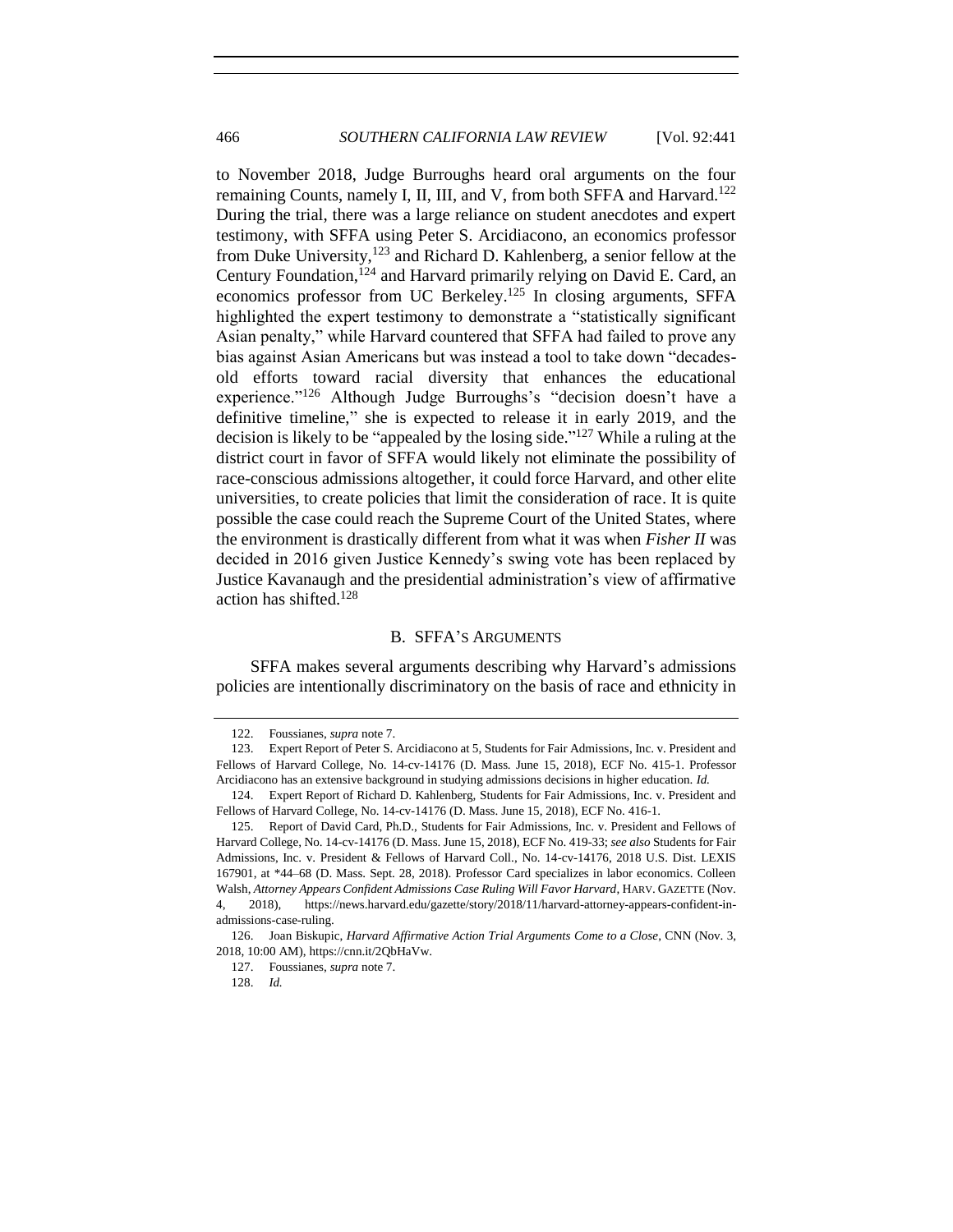violation of Title VI. SFFA and Harvard filed a joint statement asking "that the requirement for a trial brief be stricken" based on their extensive summary judgment filings<sup>129</sup> and since SFFA's motion for summary judgment was solely based on Counts I, II, III, and V of the complaint, which ultimately formed the basis of SFFA's arguments at trial.<sup>130</sup> First, SFFA argues that Harvard's holistic review process is historically discriminatory and is now being used to intentionally discriminate against Asian Americans.<sup>131</sup> Second, SFFA contends that Harvard is engaged in racial balancing based on evidence of stable admission percentages across races even as the application rates change over time.<sup>132</sup> Third, SFFA claims that Harvard's pursuit of critical mass does not adhere to the Harvard Plan that was idealized in *Bakke* because it considers race as more than just a "plus factor."<sup>133</sup> SFFA argues that critical mass is an amorphous term that creates a delusion of pursuing diversity when it is really used "to achieve numerical goals indistinguishable from quotas" and results in race being used as more than just a plus factor.<sup>134</sup> Fourth, SFFA argues that Harvard's race-conscious admissions policy is not narrowly tailored because there are race-neutral alternatives that could be used to achieve diversity based on policies used by other elite universities.<sup>135</sup>

#### <span id="page-26-0"></span>1. Count I: Harvard Intentionally Discriminates Against Asian Americans

In the first argument, SFFA contends that Harvard's admissions policies were historically developed for "the specific purpose of discriminating against disfavored minority groups." <sup>136</sup> SFFA points to the 1920s and 1930s when then Harvard President A. Lawrence Lowell placed a cap on Jewish enrollment through the use of an admissions system that was based on discretion rather than academic achievement.<sup>137</sup> Harvard began

<sup>129.</sup> Joint Statement Regarding the Submission of Trial Briefs at 1, Students for Fair Admissions, Inc. v. President and Fellows of Harvard College, No. 14-cv-14176 (D. Mass. Aug. 13, 2018), ECF No. 478.

<sup>130.</sup> Plaintiff's Motion for Summary Judgment at 2, Students for Fair Admissions, Inc. v. President and Fellows of Harvard College, No. 14-cv-14176, 2018 U.S. Dist. LEXIS 167901 (D. Mass. Sept. 28, 2018), ECF No. 412.

<sup>131.</sup> Complaint, *supra* not[e 7,](#page-2-1) at 3–4.

<sup>132.</sup> *Id.*

<sup>133.</sup> *Id.*

<sup>134.</sup> *Id.* at 4–5 (quoting Grutter v. Bollinger, 539 U.S. 306, 389 (2003) (Kennedy, J., dissenting)).

<sup>135.</sup> *Id.* at 5–6.

<sup>136.</sup> *Id.* at 11.

<sup>137.</sup> *Id.* at 12–22 ("In 1920, in a letter to William Hocking, a Harvard philosophy professor, President Lowell wrote that the increasing number of Jewish students enrolling at Harvard would ultimately 'ruin the college'."). A Harvard alum wrote a letter to President Lowell indicating desires to maintain the school's "white image" through the reduction of Jewish students, claiming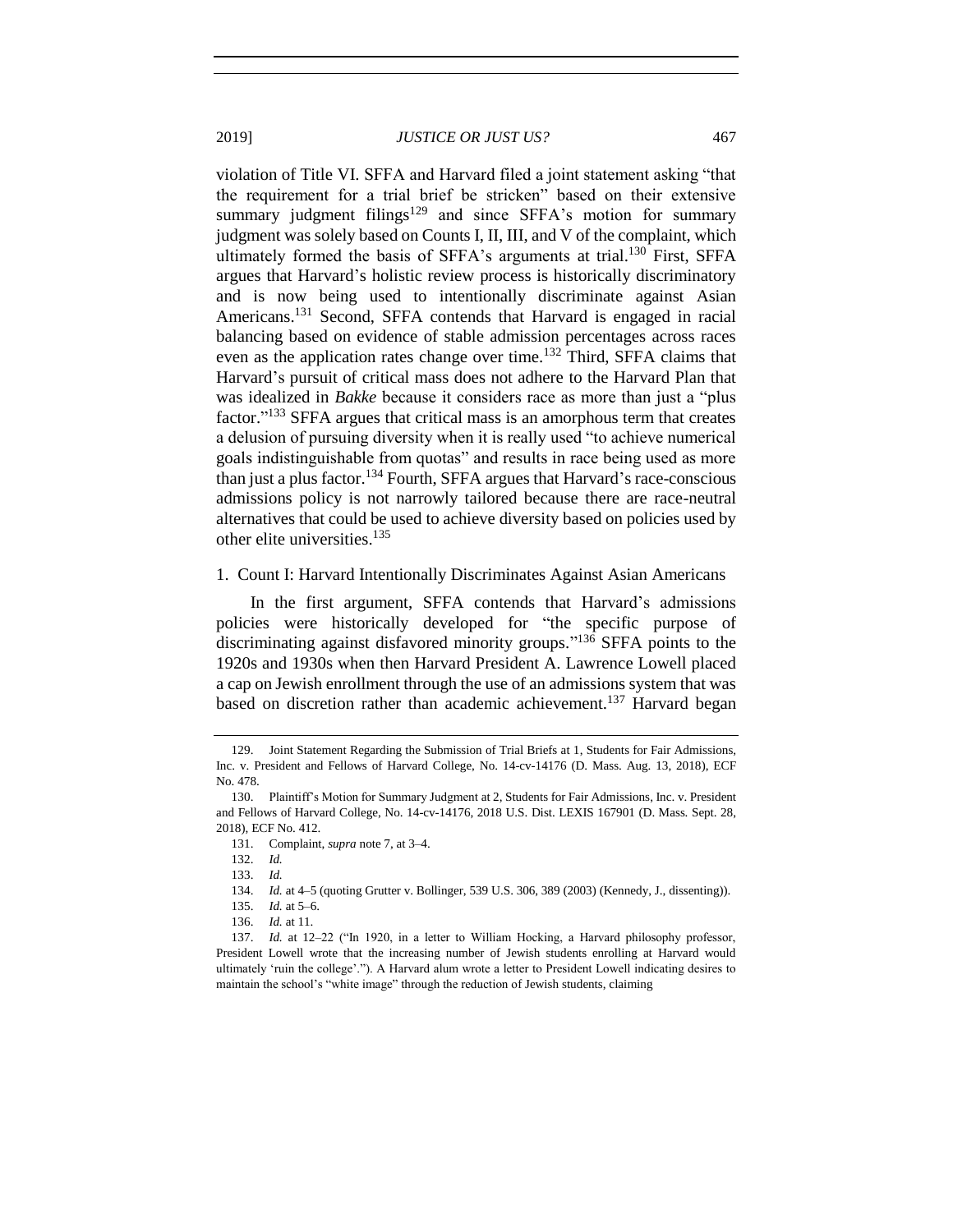using legacy preferences and a subjective admissions system gauging "character and fitness and the promise of the greatest usefulness in the future as a result of a Harvard education" as strategies to reduce the number of Jewish students admitted. 138

SFFA argues that Harvard's current admissions plan uses the same subjective system to consider "race or ethnicity itself—not other factors that may be associated with race or ethnicity—[as] a distinguishing characteristic that warrants consideration in the admissions process" in order to create a quota of African American students.<sup>139</sup> SFFA goes on to claim that Harvard has a long history of intentional discrimination against Asian Americans, ranging from refusing to recognize Asian Americans as a minority by describing them as "over-represented" to holding Asian Americans to a higher standard of admissions.<sup>140</sup> In July 1988, the Office of Civil Rights of the U.S. Department of Education investigated the treatment of Asian American applicants at Harvard in comparison to white applicants and found that while Asian American applicants were accepted at a significantly lower rate than "similarly qualified" white applicants, the disparity was attributed to legacy preferences, not the byproduct of racial discrimination as claimed by SFFA.<sup>141</sup> SFFA continues by referencing the Espenshade–Radford study<sup>142</sup> on the role of race in elite undergraduate admissions, which found that "Asian-American students were dramatically less likely to be admitted

<span id="page-27-0"></span><sup>[</sup>t]he Jew is undoubtedly of high mental order, desires the best education he can get CHEAPEST, and is more persistent than other races in his endeavors to get what he wants. It is self evident, therefore, that by raising the standard of marks he can't be eliminated from Harvard, whereas by the same process of raising the standard "White" boys ARE eliminated. . . . Are the Overseers so lacking in genius that they can't devise a way to bring Harvard back

to the position it always held as a "white man's" college?

*Id.* at 17–18. President Lowell accepted the perpetuation of these stereotypes in order to protect a "white image" that would be achieved through a subjective, "character" based admissions policy that was undoubtedly created with a purpose to discriminate. *Id.* at 20 ("President Lowell was elated by these changes, realizing that they 'provided a tremendous opportunity to impose, at long last, the policy of restriction he had favored since 1922.'").

<sup>138.</sup> *Id.*

<sup>139.</sup> *Id.* at 28–34.

<sup>140.</sup> *Id.* at 34–36. However, the former Dean of Admissions Fred Jewett, explained that the 112 point disparity in average SAT scores of admitted Asian Americans compared to admitted white students were due to "choosing people who bring talents underrepresented in the applicant pool." *Id.* at 36. In addition, the current Dean of Admissions, William Fitzsimmons, recognized the slightly stronger academics of Asian Americans as compared to white applicants, but "blamed the disparity in admissions on Asian Americans, as a group, being 'slightly less strong on extracurricular criteria.'" *Id.*

<sup>141.</sup> *Id.* at 36–37. However, the complaint stipulates that the Office of Civil Rights's report was highly criticized for allowing "racial balancing" and creating a pretext for intentional discrimination. *Id.*at 37.

<sup>142.</sup> *See generally* THOMAS J. ESPENSHADE & ALEXANDRIA W. RADFORD, NO LONGER SEPARATE, NOT YET EQUAL: RACE AND CLASS IN ELITE ADMISSION AND CAMPUS LIFE (2009) (analyzing college admissions data to explore the composition of applicant pools to selective universities).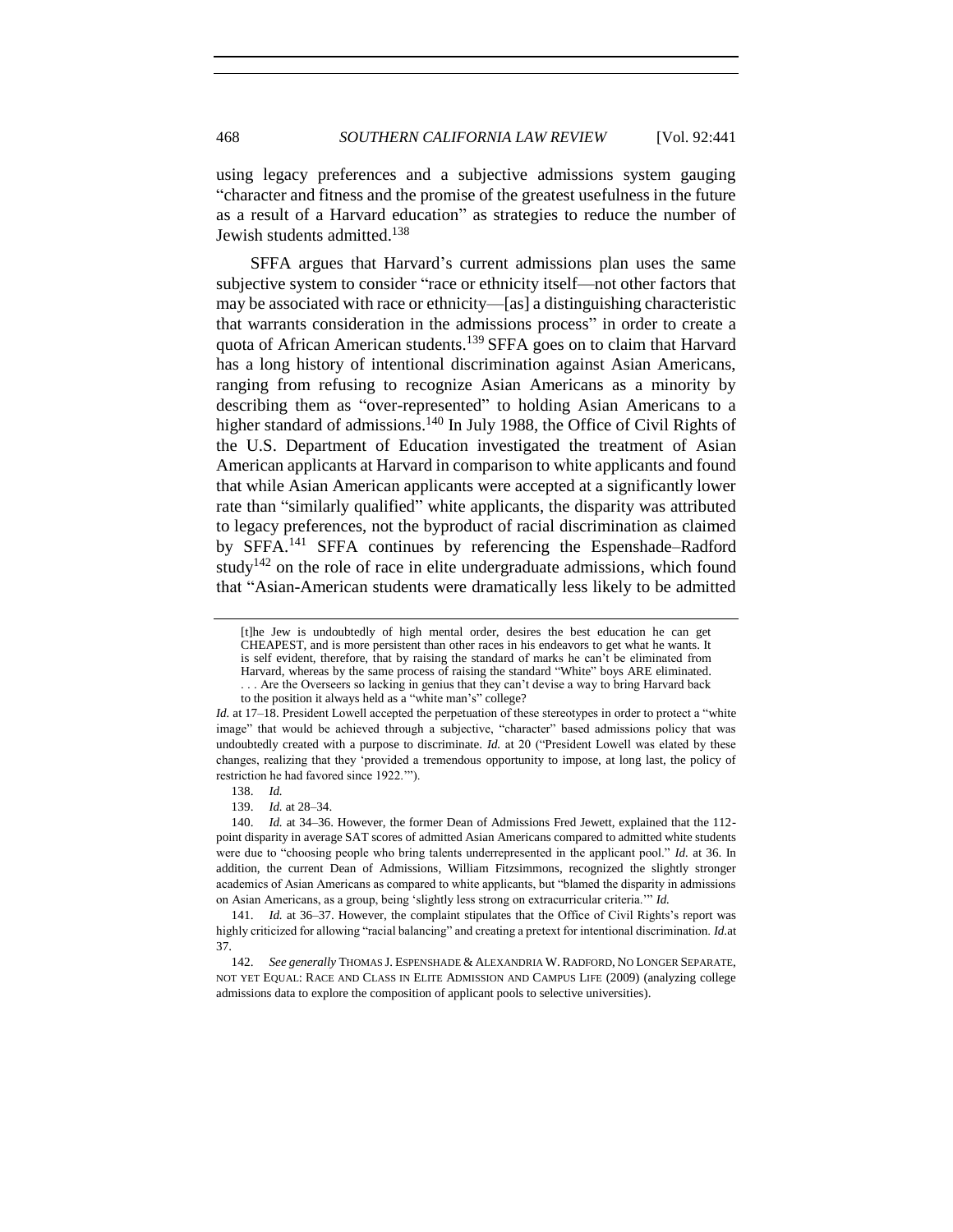than otherwise similar students who identified themselves as white or Caucasian."<sup>143</sup> SFFA also cites to Ron Unz's study<sup>144</sup> which found "sheer constancy of [Asian American enrollment] percentages, with almost every year from 1995-2011 showing an Asian enrollment within a single point of the 16.5 percent average, despite high fluctuations in the numbers of applications and the inevitable uncertainty surrounding which students will accept admission," and this "exactly replicates the historical pattern . . . in which Jewish enrollment rose very rapidly, leading to the imposition of an informal quota system, after which the numbers fell substantially, and thereafter remained constant for decades." <sup>145</sup> SFFA then cites to studies indicating that elite schools with race-neutral admissions policies have higher Asian American enrollment, with a table comparing Asian American enrollment at Harvard and the California Institute of Technology.<sup>146</sup> The complaint also refers to personal anecdotes of admission staff at Harvard and other elite universities, college counselors, and Asian American applicants, describing how "Asian Americans face difficulty because they cannot distinguish themselves within their community."<sup>147</sup>

During the trial, each party relied on its own expert reports "to show the presence or absence of a negative effect of being Asian American on the likelihood of admission, highlight[ed] the purported flaws of its opponent's

"the more likely admissions officers will be to treat you as part of the 'Asian invasion' and reject your application, or at the very least make you compete against other Asian applicants with similar characteristics, rather than against the applicant pool as a whole." *Id.* at 57–58. According to *Princeton Review*, suppressing one's ethnic background is important to better an Asian American applicant's chances of acceptance at elite institutions. *See id.* at 58–59.

There is danger in anecdotal testimony because it is based on personal perception and can be susceptible to bias. While the stories told by the individuals and groups in SFFA's complaint are useful to understand the way a community of applicants may feel and may potentially be accurate reflections of a situation, it should not be considered direct evidence of discrimination in an admissions policy.

<sup>143.</sup> Complaint, *supra* not[e 7,](#page-2-1) at 40–50.

<sup>144.</sup> Ron Unz, *The Myth of American Meritocracy*, AM. CONSERVATIVE, Dec. 2012, at 14.

<sup>145.</sup> Complaint, *supra* note 7, at 49–50 (alteration in original).

<sup>146.</sup> *Id.* at 53–55 (specifically referencing Table B).

<sup>147.</sup> *Id.* at 56–67. *Princeton Review*, the "leading guide to college admissions," gives recommendations for Asian American students applying to elite colleges, stating "the more you sound like'

Asian Joe Bloggs . . . an Asian American applicant with a very high math SAT score, a low or mediocre verbal SAT score, high math- or science-related SAT II scores, high math and science grades, few credits in the humanities, few extracurricular activities, an intended major in math or the sciences, and an ambition to be a doctor, an engineer, or a research scientist,

If you're given an option, don't attach a photograph to your application and don't answer the optional question about your ethnic background. . . . Do not write your application essay about the importance of your family or the positive/negative aspects of living in two cultures. These are Asian Joe Bloggs topics, and they are incredibly popular. Instead, write about something entirely unrelated to your ethnic background.

*Id.*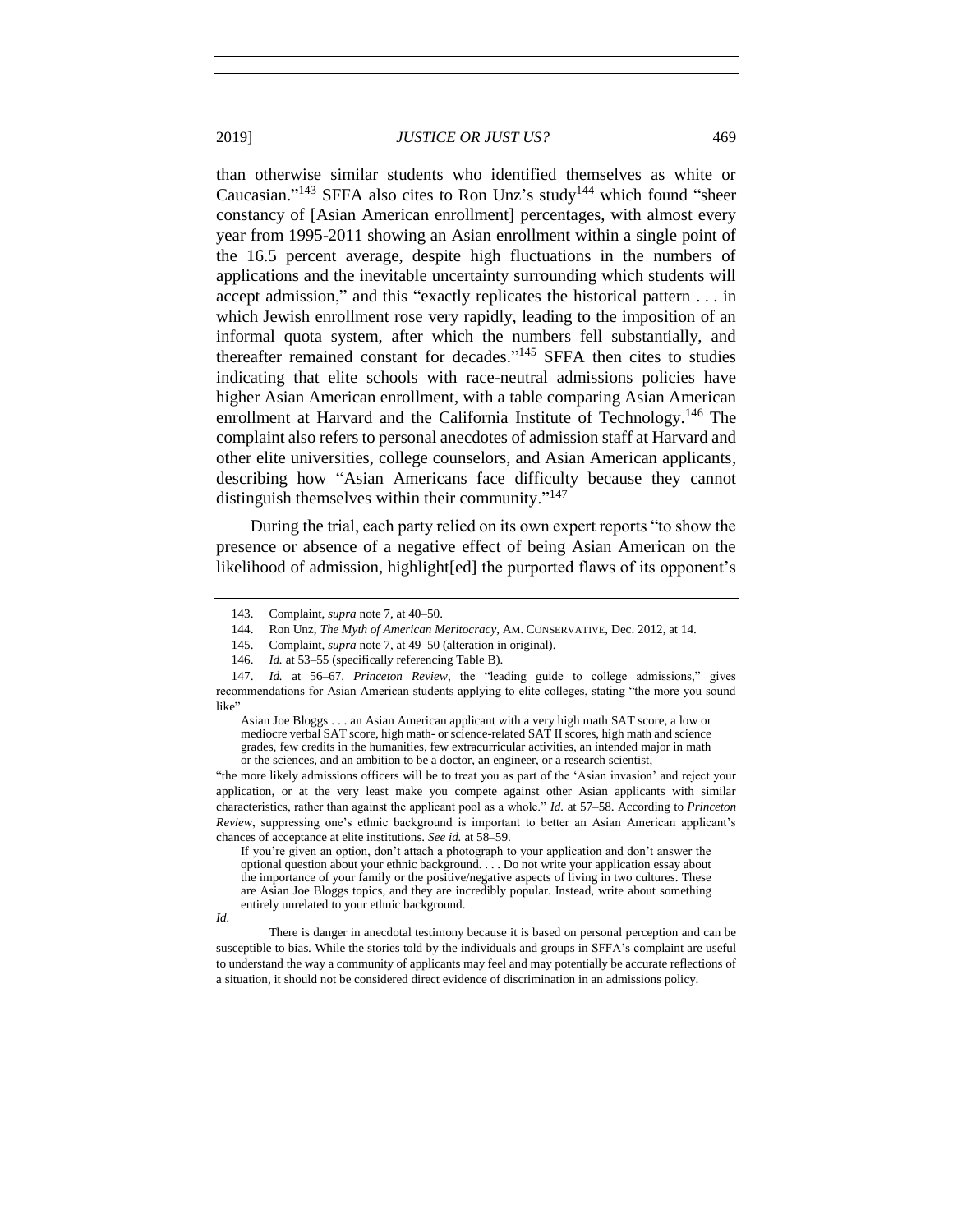statistical analysis, and claim[ed] that there is substantial—or zero documentary and testimonial evidence of discriminatory intent."<sup>148</sup> SFFA specifically relied on Arcidiacono's testimony which concluded that Harvard gave lower personal ratings to Asian Americans at every level of academic achievement than applicants of all other racial groups and further showed that among applicants with the same overall rating, Asian Americans were the least likely to be admitted.<sup>149</sup> However, Harvard's expert, Card, reviewed the same admissions data but found "no negative effect of being Asian American on the likelihood of admission to Harvard" because disparities were due to Asian American applications being "slightly less strong than those submitted by White applicants across a range *of observable* nonacademic measures."<sup>150</sup> Arcidiacono and Card reach different results from the same data due to divergent modeling choices, with Card criticizing Arcidiacono for excluding certain applicant information.<sup>151</sup> SFFA also uses the Harvard OIR reports to indicate that Harvard's own internal research division found results consistent with Arcidiacono then took no further steps to investigate the potential bias, but Harvard claims that Card's more comprehensive and reliable study contradicts the OIR report.<sup>152</sup> Lastly, SFFA uses personal anecdotes, specifically from an OIR employee and alumni interviewers, to demonstrate discriminatory intent, but Harvard asserts that statements made by non-decisionmakers or decisionmakers not involved in the process are insufficient to demonstrate discriminatory animus.<sup>153</sup>

#### <span id="page-29-0"></span>2. Count II: Harvard Engages in Racial Balancing

In the second argument, SFFA contends that Harvard's current admissions policy engages in "racial balancing" in order to ensure a fixed quota of Asian American enrollees or proportional representation in its student body.<sup>154</sup> SFFA points to statistical data indicating that the racial

<sup>148.</sup> Students for Fair Admissions, Inc. v. President & Fellows of Harvard Coll., No. 14-cv-14176, 2018 U.S. Dist. LEXIS 167901, at \*43–44 (D. Mass. Sept. 28, 2018).

<sup>149.</sup> Expert Report of Peter S. Arcidiacono at 1–10, Students for Fair Admissions, Inc. v. President and Fellows of Harvard College, No. 14-cv-14176 (D. Mass. June 15, 2018), ECF No. 415-1.

<sup>150.</sup> *SFFA*, No. 14-cv-14176, 2018 U.S. Dist. LEXIS 167901, at \*43–46.

<sup>151.</sup> *See* Walsh, *supra* not[e 125](#page-25-1) (describing Card's criticisms and some basis for what other experts in the field may believe the proper modeling choice is) ("Lawyers for Harvard also cited an *amicus* brief field by 16 economists, including two Nobel laureates and former chair of the Federal Reserve Janet Yellen, who backed Card's approach and labeled Arcidiacono's findings 'implausible.'"). Although Arcidiacono's model may be subject to criticism, there may also be some bias in Card's approach which includes factors in his regression that are already subject to racial bias.

<sup>152.</sup> *SFFA*, No. 14-cv-14176, 2018 U.S. Dist. LEXIS 167901, at \*48.

<sup>153.</sup> *Id.* at \*49–51.

<sup>154.</sup> Complaint, *supra* not[e 7,](#page-2-1) at 67–72.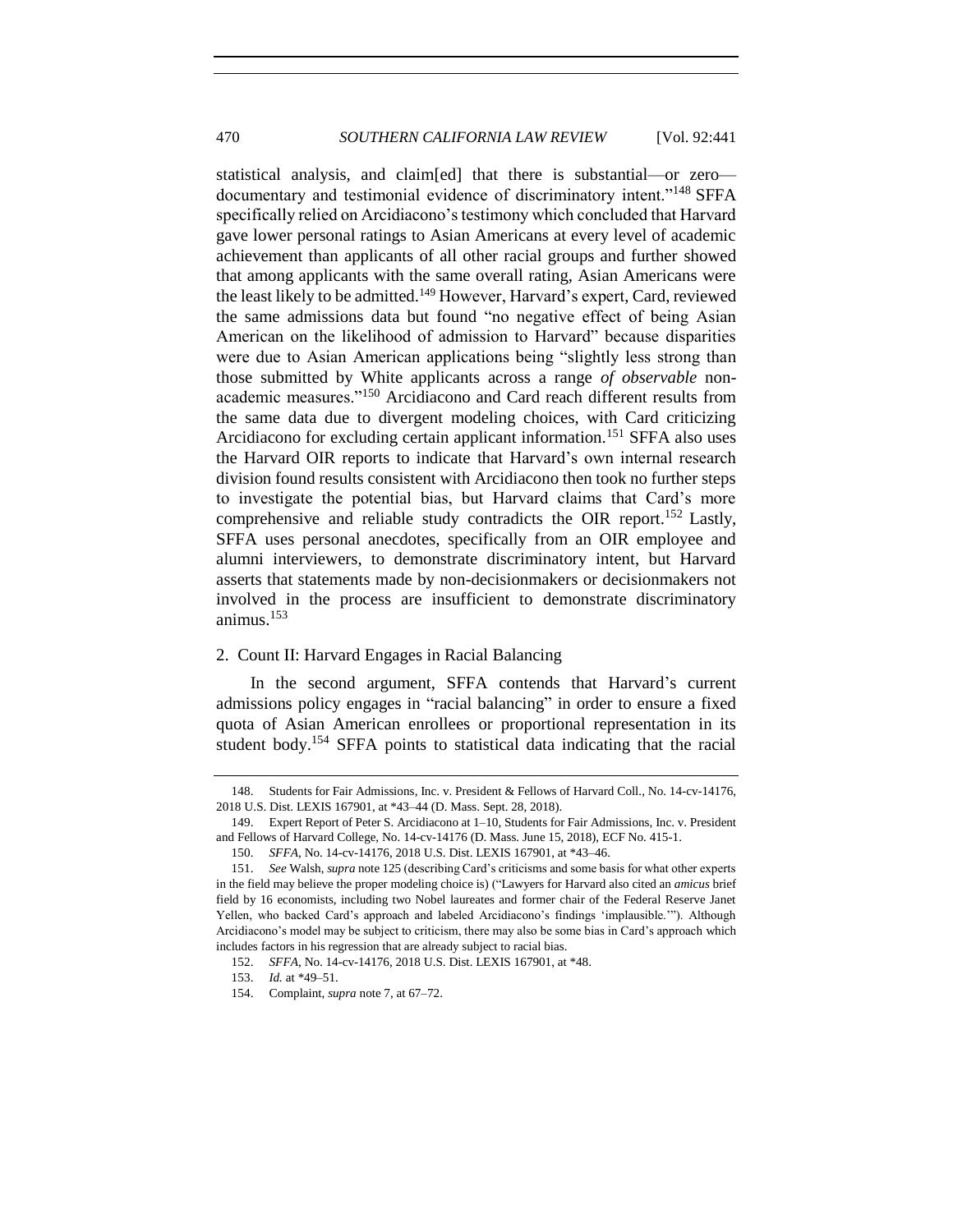demographics of Harvard's admissions and enrollment have remained stable over approximately the last decade,<sup>155</sup> despite fluctuations in application rates.<sup>156</sup> SFFA contends the following:

[B]etween 2003 and 2012, the percentage of Asian Americans at Harvard wavered only slightly above and below approximately 17 percent.... [D]espite the fact that, by 2008, Asian Americans made up over 27 percent of Harvard's applicant pool, and approximately 46 percent of applicants with academic credentials in the range from which Harvard admits the overwhelming majority of students.<sup>157</sup>

SFFA points to the "one-pagers" that provide statistics of the present representation of various racial groups as compared to the prior year as proof of Harvard's quota for Asian Americans.<sup>158</sup> SFFA alleges that Harvard reconsiders applications from particular groups after receiving the one-pager in order to align the current class demographics with the prior year, which would effectively create a cap on Asian American enrollment regardless of the application rate or level of qualifications.<sup>159</sup> In the "lopping" process, the admissions committee allegedly takes into account the applicant's race and whether it is currently underrepresented in the prospective class.<sup>160</sup> Harvard contends that the one-pagers break down applicants not only by race but also by gender, geography, intended concentration, legacy status, socioeconomic status, and other categories.<sup>161</sup> Harvard argues that the lopping process is an unbiased, necessary part of a process that involves an "overabundance of qualified applicants" for a limited availability of spots.<sup>162</sup> While SFFA points to a somewhat consistent admitted class breakdown for each racial group to show racial quotas, Harvard counters

<sup>155.</sup> This approximation is from when the complaint was originally filed. The admissions statistics are from 2006 to 2014, and the enrollment statistics are from 2003 to 2013. *Id.* at 67–69 (specifically referencing Table C, Table D, and Table E).

<sup>156.</sup> *Id.* at 65–66 ("[T]he proportion of Asian Americans with top SAT scores . . . who sent their scores to the most selective Ivy League schools fell from 39.7 percent in the mid-1990s to only 27.4 percent during the 2008, 2010, and 2012 cycles."). This could indicate that Asian American applicants believe there is some bias in the application process and choose not to even apply to elite Ivy League schools because the perceived odds are against them despite their top SAT scores.

<sup>157.</sup> *Id.* at 70.

<sup>158.</sup> Students for Fair Admissions, Inc. v. President & Fellows of Harvard Coll., No. 14-cv-14176, 2018 U.S. Dist. LEXIS 167901, at \*51–52 (D. Mass. Sept. 28, 2018).

<sup>159.</sup> *Id.* at \*52–53.

<sup>160.</sup> *Id.* Are Asian Americans more likely to be "lopped" than applicants from other racial groups? If there is evidence that Asian Americans have consistently higher rates of "lopping," then there may be an indication that Asian Americans receive some negative action when their race is considered.

<sup>161.</sup> *Id.* at \*53–54.

<sup>162.</sup> *Id.* at \*54.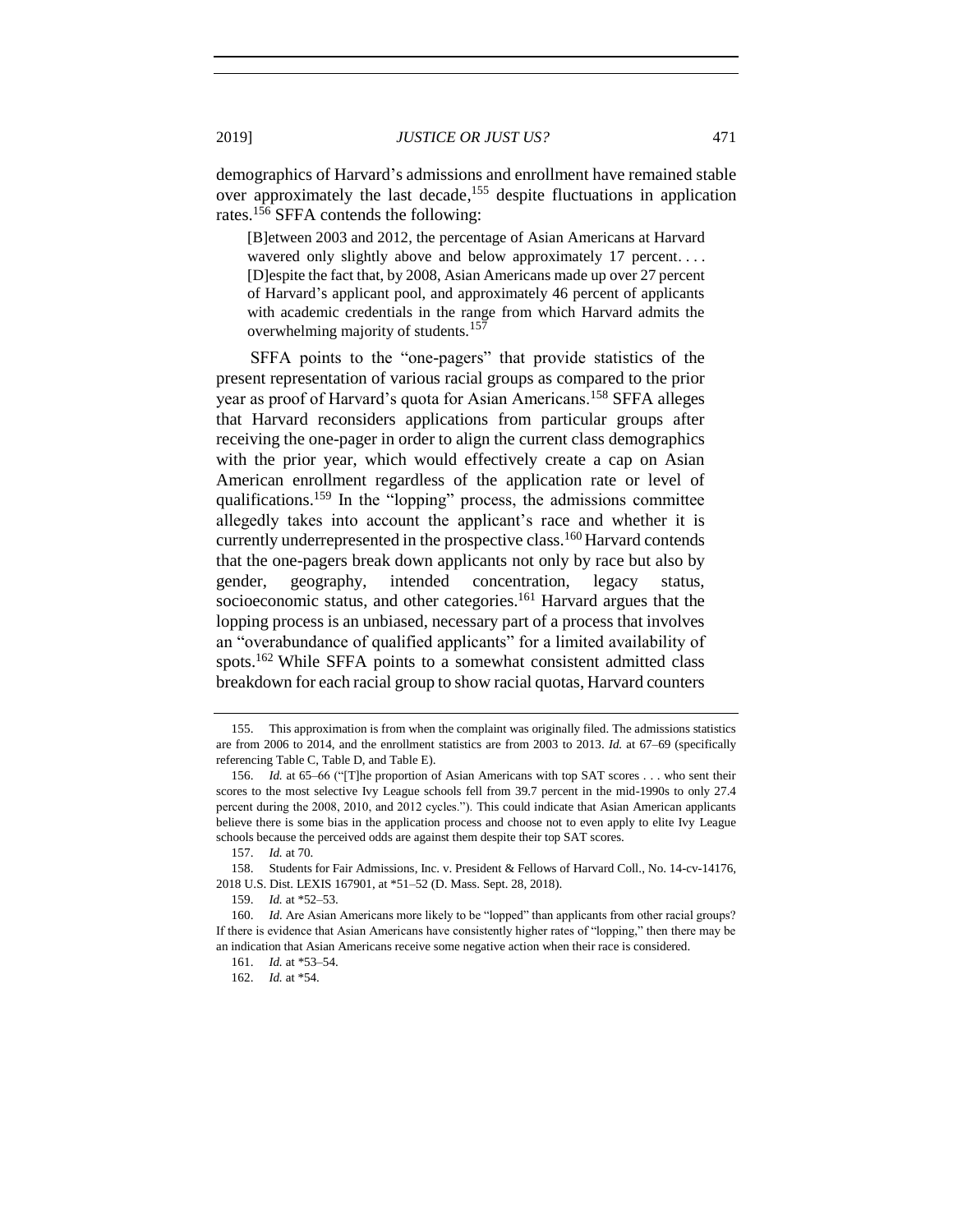by claiming that there was a significant 11% increase in Asian American enrollment when it went from 18% (Class of 2014) to 20% (Class of 2017). 163

<span id="page-31-0"></span>3. Count III: Harvard Considers Race as More than Just a "Plus Factor"

In its third argument, SFFA claims that Harvard is not considering race for the purpose of achieving "critical mass" because it considers race as more than just a "plus factor."<sup>164</sup> Although the Supreme Court gives deference to a university in determining if diversity is part of their educational goals and deference in determining if critical mass has already been achieved, SFFA argues that Harvard's admissions policy fails in its methods for attaining educational diversity because they are not narrowly tailored to a goal of reaching critical mass.<sup>165</sup> In addition, SFFA argues that since Harvard is not pursuing a goal of critical mass, the race-conscious admissions could be used in perpetuity even though there may be some point in time where the "use of racial preferences will no longer be necessary to further the interest" in diversity.<sup>166</sup> Harvard has an obligation to "continually reassess its need for race-conscious review," but Harvard claims that the Smith Committee evaluated the current need for race-conscious admissions and a re-evaluation would be done again five years after the Smith Committee issued its report. 167

SFFA argues that Harvard uses race as more than just a "plus factor."<sup>168</sup> However, Harvard counters with testimony from Card stating that the variability in admissions is better explained by an "applicant's academic, athletic, extracurricular, and personal ratings," rather than race.<sup>169</sup> Similar to the arguments for Count I, the outcome of this issue is heavily dependent on

<sup>163.</sup> *Id.* at \*54–55. For SFFA to show a racial quota, stable enrollment numbers may not be enough. It may be necessary for SFFA to show that Asian American application rates substantially increased in comparison to white application rates, but their enrollment stayed the same. Indicating that Asian Americans make up a larger portion of the qualified applicant pool but the same proportion of the admitted class would be more helpful than just stable enrollment rates.

<sup>164.</sup> *Id.* at \*56.

<sup>165.</sup> *Id.* at \*57.

<sup>166.</sup> *Id.* at \*59 (quoting Grutter v. Bollinger, 539 U.S. 306, 343 (2003)). This is a similar argument to the one made by Edward Blum in *Shelby County v. Holder*, 133 S. Ct. 2612, 2630–31 (2013), which invalidated the Voting Rights Act of 1965 based on reasoning that the historical discrimination that led to the passage of the act is no longer an issue. *See supra* not[e 106](#page-22-1) and accompanying text.

<sup>167.</sup> *SFFA*, No. 14-cv-14176, 2018 U.S. Dist. LEXIS 167901, at \*59–60 (quoting Fisher v. Univ. of Texas at Austin, 136 S. Ct. 2198, 2212 (2016) (*Fisher II*)).

<sup>168.</sup> *Id.* at \*61–62.

<sup>169.</sup> *Id.* at \*62.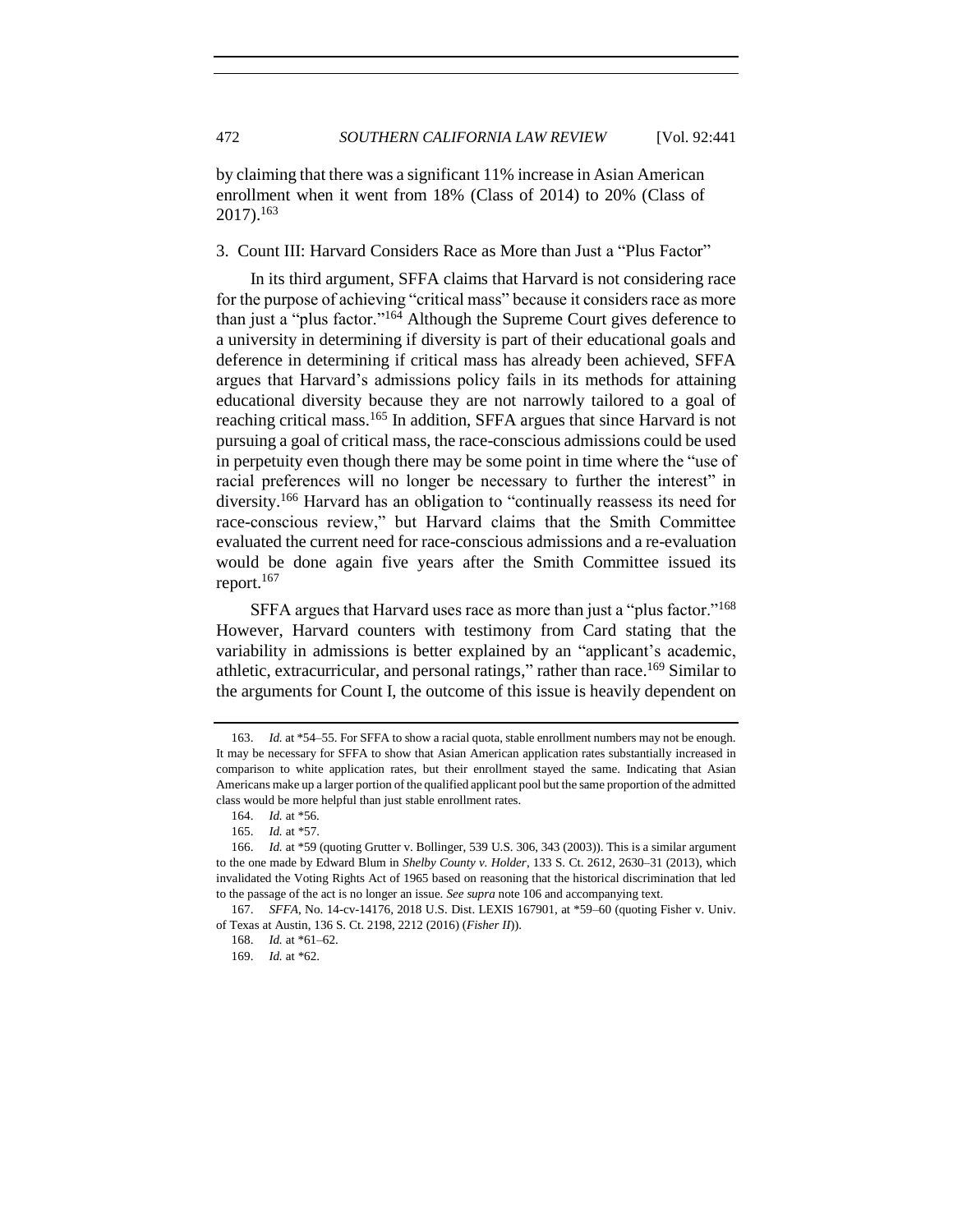which expert is given greater credibility and the reliability of the anecdotal testimony of admissions office employees.

## <span id="page-32-0"></span>4. Count V: Harvard Has Failed to Show There Are no Workable Race-Neutral Alternatives

In its last argument, SFFA offers race-neutral alternatives that Harvard could use to achieve student body diversity.<sup>170</sup> SFFA argues that Harvard should implement an admissions policy that creates diversity by placing emphasis on socioeconomic factors, including parental education and wealth, which are not specifically tied to race even though they may be strongly correlated.<sup>171</sup> In addition, SFFA proposes that Harvard use financial aid and scholarships for socioeconomically disadvantaged students to incentivize minority enrollment.<sup>172</sup> SFFA suggests that increasing recruitment into the applicant pool for "highly qualified, socioeconomically disadvantaged minorities" would lead to an increase in student body diversity and be sufficient to achieve Harvard's educational goals.<sup>173</sup> SFFA contends that the need for race-conscious policies would not be necessary if other admissions policies that explicitly disadvantage minority applicants, such as legacy and wealthy donor preferences, were eliminated.<sup>174</sup> SFFA uses testimony from their expert Kahlenberg to support that Harvard "can easily achieve diversity" by race-neutral policies, such as "increasing socioeconomic preferences; increasing financial aid;" and reducing legacy and donor preferences.<sup>175</sup> In response, Harvard asserts that the Smith

<sup>170.</sup> Complaint, *supra* not[e 7,](#page-2-1) at 72–93.

<sup>171.</sup> *Id.* at 72–73. SFFA argues that Harvard fails to give proper weight to these socioeconomic factors in its admissions policy based on the lack of socioeconomic diversity in comparison to racial diversity that exists in its student body. *Id.* at 76.

<sup>172.</sup> *Id.* at 77–78.

<sup>173.</sup> *Id.* at 78–81 ("Harvard focuses its recruitment in parts of the country with small numbers of socioeconomically disadvantaged achievers and neglects regions with a significant number of such students. . . . This failure to recruit socioeconomically disadvantaged students is reflected in Harvard's applicant pool.").

<sup>174.</sup> *Id.* at 81–86. Harvard's acceptance rate for legacy applicants is "about 30 percent, which is roughly five times the rate at which all other applicants are admitted to Harvard." *Id.* at 81. Legacy preferences tend to "give a competitive advantage to mainly white, wealthy applicants, while undermining the chances for admission of socioeconomically disadvantaged and minority applicants." *Id.* Harvard's propensity to give preferences to non-legacy, wealthy donor applicants also gives a competitive advantage to mainly white applicants. *Id.* at 83 ("Minority students are far less likely to be children of wealthy donors.").

This creates a separate discussion about the use of legacy preferences and whether they are merely a thinly-veiled way for universities to give admissions preferences to a group of applicants that tend to be whiter and wealthier than the general applicant pool.

<sup>175.</sup> Students for Fair Admissions, Inc. v. President & Fellows of Harvard Coll., No. 14-cv-14176, 2018 U.S. Dist. LEXIS 167901, at \*66 (D. Mass. Sept. 28, 2018).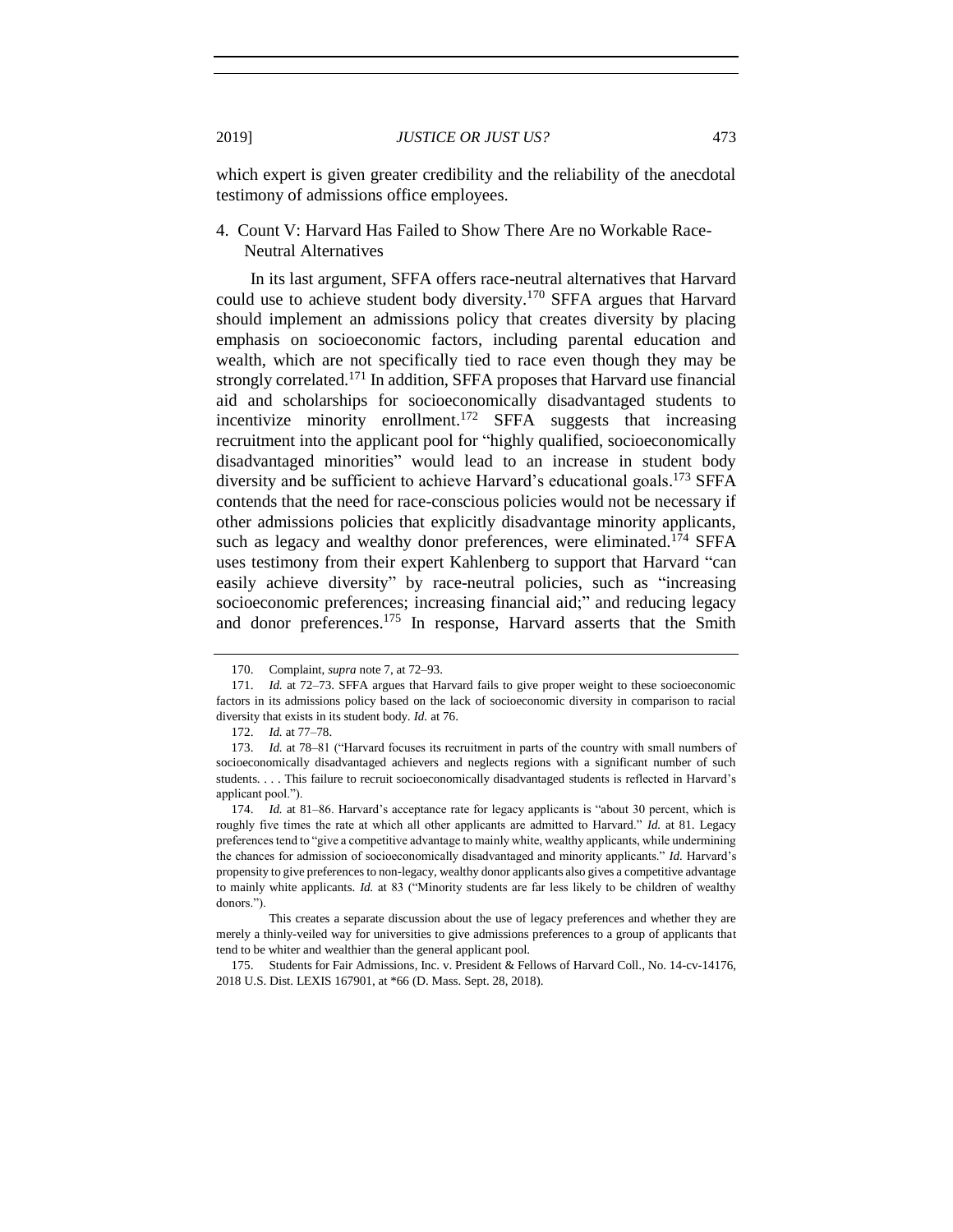Committee satisfied strict scrutiny when it determined that there were no available race-neutral alternatives.<sup>176</sup> Lastly, SFFA argues that Harvard has not considered race-neutral alternatives in good faith because the Smith Committee was developed after they became aware of the imminence of a lawsuit.<sup>177</sup>

### D. CRITICISMS OF SFFA'S ARGUMENTS

#### <span id="page-33-1"></span><span id="page-33-0"></span>1. The Arguments in the Complaint Are Flawed

The complaint, as previously discussed, lays out four main arguments: (1) intentional discrimination; (2) racial balancing; (3) not using race as merely a plus factor; and (4) the existence of race-neutral alternatives. First, the argument surrounding the racial quota is flawed because SFFA uses evidence of a quota against Jewish Americans in the 1920s as an indication of a discriminatory intent currently in place against Asian Americans. The existence of a past discriminatory intent in the creation of the policies affecting Jewish applicants in the 1920s does not prevent Harvard from claiming to have benign intentions in the use of its policies now.<sup>178</sup> Since the discriminatory impact is not so severe as to allow a presumption of discriminatory intent as in *Yick Wo*, in which all permit applications by Chinese owners to set up a laundry business were denied,  $179$  SFFA would be required to show that constant admission rates of Asian Americans are due to a discriminatory intent to have an upper limit of Asian Americans at Harvard. Because SFFA's proof is heavily reliant on the court finding its expert's method of statistical analysis to be more compelling, it will be difficult to show that Arcidiacono's conclusions are enough to prove discriminatory intent. Even if a racial quota is found to exist, it would only prove that Harvard itself is participating in an impermissible form of discrimination through the use of quotas against Asian Americans; that finding would not invalidate affirmative action in all higher education admissions or prevent the consideration of race in admissions policies

<sup>176.</sup> *Id.* at \*64–66.

<sup>177.</sup> *Id.* at \*66–67.

<sup>178.</sup> *See* Shelby County v. Holder, 570 U.S. 529, 551–52 (2013) (reevaluating the legality of policies under the lens of their current existence, even if there was a "long history as a tool for perpetuating the evil").

<sup>179.</sup> Yick Wo v. Hopkins, 118 U.S. 356, 360 (1886). The constant admission rates of Asian Americans are unlikely to be a severe enough discriminatory impact to allow a presumption of discriminatory intent as it was in *Yick Wo*, so SFFA will have to find other evidence to indicate Harvard's intent to discriminate against Asian Americans in their admissions policy. This is a high burden for SFFA to meet. *See supra* not[e 65](#page-14-1) (describing how all two hundred applications that were submitted by Chinese owners were denied while virtually all of the non-Chinese applicants were granted a permit).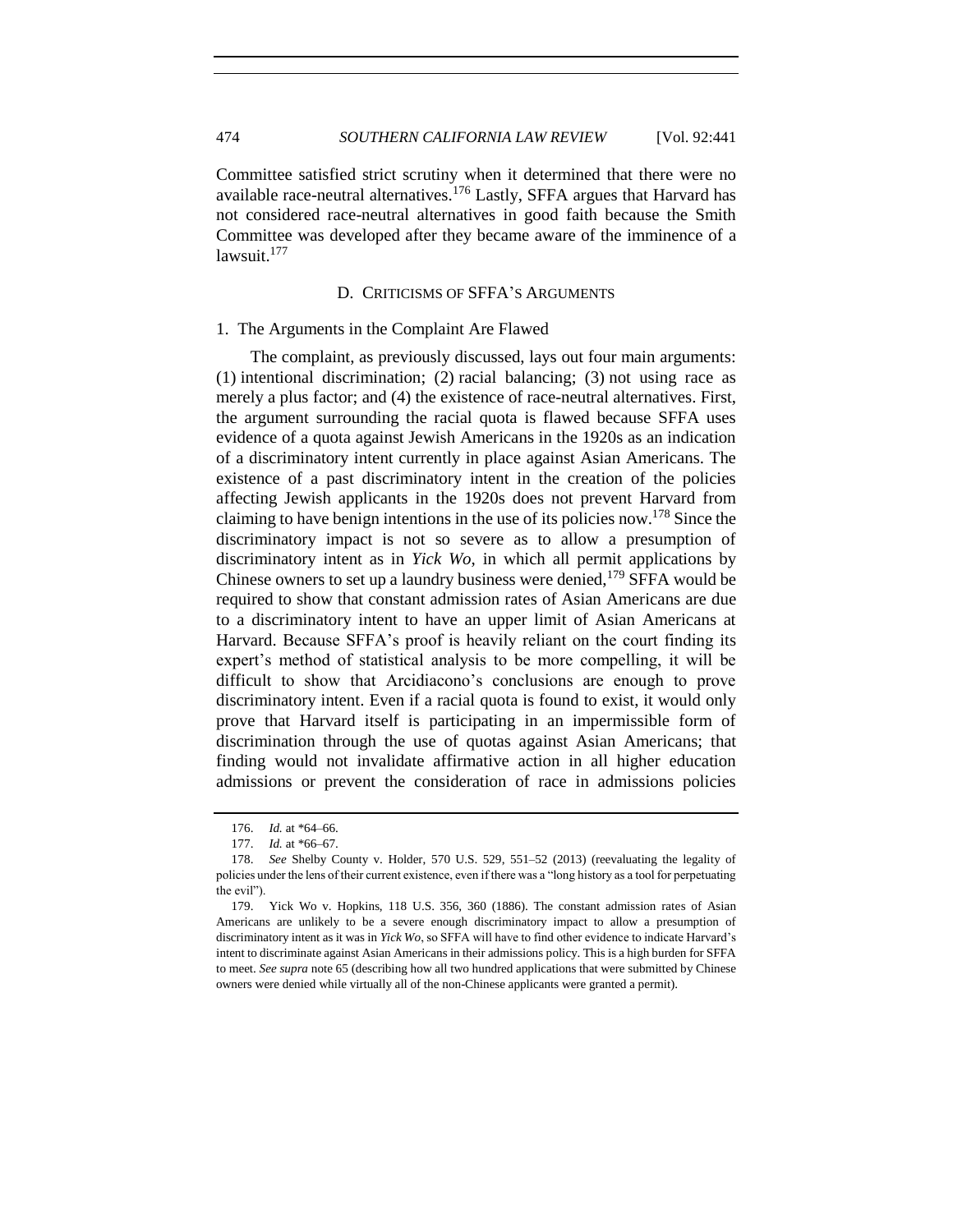elsewhere. SFFA's use of statistics, such as those from the Espenshade– Radford study,  $180$  to support the existence of this racial quota falsely manipulates the data to conflate the negative action experienced by Asian Americans with affirmative action. In fact, an upper limit quota on Asian Americans is more likely to benefit white applicants than any minority applicants.<sup>181</sup> While the assertion of an upper limit quota against Asian Americans is highly possible given the constant admission rates of Asian Americans, it would not be due to affirmative action. Rather, it would be due to a combination of efforts to maintain a "white image" at elite universities, enflamed by the use of legacy preferences and the devaluation of Asian American diversity.

Second, SFFA's argument that Harvard is conducting racial balancing in its admissions policy based on the same stable admission percentages used to indicate the racial quota in the first argument is flawed because diversity itself gains value from balance. Although critical mass is an immeasurable number, its definition inherently requires that it be attached to some ideal balance. While this balance should not solely be based on race, race does play a factor in contributing to the educational benefits of diversity, such that critical mass could definitely not be achieved if an elite university were made up entirely of one race. Any university that limits its number of accepted applicants requires a balance of diversity because not all qualified candidates can be accepted, so to claim there is impermissible racial balancing would be to argue that admissions policies instead need to be attached to something more quantitative like proportionate representation or application rates. The Supreme Court has not found this to be necessary given that *Fisher II* gave deference to universities in determining whether their admissions policies were narrowly tailored to achieving diversity. Unless there is evidence that Asian Americans are being "lopped" based on the one-pagers and a desire to create a racial demographic that is the same year after year, it will be difficult to show that Harvard is partaking in impermissible racial balancing. However, the balance universities achieve through their admissions policies

*Id.* at 615–16.

<sup>180.</sup> *See* ESPENSHADE & RADFORD, *supra* note [142,](#page-27-0) at 412.

<sup>181.</sup> Kidder, *supra* not[e 75,](#page-16-2) at 614–16.

The upshot of the fact that White admitees outnumber Blacks/Latinos 3-to-1, and the aforementioned discussion about the composition of actual and likely pool of admitees is that Espenshade and Chung's study contains a "yellow peril causation fallacy" that misidentifies [Asian Americans] as the group poised to be the biggest numerical winners if affirmative action ended at elite universities. In other words, when an [Asian American] applicant in their dataset is denied admission because of negative action despite a strong transcript and say a 1510 or 1430 or 1360 on the SAT, it is exceedingly more likely that the student admitted instead was a White applicant with slightly lower academic credentials, not a Black or Latino applicant given an affirmative action plus factor.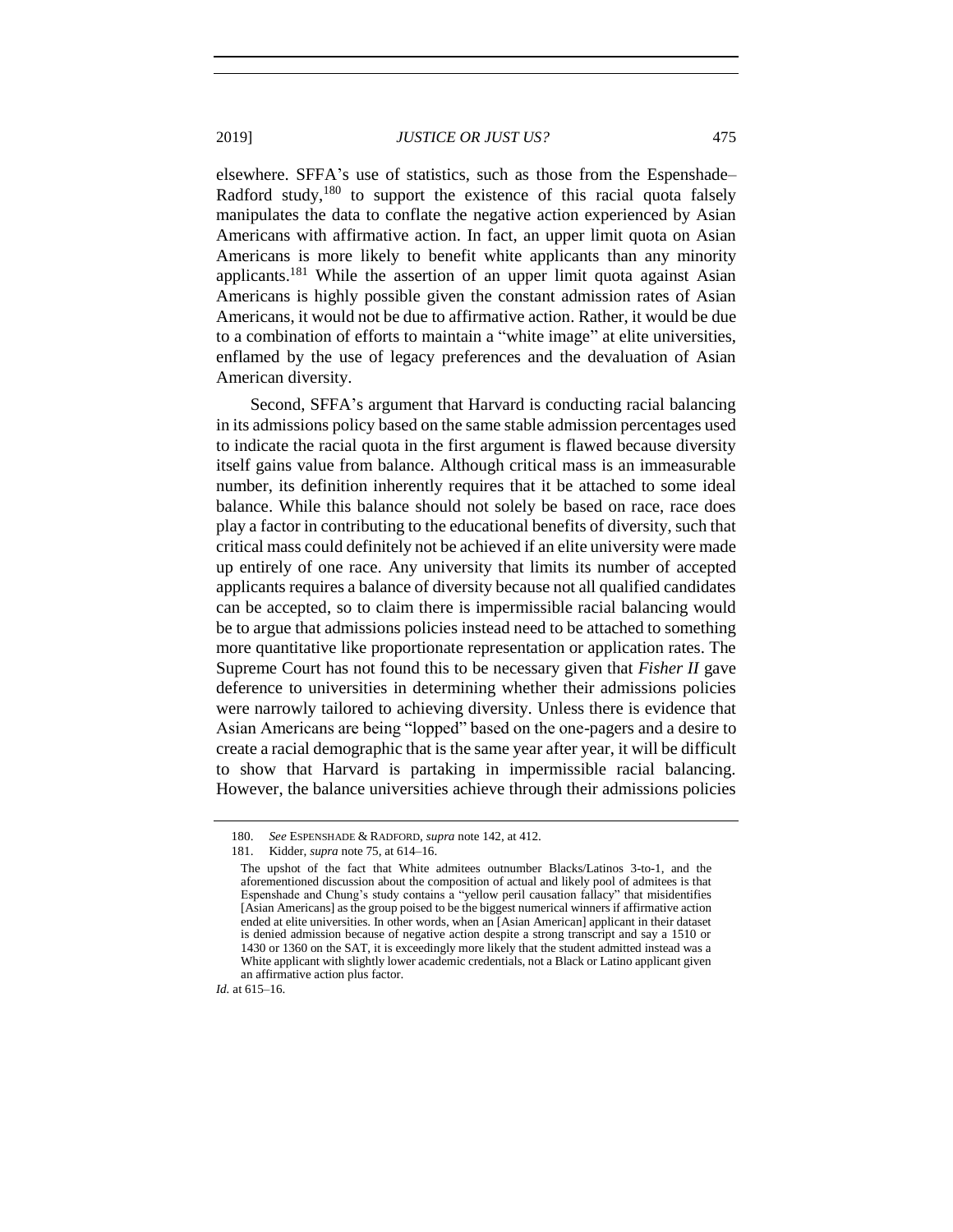should be subject to some scrutiny. While a balance may be inherently necessary, the conception of over-representation can lead to an unfair suppression of some groups in the consideration of this balance. The conception of over-representation is an issue because it leads to the idea that there can be too many of a certain group. While this may be true if the goal is to create a diverse class of individuals, it should be questioned when overrepresentation is only attached to minority groups.<sup>182</sup> Ultimately, there is distrust that SFFA would be welcoming to an outcome that eliminated racial balancing entirely if it meant that Harvard only accepted Asian Americans.<sup>183</sup>

Third, SFFA contends that Harvard does not use race as merely a plus factor because its consideration of race in admissions is not for the purpose of achieving critical mass. While Harvard's creation of the Smith Committee seems correlated to the filing of the lawsuit, there is no indication that Harvard does not intend to follow its recommendation to re-evaluate in five years, which would be compliant with *Fisher II*'s mandate to continue reassessing critical mass.<sup>184</sup> Harvard's admissions policy is to consider race as one factor among many, and almost all of the categories it creates ratings for do not allow the officers to consider race in their scores. While it is misguided for SFFA to challenge the consideration of race in Harvard's policies as the exist on paper, there should be scrutiny placed on whether admissions officers allow unconscious bias and stereotypes about Asian Americans to influence the ratings of the other categories. When personal ratings of Asian American applicants are consistently lower than white applicants, it should lead to questions about whether admissions officers are more likely to undervalue humor, leadership, courage, and other traits that the personal ratings are based on when they are attached to an Asian American.

<sup>182.</sup> Is it possible for schools to consider an over-representation of white students? There is a perception that schools can be "too Asian," damaging the appeal of a university, but the same is not said for schools that are predominately white. Does the conception of over-representation apply the same to other minorities? Because while it seems that our society would be appalled at the prospect of a school being considered "too black" or "too Hispanic," why doesn't our society believe calling a school "too Asian" is equally racist?

<sup>183.</sup> If there was a hypothetical where diversity was deemed not to be a compelling interest and the entire Harvard class consisted only of Asian Americans accepted by "objective" criteria, would SFFA be satisfied with the result? What if the entire Harvard class consisted only of white students? If neither of these outcomes are satisfactory to a society, we cannot deny the compelling interest of diversity and the potential "balancing" required to achieve it.

<sup>184.</sup> *See* Fisher v. Univ. of Texas at Austin, 136 S. Ct. 2198, 2211–15 (2016) (*Fisher II*) ("[A] university bears a heavy burden in showing that it had not obtained the educational benefits of diversity before it turned to a race-conscious plan.") ("It is the University's ongoing obligation to engage in constant deliberation and continued reflection regarding its admission policies.").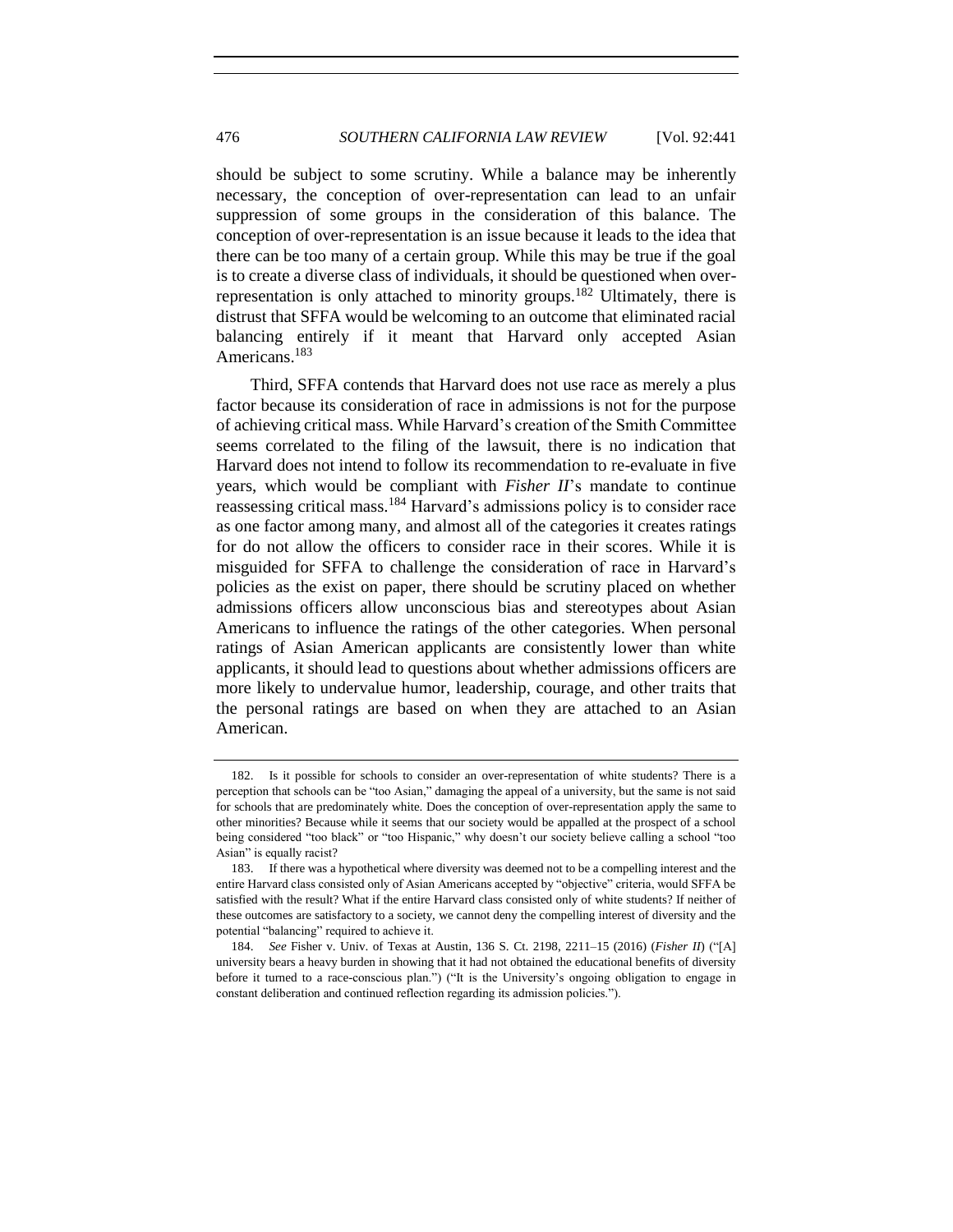Fourth, SFFA suggests that Harvard could achieve diversity through race-neutral alternatives, such as socioeconomic status. Although socioeconomic disadvantage and race may overlap, they do not target identical problems, and thus, the consideration of race should not be completely replaced by solely considering socioeconomic status. They are both to be considered in the admissions process, among a multitude of other diversity factors. The Court in *Fisher II* allowed universities to use raceconscious admissions where there are no workable race-neutral alternatives that would sufficiently achieve their goals for educational diversity, so Harvard would not be required, under the current law, to adopt an inadequate socioeconomic status-based alternative. Admissions policies based on socioeconomic status may also be offered as a subtle way to assist race and gender-based affirmative action, but they should not be considered as a cureall in college admissions. 185

#### <span id="page-36-0"></span>2. Logical Fallacies

<span id="page-36-1"></span>SFFA's arguments are flawed due to their susceptibility to logical fallacies, such as the "causation fallacy"<sup>186</sup> and the "average-test-score-ofadmitted-students"<sup>187</sup> fallacy. The causation fallacy is a term coined by California Supreme Court Justice Goodwin Liu to describe when "the fallacy erroneously conflates the magnitude of affirmative action's instrumental benefit to minority applicants, which is large, with the magnitude of its instrumental cost to white applicants, which is small."<sup>188</sup> For unsuccessful applicants, there is a reflex to blame affirmative action, but in a selection process as rigorous as the ones at elite universities, the likelihood of success for any candidate is low, regardless of affirmative action. Because white applicants greatly outnumber minority applicants and a large number of factors are considered, the average white applicant is not significantly more

<sup>185.</sup> Chin et al., *supra* not[e 80,](#page-17-1) at 161.

A genuine commitment to class equality would lead one to target resources at an individual's formative years as with anti-poverty programs that provide adequate housing, nutrition, and education to children. But oddly enough, the programs mentioned so far would instead give mild preferences late in life, in admissions or employment. This should give us cause for skepticism.

*Id.*

<sup>186.</sup> Goodwin Liu, *The Causation Fallacy:* Bakke *and the Basic Arithmetic of Selective Admissions*, 100 MICH. L. REV. 1045, 1048 (2002).

<sup>187.</sup> West-Faulcon, *supra* note [83,](#page-18-0) at 594.

<sup>188.</sup> Liu, *supra* note [186,](#page-36-1) at 1048. "Many white students who were denied admission did not lose out because of minority students, but because of tight limits on enrollment. In other words, many qualified white applicants probably would have been turned down even if no minority students had applied." *Id.* at 1048 n.13 (quoting John Iwasaki, *Affirmative Action Aids White Students Too; Stereotype False, State Study Says*, SEATTLE POST-INTELLIGENCER, Nov. 19, 1995, at A9).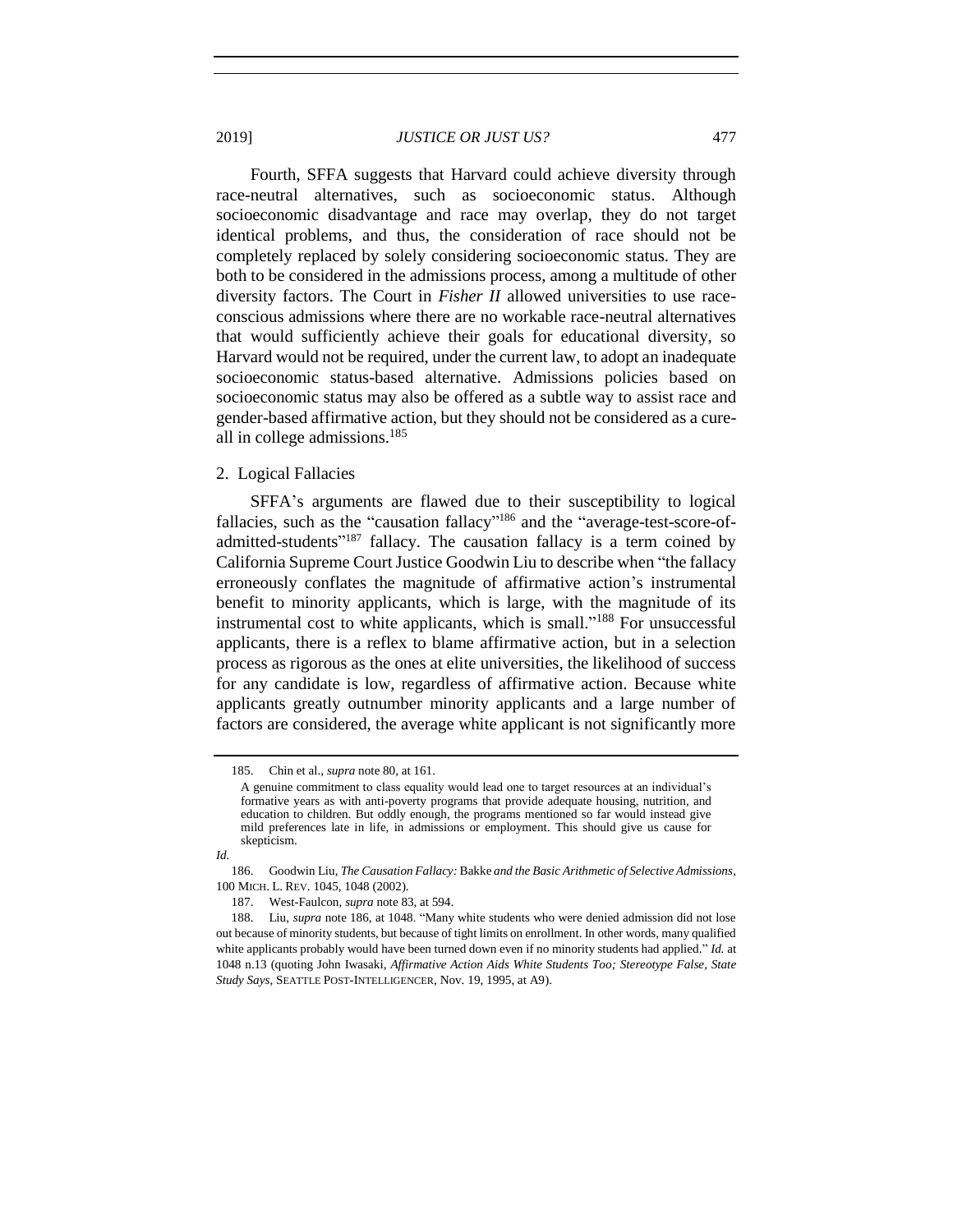likely to be selected under a race-neutral process than a race-conscious one.<sup>189</sup> Although there are racial gaps in test scores, it is not evidence that affirmative action creates discriminatory acceptance rates, given that nonobjective factors also play a role in admissions.<sup>190</sup> The causation fallacy leads to "a distortion of statistical truth, premised on an error in logic. . . . But that fact provides no logical basis to infer that white applicants would stand a much better chance of admission in the absence of affirmative action."<sup>191</sup> Therefore, any presence of a racial quota or ceiling against Asian American admission cannot be due to affirmative action because the number of spots is too few to account for a constant admission rate despite increased application rates.<sup>192</sup>

The average-test-score-of-admitted-students fallacy is employed by SFFA in its argument that blames affirmative action for statistics showing Asian Americans need to score higher on standardized tests in order to be accepted. Because academic merits are only one factor of many in a holistic admissions process, "it is incorrect to infer Asian American applicants are required to meet a higher test standard even if the group average SAT score of all admitted Asian American students to a given university is higher than the SAT score of all African American admitted students." <sup>193</sup> This is because SAT scores are not the only basis for admission to universities, and even though the group average SAT score of all admitted Asian American students to a university may be higher than all other groups, their group average non-academic scores may be collectively lower. While this explains why average test scores of Asian Americans may be higher at no fault of affirmative action, it also raises the question of whether Asian Americans' non-academic qualities are being undervalued as a result of negative action and harmful stereotypes. However, it would be a mistake to want an admissions process that solely relies on academic criteria because scholastic

<sup>189.</sup> Liu, *supra* not[e 186,](#page-36-1) at 1078.

<sup>190.</sup> *Id.* at 1064–68 ("[B]lack and white applicants with similar SAT scores might not be similarly situated with respect to nonacademic admissions criteria.").

<sup>191.</sup> *Id.* at 1046.

<sup>192.</sup> Affirmative action sits within the broader idea of race-conscious admissions, but they are not the same thing. Not all admissions policies that consider race are affirmative action policies. An example of this would be a policy that enables bias against Asian American applicants in comparison to *white*  applicants, thus giving white applicants a type of plus factor over those Asian American applicants. I think Asian Americans could potentially fare better if race-conscious admissions were banned but would not if just affirmative action was due to the causation fallacy. The difference would be that race-conscious admissions have the ability to contain negative action against Asian Americans while affirmative action inherently does not. There is space in this discussion to both remedy the grievances Asian Americans feel through the devaluation of their personal attributes and maintain the affirmative action policies necessary to fulfill the compelling interest of educational diversity.

<sup>193.</sup> West-Faulcon, *supra* note [83,](#page-18-0) at 603.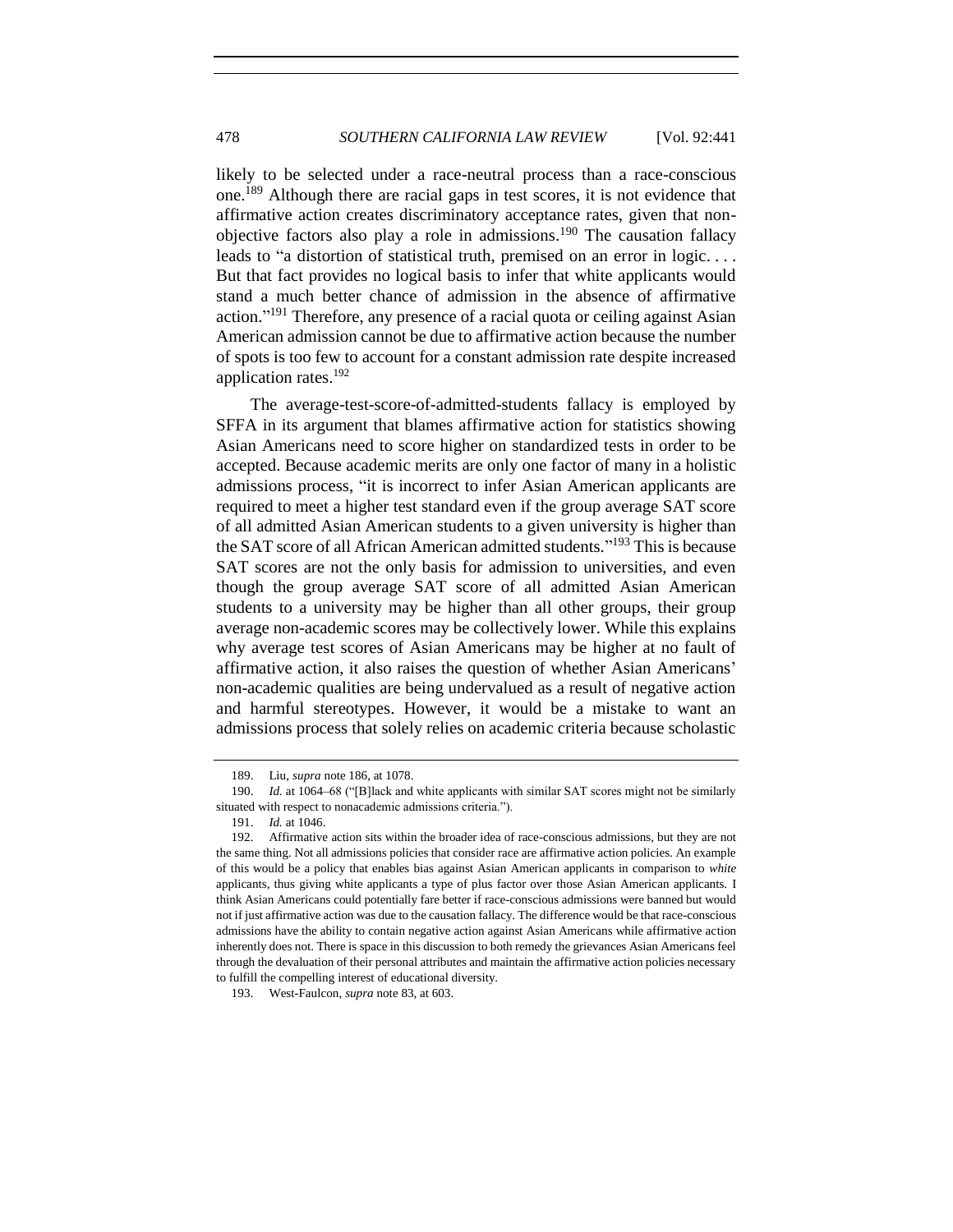ability, on its own, does not determine beneficial contribution to an elite university, and it has been shown that standardized tests are not racially neutral determinants of merit.<sup>194</sup> Both of these logical fallacies are employed in SFFA's complaint and are used to appeal to the Asian American community as a way to manipulate blame for discriminatory ceilings against Asian Americans to create support for eliminating affirmative action.

## <span id="page-38-0"></span>IV. ASIAN AMERICANS AND AFFIRMATIVE ACTION IN THE FUTURE

### A. DIVERSITY RE-EVALUATED

<span id="page-38-1"></span>The use of an unnamed Asian American plaintiff and any possible evidence of an upper limit quota against Asian Americans should not bring into question whether diversity is a compelling interest. However, the conception of what this diversity should look like does need to change. There is a fear in the affirmative action discussion that any criticism of current raceconscious policies could be seen as an attack on affirmative action. That should not be the case; while affirmative action creates necessary benefits, it can also be improved.

The conception of diversity needs to evolve past even the idea of intraracial diversity that was introduced in *Fisher II*. Diversity needs to be more than just having diversity within racial groups; the discussion needs to shift toward why diverse characteristics become more valuable when attributed to one race over another. When holistic admissions policies allow negative stereotypes about a group to bias their conception of diversity, the true educational benefits of a diverse student body cannot be achieved.

There is a concern that an admissions process that uses racial preferences as a means of enhancing educational diversity may stereotype applicants by race, expressing illegitimate assumptions about applicants' viewpoints and experiences.<sup>195</sup> For Asian Americans, these stereotypes are

<sup>194.</sup> *Id.* at 604–05 ("[U]niversities do not select students solely based on SAT scores and . . . SAT scores are racially skewed as a general matter.") ("[F]or reasons that range from the theoretical and measurement limitations of *g*-based standardized tests like the SAT to the fact that African Americans belong to the racial group that has been most severely harmed by American Jim Crow racism, housing segregation, public educational opportunity gaps, and disparities in economic opportunities." (footnotes omitted)).

<sup>195.</sup> *See* Liu, *supra* not[e 186,](#page-36-1) at 1096. At the very least, we would be better off urging top colleges to commit to genuine educational diversity that places a greater emphasis on different types of diversity like first-generation status, diversity in faculty, and diversity in the types of cultural histories taught at these schools, rather than attacking affirmative action. How often are general education classes taught from the point of view of an African American student or from the perspective of a woman? So often the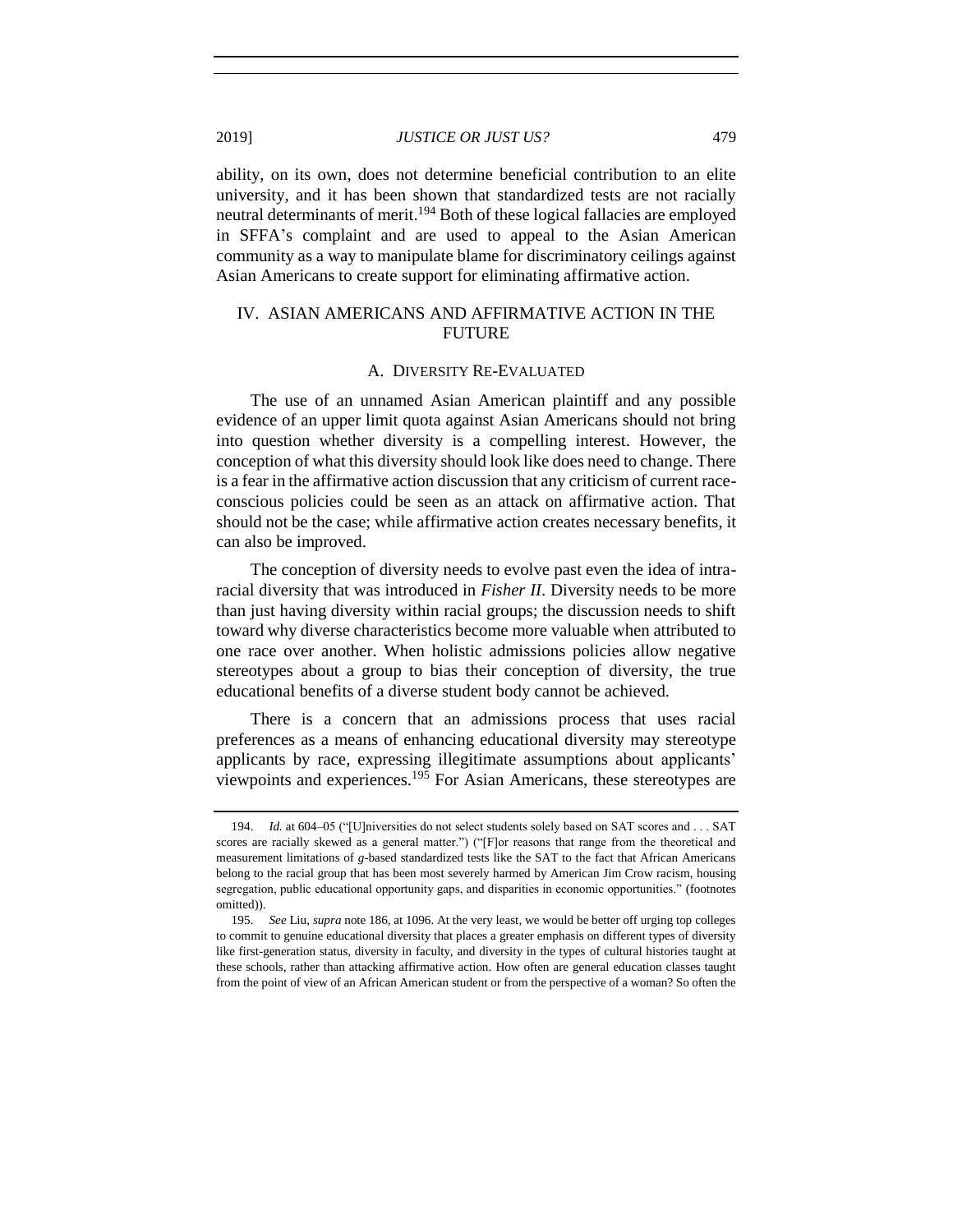harmful and can help explain any potential ceilings. Even when the stereotypes are deemed "positive," such as the model minority myth, there can be a negative effect.<sup>196</sup> While these "positive" stereotypes may help Asian Americans break into the workforce, these same stereotypes may also prevent them from advancing upward through management.<sup>197</sup> This leads to data that may show "many Asian Americans are 'underemployed' relative to their educational background,"<sup>198</sup> creating an assumption within the Asian American community "that a fact of American life is that their efforts and accomplishments are discounted."<sup>199</sup>

When the stereotypes are negative, there is an even greater impact. Negative stereotypes can lead to "admissions committees [concluding] unfairly that [Asian American] applicants were not well-balanced individuals."<sup>200</sup> This stereotype that Asian Americans are one-dimensional

197. Chew, *supra* not[e 49,](#page-11-1) at 40–41.

*Id.*

*Id.* (footnotes omitted).

This should lead us to question whether the traditional beliefs about what constitutes an exemplary manager or professional are correct. If what we value as an ideal manager has race and gender stereotypes built in, a re-conception of what good leadership qualities are may be necessary. For example, if Asian Americans tend to value humility but our society rewards those who are assertive, are Asian Americans under-promoted because they are less qualified or because our society is not open to the concept that a better manager may be soft-spoken instead of self-promoting? In the educational context, what do we expect from the ideal candidate? Is it possible that the qualities we revere are subject to bias based on racial stereotypes?

199. *Id.* at 55. There is a stigma that Asian Americans have inherent advantages compared to other minorities that enable them to succeed without deserving it, perpetuating the model minority myth.

200. *Id.* at 63.

education system focuses on the accomplishments of white males and fails to recognize the value of a diverse core curriculum, and this affects the way our future leaders exist and shape our society.

<sup>196.</sup> For example, the "positive" stereotype that Asian Americans are successful works to diminish the success achieved by Asian Americans as expected or ordinary. This requires Asian Americans to be held to a higher standard in comparison to each other in order to stand out. There is a feeling among the Asian American community that one must be extraordinary to just seem average. In addition, a positive stereotype of Asian Americans as hard workers easily becomes translated into Asian Americans being unfair competitors.

Employers might tend to see Asian Americans as homogeneous and suited for certain defined roles that are consistent with society's image. . . . While society may consider Asian Americans hard working and intelligent, especially in math, Asian American faculty may be considered "too nice" to be intellectually demanding and rigorous professors and scholars.

<sup>198.</sup> *Id.* at 53.

A comparison of the number of Asian Americans in managerial and professional positions versus the number of Asian Americans with bachelor and graduate degrees evidences this disparity. One would generally expect individuals with bachelor or graduate degrees to hold managerial or professional positions. For example, 23.6 million whites hold bachelor or graduate degrees and, comparably, 26.5 million whites hold managerial or professional positions—a ratio of 1.12. Accordingly, one would expect the number of Asian Americans with this education level to correspond to the number of Asian Americans in these positions. Instead, the number of Asian Americans with these degrees (1.3 million) is significantly higher than the number in managerial or professional positions (1 million)—a ratio of 0.77.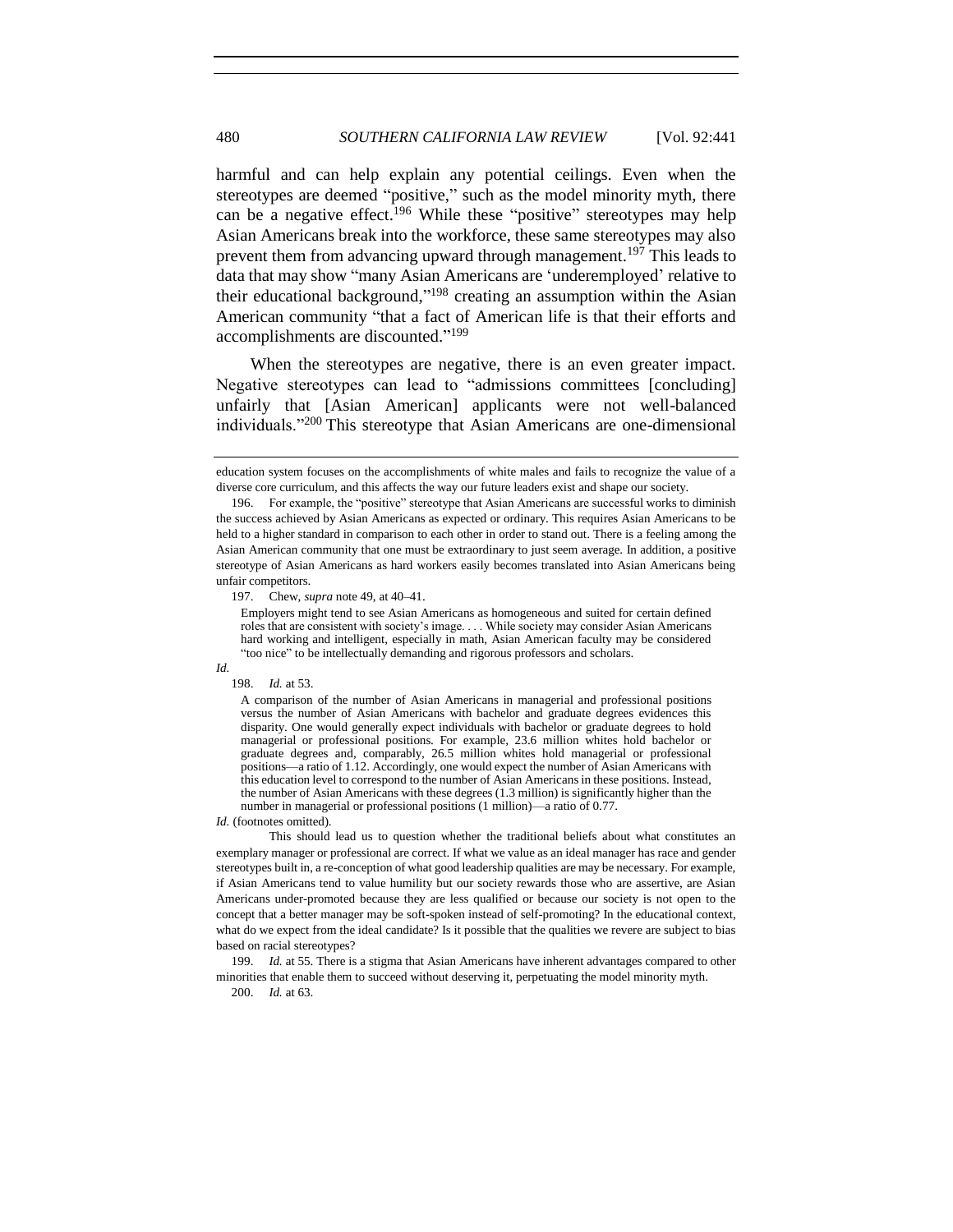<span id="page-40-0"></span>fails to value the diversity associated with Asian Americans. This creates two main issues. First, while there is value in providing a characteristic that is unusual for your race because you have a unique experience, this does not account for why those same characteristics are valued differently across races, even where they create intraracial diversity<sup>201</sup> equally. For white or other minority applicants, the value of being a concert pianist or a chess player is seen as positive, while for an Asian American, it may be seen as negative because it does not distinguish the Asian American applicant from his or her perceived societal stereotype. While there is a large value to be placed on intraracial diversity and interracial diversity,<sup>202</sup> it is important to question whether there are any equivalent stereotypes that hold back white applicants.<sup>203</sup> Second, there is an additional failure to even recognize the

203. For example, an Asian American cannot play an instrument, be good at math or science, or want to be a doctor or engineer without being considered "a typical Asian candidate." Are white applicants allowed to excel in any area without it being considered a byproduct of their racial background? Do we view a white applicant who is a concert pianist, a varsity basketball player, an exceptional painter, or a national merit scholar as creating intra-racial diversity? In addition, when Asian Americans go against racial stereotypes, such as by participating in sports, it is often greeted with skepticism or under-valued. *See* Ling Woo Liu, Opinion, *Why Jeremy Lin's Race Matters*, CNN (Feb. 14, 2012), https://www.cnn.com/2012/02/13/opinion/jeremy-lin-race/index.html (describing how Asian American basketball player Jeremy Lin was met with skepticism based on stereotypes that Asian Americans do not play basketball).

Lin himself has been candid about the racism he's encountered along the way. "It's a sport for white and black people," he told the San Francisco Chronicle in 2008. "You don't get respect for being an Asian-American basketball player in the U.S. . . . I hear everything. 'Go back to

*Id.* If the stereotype associated with Asian Americans is one of "overachievement," is the only way to break down the stereotype to underachieve? *See* Jeff Yang, Opinion, *Harvard Lawsuit Is not what It Seems*, CNN (Nov. 4, 2014), http://www.cnn.com/2014/11/24/opinion/yang-harvard-lawsuit/index.html (describing how he would have been denied admission based on his grades but an interviewer made the case that he had intangibles that would be an asset to the student body, though the assets that distinguished him were to be an "underachiever" academically and in stereotypically "Asian" activities) ("What saved my application was the optional interview I'd done on campus, in which I'd ended up talking about everything that wasn't in my application: My aspirations to be a writer. . . . The fact that I actually really, really suck at piano."). Although this Note focuses on stereotypes attached to Asian Americans, they are not the only minority group to be adversely affected by negative and positive stereotypes, and they should be questioned for all racial groups. *See generally* Geoffrey L. Cohen & Julio Garcia, *"I Am Us": Negative Stereotypes as Collective Threats*, 89 J. PERSONALITY & SOC. PSYCHOL. 566 (2005) (discussing how negative stereotypes of a group impact individuals within that group); *Exploring the Negative Consequences of Stereotyping*, UNIV. OF ARIZ. NEWS (Nov. 20, 2003), https://uanews.arizona.edu/story

<sup>201.</sup> *Intraracial*, YOUR DICTIONARY, https://www.yourdictionary.com/intraracial (last visited Jan. 21, 2019).

<sup>202.</sup> Intraracial diversity is diversity within a race, while interracial diversity is diversity of races. *Intraracial*, *supra* note [201;](#page-40-0) *Interracial*, MERRIAM-WEBSTER, https://www.merriam-webster.com /dictionary/interracial (last visited Jan. 21, 2019). Intraracial diversity works to break down racial stereotypes by demonstrating a wide array of experiences within races, while interracial diversity works to take down segregation and inequality of opportunity in the education system. The argument urging for equality in the conception of diversity is separate from wanting intraracial diversity.

China. Orchestra is on the other side of campus. Open up your eyes.'"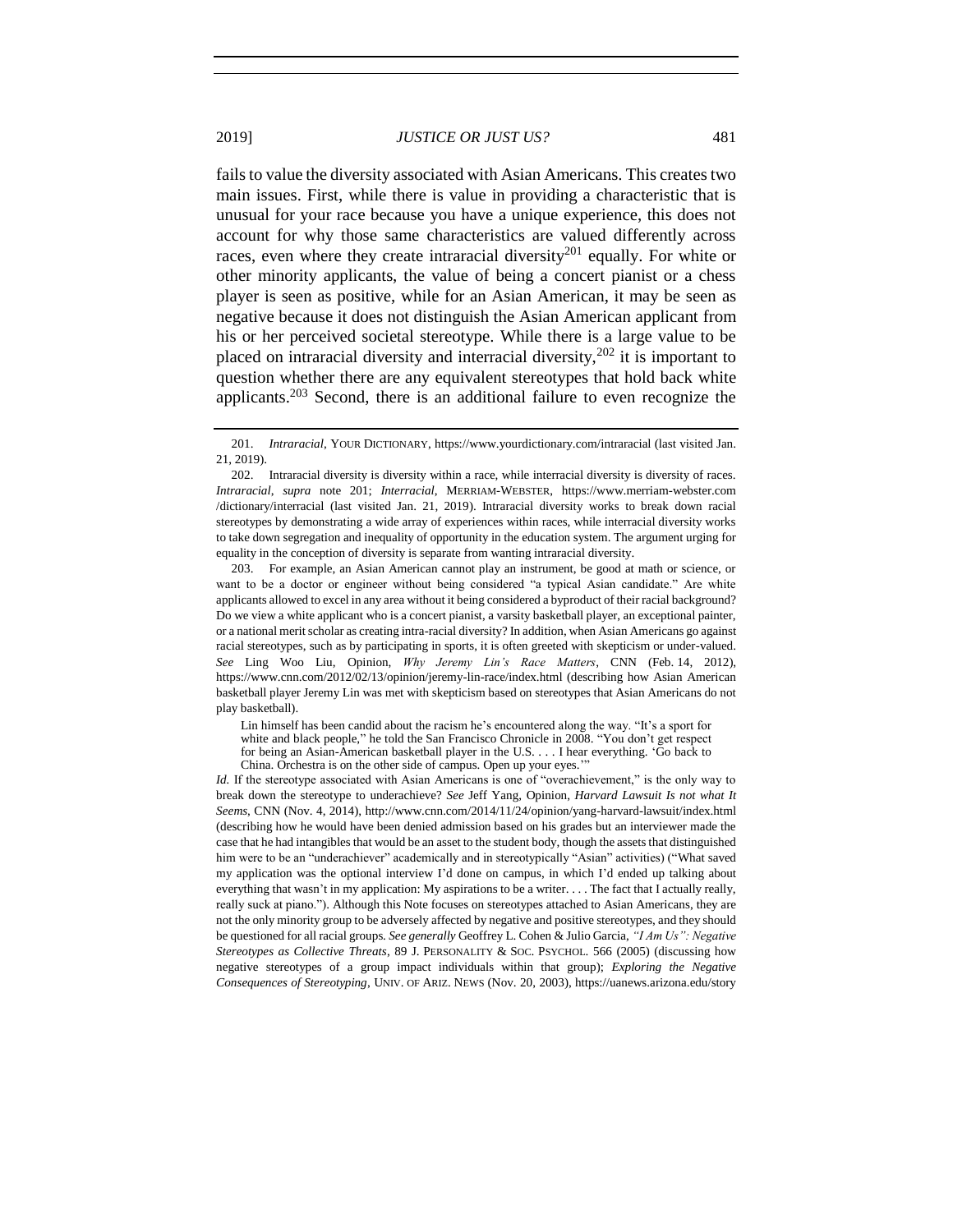intraracial diversity that already exists among Asian Americans. Asian Americans have diverse cultural backgrounds and experiences that are undervalued when they are viewed as a monolithic group.<sup>204</sup> There would be great intraracial diversity between two Asian American applicants, even if both have the same SAT scores and extracurricular activities, if one was the child of Vietnamese immigrants who came as refugees after the Vietnam War, and the other was the child of second-generation Punjabi Americans. To place less value on these distinct cultural experiences than would be placed on the diversity of "a farm boy from Idaho"<sup>205</sup> is illogical. When admissions officers reward candidates who "appear less Asian" or when professional admissions consultants recommend Asian Americans not talk about their immigrant backgrounds to avoid discrimination, it should raise the question of whether there is a devaluation of the Asian American identity in admissions policies.<sup>206</sup>

The diversity of Asian Americans is also devalued through the perception of Asian Americans as over-represented in education. The idea of over-representation itself creates the presumption that Asian Americans are not subjected to discrimination in admissions policies, which is not the case.<sup>207</sup> When schools are identified as being "too Asian," the diversity of Asian Americans is reduced to an assumption that all Asian Americans are the same and are not valued as individuals who provide a unique benefit to a university. The comments crying "yellow peril" are not said in hushed tones

<sup>/</sup>exploring-negative-consequences-stereotyping (same); Laura Green, *Negative Racial Stereotypes and Their Effect on Attitudes Toward African-Americans*, FERRIS ST. U., https://www.ferris.edu/htmls/news /jimcrow/links/essays/vcu.htm (last visited Jan. 21, 2019) (discussing racial stereotypes of African Americans).

<sup>204.</sup> Complaint, *supra* note [7,](#page-2-1) at 58–59 (describing recommendations that Asian American applicants not write application essays related to their ethnic background). Asian American encompasses many different groups of people and to dismiss the value this diversity could bring to elite universities should be questioned. The immigrant story of an Asian American should not be viewed any less favorably toward a "personal rating" than the story from another applicant.

<sup>205.</sup> Regents of Univ. of Cal. v. Bakke, 438 U.S. 265, 323 (1978).

A farm boy from Idaho can bring something to Harvard College that a Bostonian cannot offer. Similarly, a black student can usually bring something that a white person cannot offer. The quality of the educational experience of all the students in Harvard College depends in part on these differences in the background and outlook that students bring with them.

*Id.*

<sup>206.</sup> Bella English, *To Get Into Elite Colleges, Some Advised to "Appear Less Asian*,*"* BOSTON GLOBE (June 1, 2015), https://www.bostonglobe.com/lifestyle/2015/06/01/college-counselors-advisesome-asian-students-appear-less-asian/Ew7g4JiQMiqYNQlIwqEIuO/story.html.

<sup>207.</sup> Kang, *supra* not[e 83,](#page-18-0) at 15 ("The glib assertion that Asian Americans are 'overrepresented' at certain universities is less a description of empirical fact than a value judgment. It presumes that the percentage of Asian Americans at each university should reflect their percentage of the national population.").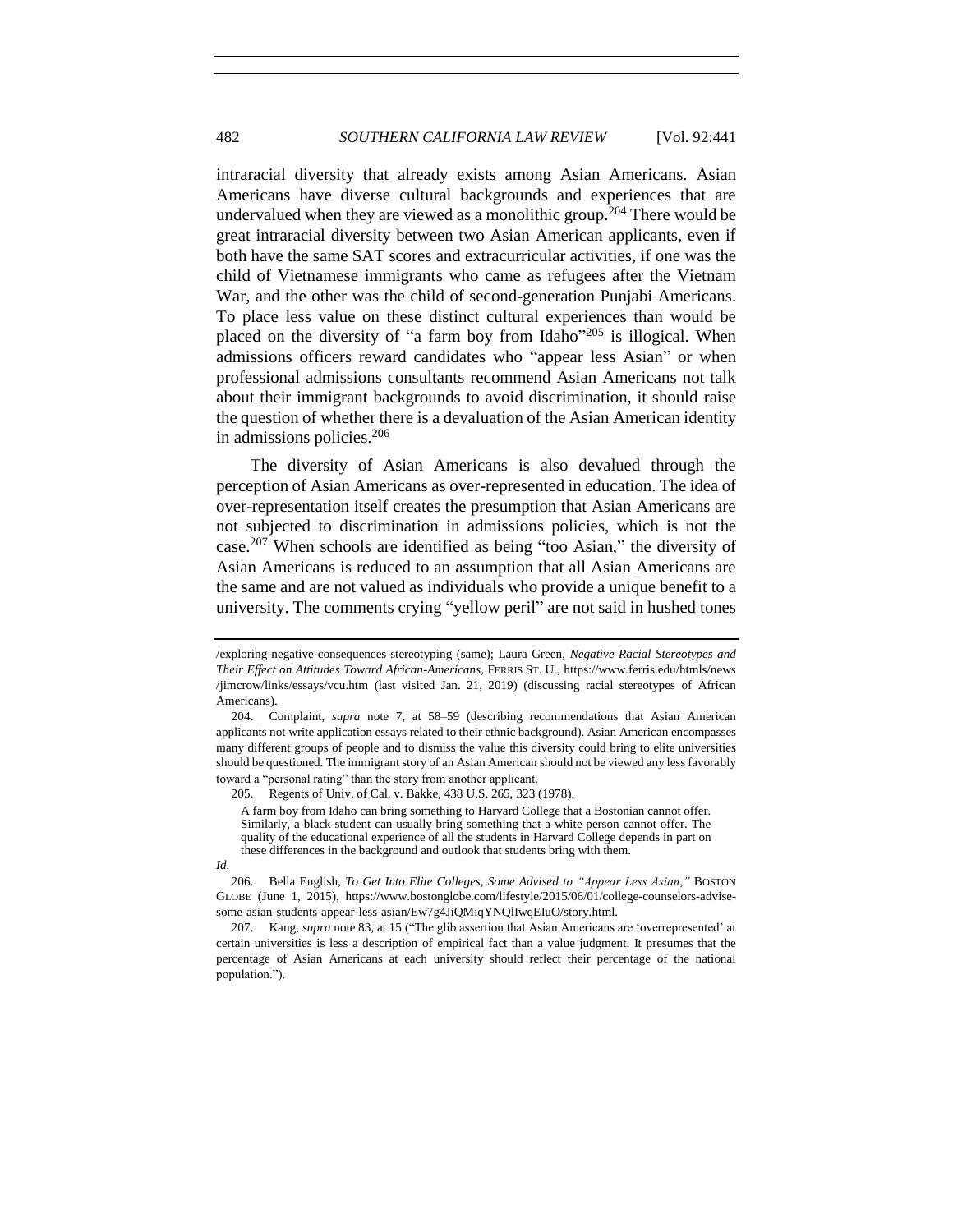or with backlash of racism, but are viewed as commonplace.<sup>208</sup> The claim of "too Asian" stems out of a fear of universities losing their "white image" due to competition with Asians.<sup>209</sup> With the combination of feeling overrepresented while also being asked to "appear less Asian," the effect has resulted in Asian Americans internalizing these beliefs and a lack of selfidentity.<sup>210</sup> For elite universities looking to gain the educational benefits of diversity, creating admissions policies that value the broad range of Asian American experiences is necessary.

#### B. UNITY WITH OTHER MINORITIES

<span id="page-42-0"></span>Asian Americans are traditionally viewed as a "reticent minority" because in comparison to other ethnic groups, they tend to be less politically active and vocal.<sup>211</sup> There has been a recent increase in Asian American political activity, particularly in affirmative action,  $2^{12}$  which is necessary and

<sup>208.</sup> Stephan Thernstorm, *Farewell to Preferences?*, 130 PUB. INT., Winter 1998, at 34, 42–43 (quoting Bob Beckel, *CNN Crossfire* co-host) ("Would you like to see the UCLA Law School 80 percent Asian? Because at the rate it is going . . . by the year 2007 UCLA will be 80 percent Asian. Will that make you happy?"); *Student Quits at U.C.L.A. over Rant*, N.Y. TIMES (March 19, 2011), https://nyti.ms/2q8wlak (describing Alexandra Wallace, a UCLA student, who posted a video complaining about Asians in the library where she stated, "the problem is these hordes of Asian people that U.C.L.A. accepts into our school every single year"); Emma Whitford, *When Asians Are Targets of Racism*, INSIDE HIGHER EDUC. (Oct. 11, 2018), https://www.insidehighered.com/news/2018/10/11/antiasian-messages-spread-washington-university-st-louis (explaining a series of messages between Washington University in St. Louis students with one stating, "[w]hy are Asians invading our study room").

<sup>209.</sup> *See* MATSUDA, *supra* not[e 5,](#page-2-0) at 153.

<sup>210.</sup> For Asian Americans, the model minority myth has created pressure for performance to require "super-achievement." This norm of "super-achievement" and needing to distinguish oneself from the rest of the Asian American community can be debilitating. To add to this, when Asian Americans are told it is better to not check anything than to check the "Asian box" on a college application, this outward demonstration of society's lack of acceptance can lead to negative self-image in young Asian Americans. *See* Jean S. Phinney, *The Multigroup Ethnic Identity Measure: A New Scale for Use with Diverse Groups*, 7 J. ADOLESCENT RES. 156, 156–57 (1992) (describing that ethnic identity is central to the self-identity of minority individuals); Chew, *supra* not[e 49,](#page-11-1) at 84 ("Many Asian Americans believe that they are more likely to be successfully assimilated into American society if they do not publicly identify their minority status."). *See generally* Joan E. Rigdon, *Exploding Myth—Asian American Youth Suffer Rising Toll from Heavy Pressures: Suicides and Distress Increase as They Face Stereotypes and Parents' Expectations*, WALL ST. J., July 10, 1991, at A1.

<sup>211.</sup> Chew, *supra* not[e 49,](#page-11-1) at 73 ("They have pinned their hopes for economic survival on individual efforts rather than on collective political activities . . . ."). *See generally* Michelle Diggles, *The Untapped Political Power of Asian Americans*, THIRD WAY (Jan. 15, 2015), https://www.thirdway.org/report/theuntapped-political-power-of-asian-americans (describing how and why Asian American political participation has lagged behind other racial and ethnic groups).

<sup>212.</sup> *See* Agnes Constante, *In California, Asian Americans Find Growing Political Power*, NBC NEWS (April 19, 2018, 5:42 AM), https://www.nbcnews.com/news/asian-america/california-asianamericans-find-growing-political-power-n866611 (illustrating the rise in Asian American political participation); Ross Douthat, Opinion, *The Asian-American Age: At the Movies and in Court, a Rising*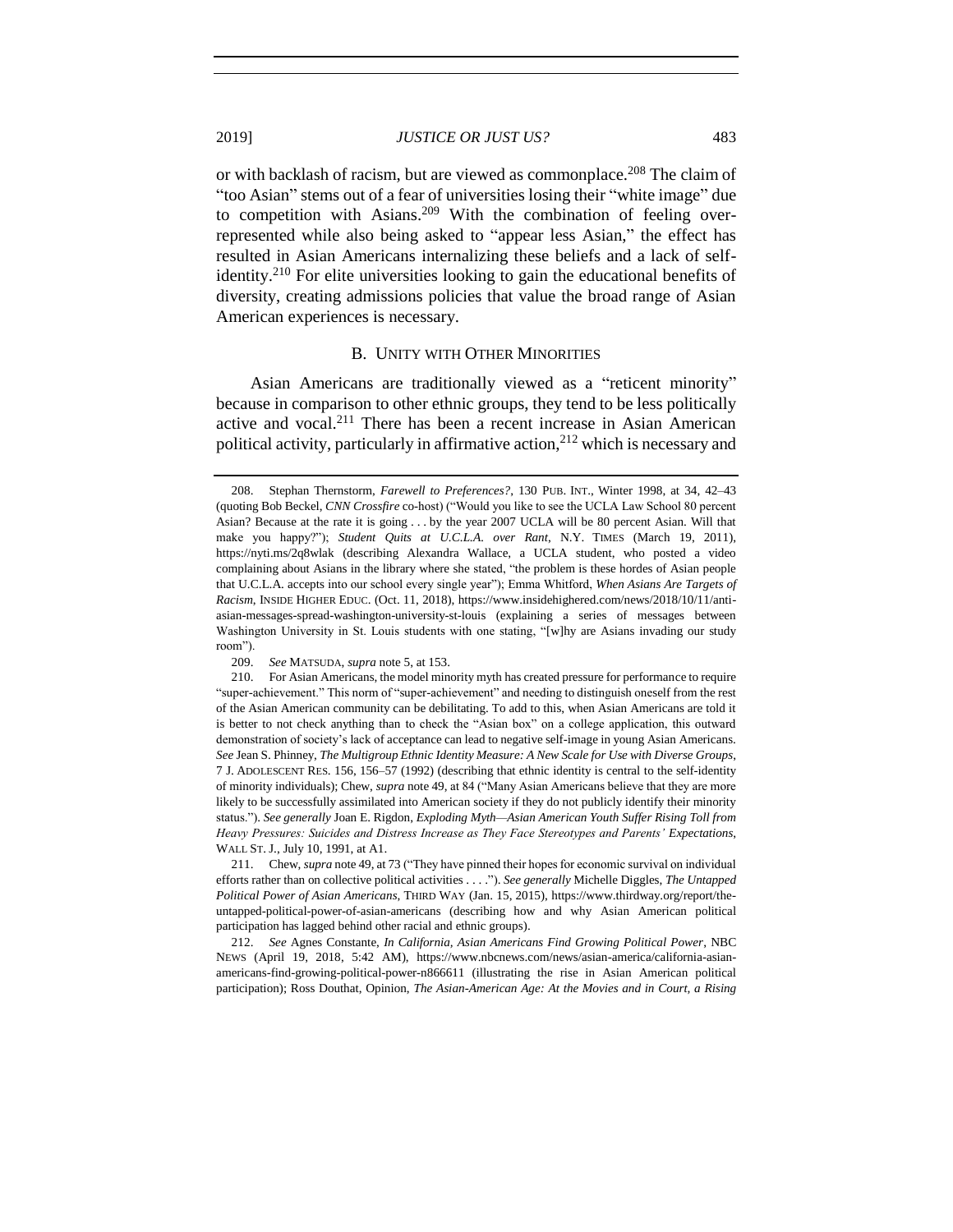important. However, it is crucial that Asian Americans not fall victim to a "race to the bottom" mentality by attacking other minority groups in a competition of who is worse off.<sup>213</sup> In considering affirmative action, Asian Americans should work with other minorities in discussing with universities "what the institutional and minority needs and priorities are."<sup>214</sup> When Asian Americans criticize affirmative action, they must first ask themselves (1) even if you are "individually innocent of any racial discrimination" and face it yourself, do you not benefit from it? and (2) would you trade your Asian American experience to participate in the "piecemeal remedy of affirmative action programs?"<sup>215</sup> While the unsuccessful candidate may feel that there are painful costs to affirmative action, Asian Americans should be protesting negative action based on the perpetuation of harmful stereotypes, rather than affirmative action, which continues to benefit Asian Americans. As a racial bourgeoisie, Asian Americans have not been included in affirmative action discussions, and they are caught between societal beliefs that they are receiving preferential treatment and personal feelings of experiencing discrimination.<sup>216</sup>

*Minority Claims the Spotlight*, N.Y. TIMES (Sept. 1, 2018), https://nyti.ms/2MLuEyA (describing Asian American political participation with special focus on affirmative action).

<sup>213.</sup> Chin et al., *supra* not[e 80,](#page-17-1) at 51.

Pitting racial minority groups against one another represents the worst form of divide-andconquer political strategy. [Asian Americans] must refuse to believe that they are superior to Whites, non-Whites, or anyone else. . . . History teaches us that not long ago, the exact same criticisms were leveled at us: that *we* were the stupid, the unassimilable, the depraved, the criminal.

*Id.* (emphasis in original).

<sup>214.</sup> Chew, *supra* not[e 49,](#page-11-1) at 88.

<sup>215.</sup> Chin et al., *supra* not[e 80,](#page-17-1) at 133–34 (posing these same questions to white people). For the first question, Asian Americans can benefit from racial discrimination because while the model minority myth is damaging to Asian Americans, it is also damaging to other minorities by categorizing them as something less than "model." In addition, Asian Americans benefit from affirmative action, both historically in the education context and continuously, in areas where there is "under-parity" of Asian Americans, such as in many professional contexts. Kidder, *supra* note [75,](#page-16-2) at 623–24. For the second question, the systematic and rampant racism against African Americans that stems from several historical factors including slavery, Reconstruction, Jim Crow laws, unequal prison sentencing, and de facto segregation means that the opportunity for the American Dream is not equally available for all minority groups. *See* Angela Hanks et al., *Systematic Inequality: How America's Structural Racism Helped Create the Black-White Wealth Gap*, CTR. FOR AM. PROGRESS (Feb. 21, 2018), https://www.americanprogress.org/issues/race/reports/2018/02/21/447051/systematic-inequality. This does not invalidate discrimination felt by Asian Americans but should be clearly understood when considering this question.

<sup>216.</sup> Chew, *supra* not[e 49,](#page-11-1) at 75; MATSUDA, *supra* not[e 5,](#page-2-0) at 153–54.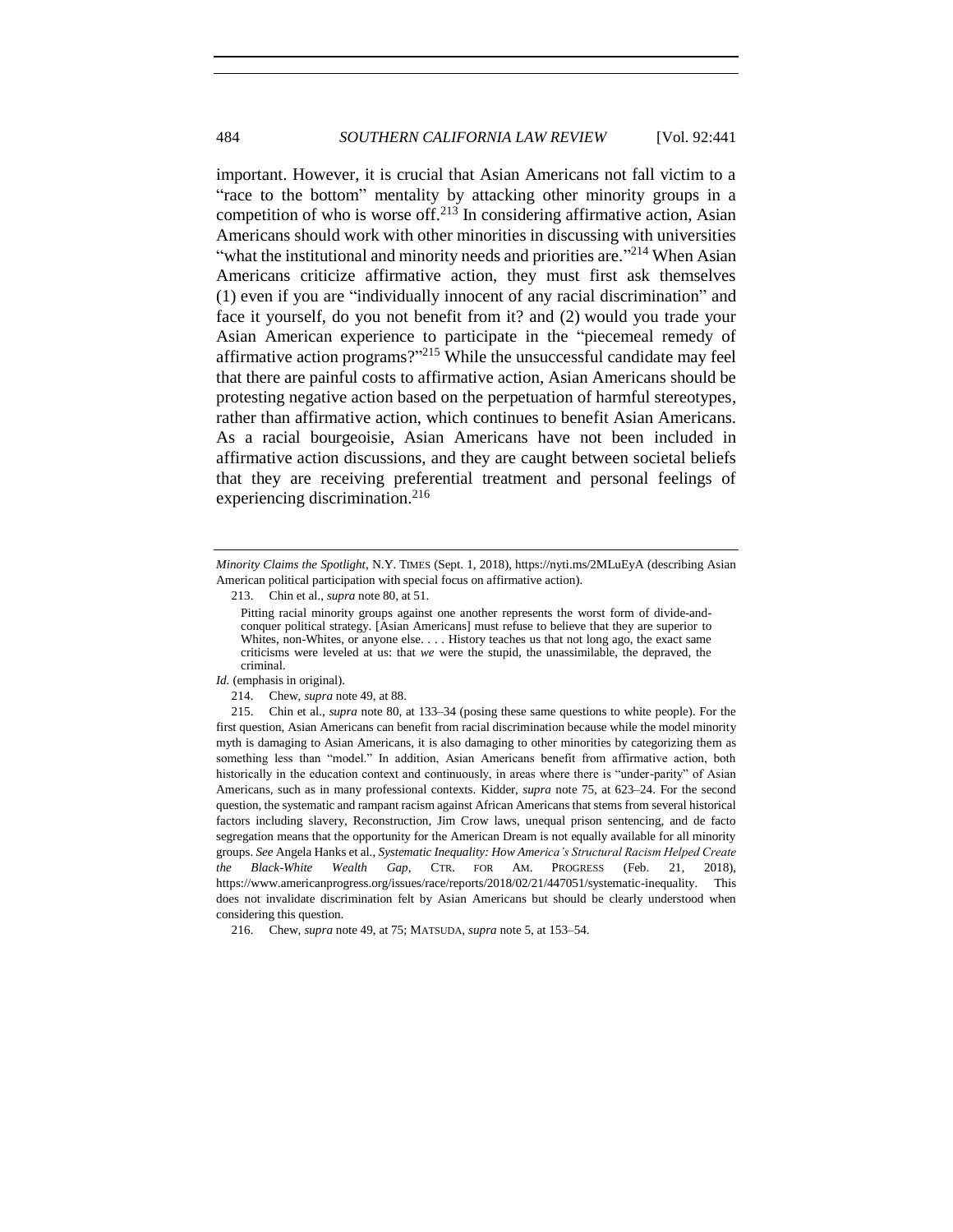<span id="page-44-0"></span>After *Fisher II*, diversity is the only justification accepted by the Supreme Court as a compelling interest for universities' admissions policies to satisfy strict scrutiny, and although the Court claimed to require the university to show no race-neutral alternatives, it ultimately gave deference to the university's good faith in determining whether the race-neutral alternatives would be plausible in achieving the educational benefits of diversity. The historical discrimination of Asian Americans and their existence as a group too different to be white and not different enough to be a "true minority" give context to why there is frustration and misunderstanding over affirmative action in the Asian American community. Although the negative repercussions of these circumstances and the stereotypes they come with are harmful to Asian Americans, they are not the result of affirmative action and would not be remedied by an elimination of affirmative action. SFFA's complaint and the arguments it made at trial against Harvard rest on misconceptions of the Asian American experience in the admissions processes. In its effort to get rid of race-conscious admissions programs, SFFA falls victim to logical fallacies and fails to address the true problem facing Asian Americans in admissions. While diversity continues to be a compelling interest, the conception of what types of diversity are valued needs to be re-evaluated to consider the stereotypes attributed to Asian Americans. For the Asian American community, their position as a racial bourgeoisie can have a significant impact in the affirmative action discussion if Asian Americans can target their efforts at attacking negative action while simultaneously supporting affirmative action.